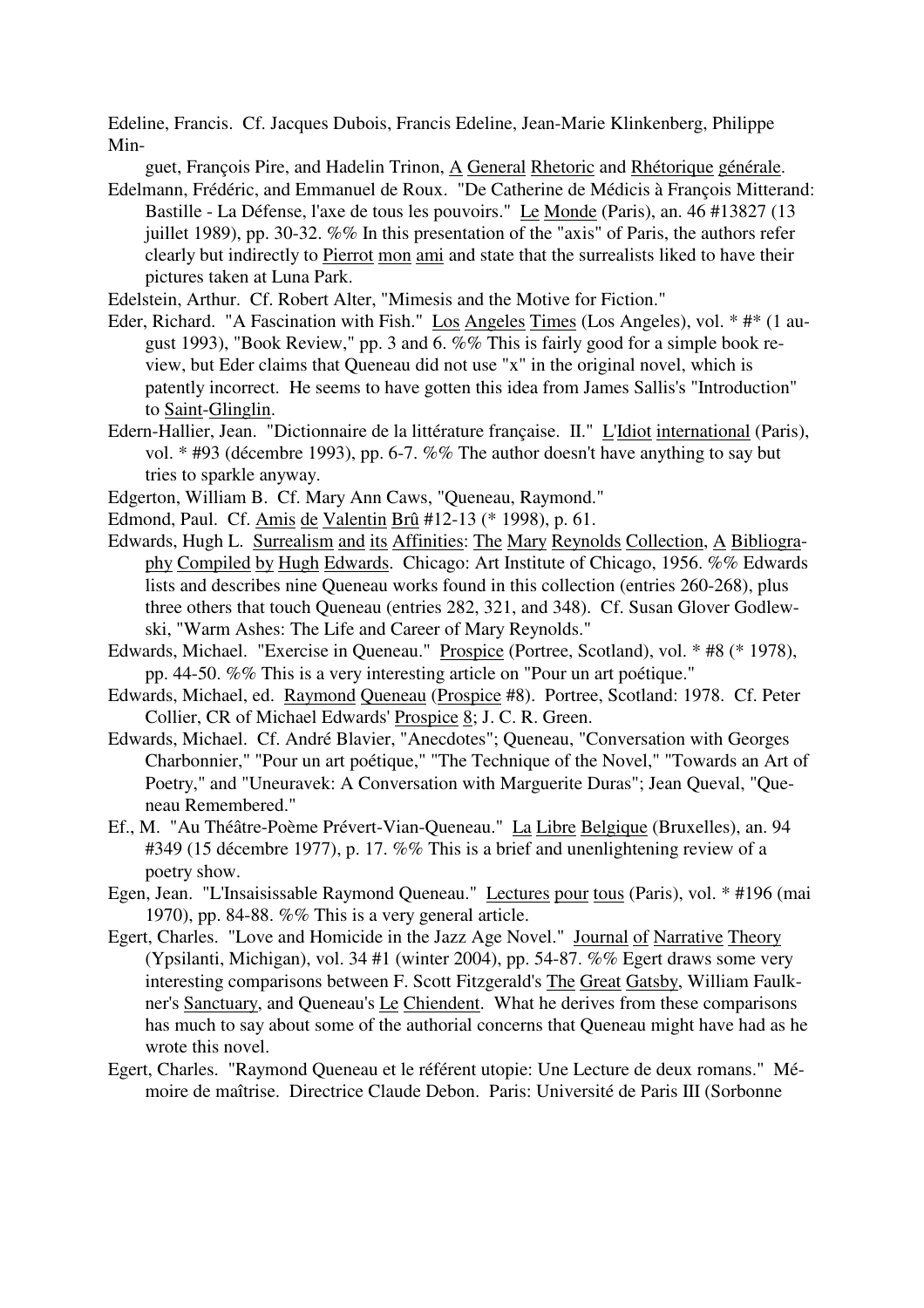nouvelle), 1987. %% [This work is available at the Centre de recherches "L'Esprit nouveau en poésie"; Institut de littérature française; université de Paris III; 13, rue de Santeuil, 75005. It will be necessary to contact Professeur Daniel Delbreil beforehand in order to receive authorization.]

- Egert, Charles. "Raymond Queneau et les temps utopiques." Mémoire de DEA. Directrice Claude Debon. Paris: Université de Paris III (Sorbonne nouvelle), 1986. %% In these 30 pages Egert treats "le mot 'utopie' dans le langage," "l'utopie et la vision primordiale," and "l'expérience chez Queneau: la fantaisie de l'utopie." [This work is available at the Centre de recherches "L'Esprit nouveau en poésie"; Institut de littérature française; université de Paris III; 13, rue de Santeuil, 75005. It will be necessary to contact Professeur Daniel Delbreil beforehand in order to receive authorization.]
- Egert, Charles. "Raymond Queneau's Utopian Dream Worlds." Utopian Studies (various sites), vol. 16  $#2$  (summer 2005), pp. 165-220. %% I have read this several times, and I must confess that I really have no idea what he is trying to say.
- Egly, Max. "Zazie dans le métro." La Saison cinématographique 1961. Paris: Citévox Editeur, 1961, pp. 292-295. %% In this technical and somewhat official catalogue of the year's cinema, Egly presents a fairly solid revue of the film's meaning, strengths, and weak-ness.
- Ehrmann, Jacques. CR of Bords. French Review (Baltimore), vol. 37 #5 (april 1964), p. 598. %% Ehrmann is pleasant and positive but doesn't actually advance our comprehension of this work.
- Ehrmann, Jacques. "The Death of Literature." New Literary History (Baltimore), vol. 3 #1 (autumn 1971), pp. 31-47. %% Ehrmann just cites four lines from Zazie dans le métro (p. 31).
- Ehrmann, Jacques. Cf. Ann Austin Smock, "The New Language of Raymond Queneau's Novels, or 'L'Histoire: Qu'est-ce que ça fout?'"
- Eilenberg, Susan. "With A, then B, then C." London Review of Books (London), vol. 24 #17 (5 september 2002), pp. 3-8. %% This review of Peter Conradi's Iris Murdoch: A Life just barely mentions Queneau.
- Einaudi, Giulio. "Einaudi: Qualcosa in Calvino lasciava sempre intuire il futuro." Tuttolibri (Torino), an. 11 #469 (21 settembre 1985), p. 1. %% Einaudi barely mentions Queneau.
- Ekici, Armagan. Cf. Queneau, Biçem alistirmalari.
- Elahi, Taban. "Réalité, déception, narcissisme dans Les Fleurs bleues de Raymond Queneau et Histoire de Claude Simon." Thèse de doctorat. Directeur Jean-Claude Lieber. Tours: 2000.
- Elek, Lívia. Cf. Queneau, "Stílusgyakorlatok."
- Elgozy, Georges. De l'humour. Paris: Denoël, 1979. %% This merely contains brief quotations from Queneau to illustrate Elgozy's ideas on humor.
- Eliade, Mircea. Cf. Douglas Allen, "Eliade and History"; Edouard Duperray, "L'Encyclopédie de la Pléiade"; Lucien Guissard, "L'Encyclopédie de la Pléiade"; François Lefebvre, "La Petite Cosmogonie portative de Raymond Queneau, mythe cosmogonique et tradition alchimique"; Queneau, "Lettre à Mircea Eliade"; Marc Soriano, "Du Charme à la littérature."
- Eliot, T. S. Cf. Queneau, "La Vie des livres": "Hommage à la Grèce" and "T. S. Eliot"; Jean Queval, "T. S. Eliot à Paris"; X., "T. S. Eliot à Paris."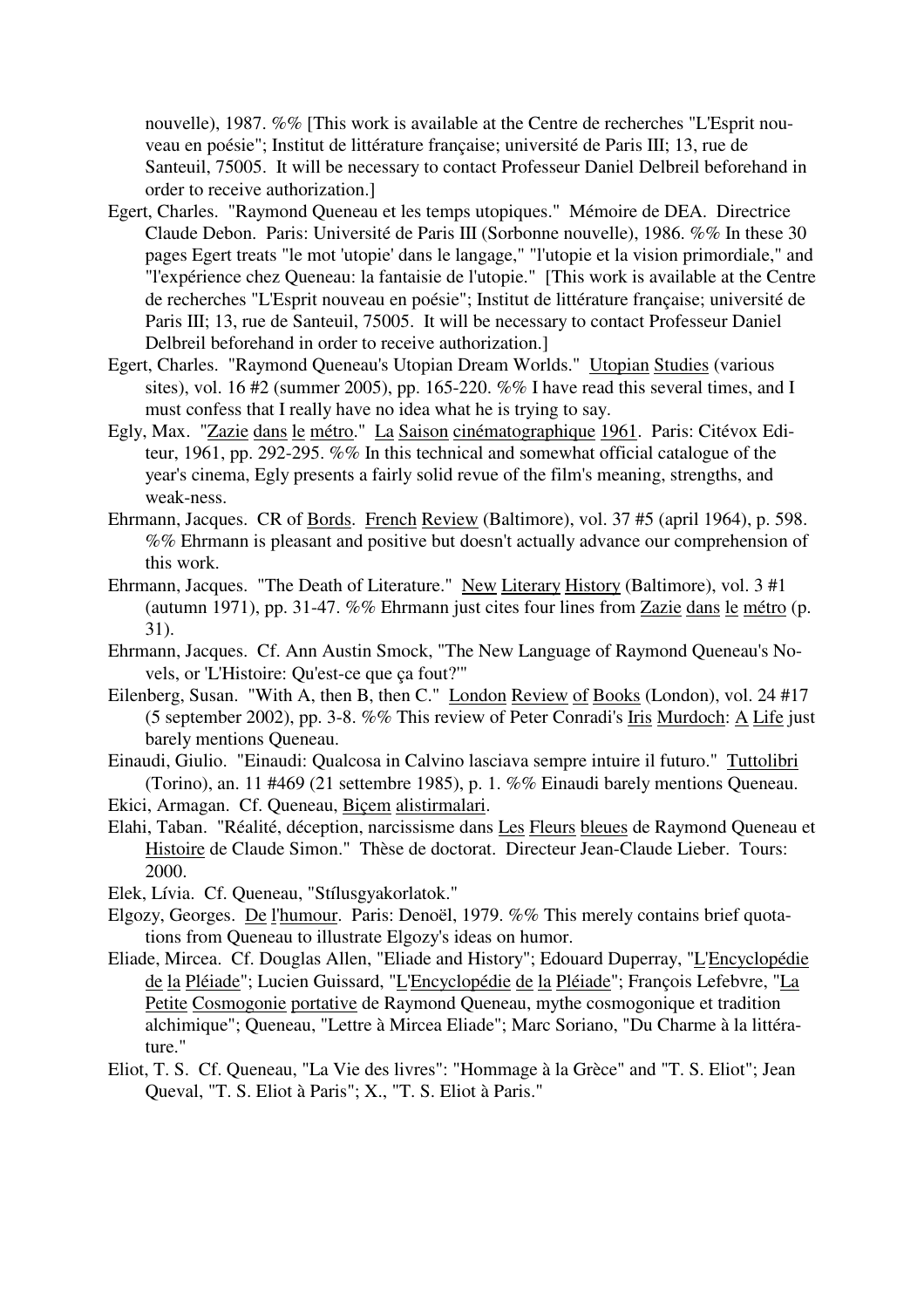Elliot, Janice. "Old Hat." New Statesman (London), vol. 76 #1950 (26 july 1968), p. 116. %% Elliot appears to be thoroughly mystified by Barbara Wright's translation of The Bark Tree and does not like it.

d'Elme, Pierre. CR of Le Vol d'Icare. Etudes (Paris), vol. 330 #\* (janvier 1969), pp. 149-150. %% D'Elme's review is really more of a simple presentation.

Elosegi Arregi, Joxan. Cf. Queneau, Zazie metroan.

- Elsen, Claude. "Les Chroniqueurs de l'impossible." La Gazette des lettres (Paris), an. 7 #5 (15 février 1951), pp. 60-63. %% Elsen enthuses over science fiction, mentioning that Queneau would be directing a science fiction collection soon... Cf. Anonymous, "Ah! Vous êtes martien..." and "Taches d'encre."
- Elsen, Claude. "Les Fausses Réputations." Ecrits de Paris (Paris), vol. \* #190 (février 1961), pp. 96-100. %% Elsen reviews a number of works, including "Un Couple." His comments are out of the ordinary.
- Eluerd, Roland. Anthologie de la littérature française. Paris: Larousse, 1985. %% Queneau is merely mentioned on pp. 231, 284-285, and 347 without any really significant entry other-wise...
- Eluerd, Roland. Le Dico du coeur. Paris: Belfond, 1989. %% Eluerd has created a list of citations, from various authors, which include the word "coeur." Many are from Queneau, but they are simple citations.
- Emelina, Jean. Le Comique. Paris: Sedes, 1991. %% This just mentions Queneau in passing (pp. 16, 19, 59, 121, and 155).
- Emmer, Michele. "La Matematica e Raymond Queneau." Nuova corrente (Milano), an. 42 #116 (\* 1995), pp. 339-347. %% Emmer considers Queneau's interest in mathematics and how he practiced it, with little reference to his using it in his writing.

Emmer, Michele. Cf. Anonymous, "A as in Arithmetic."

- Enard, Jean-Pierre. "Le Voyage polonais de Pascal Lainé." VSD (Paris), vol. \* #238 (25 mars 1982), p. 50. %% Enard just says that Lainé likes Joyce and Queneau.
- Enard, Jean-Pierre. Cf. Paul Fournel, "The Theater Tree: A Combinatory Play."
- Enckell, Pierre. "Le Chiffre de l'affaire." Temps mêlés #150 + 11 (février 1981), pp. 9-14.  $\%$ %

This is a 'pataphysical play based on numbers.

Enckell, Pierre. "Ces Fous littéraires dans leurs drôles de fantasmes." Les Nouvelles littéraires

(Paris), an. 61 #2867 (22 décembre 1982), pp. 36-37. %% Enckell discusses the title characters in presenting André Blavier's Les Fous littéraires.

Enckell, Pierre. "Les Mémoires de Paris." Les Nouvelles littéraires (Paris), an. 60 #2858 (21 octobre 1982), pp. 38-39. %% Enckell just cites a few lines from Les Ziaux: "L'Amphion" as introduction to an article on the history of Paris.

Enckell, Pierre. "Pierrot mon ami, de Raymond Queneau." Phosphore (Paris), vol. \* #118

(novembre 1990), p. 8. %% Enckell's review of the Folio version of Pierrot mon ami appears in a periodical for teenagers and is consequently rather limited in depth and length.

Enckell, Pierre. "Queneau pas mort, études suivent..." Les Nouvelles littéraires (Paris), an. 61 #2891 (16 juin 1983), p. 29. %% This is just a general look at Queneau.

Enckell, Pierre. "Le Style, c'est Queneau." Les Nouvelles littéraires (Paris), an. 58 #2759 (23 octobre 1980), p. 45. %% This article is vaguely on the Exercices de style.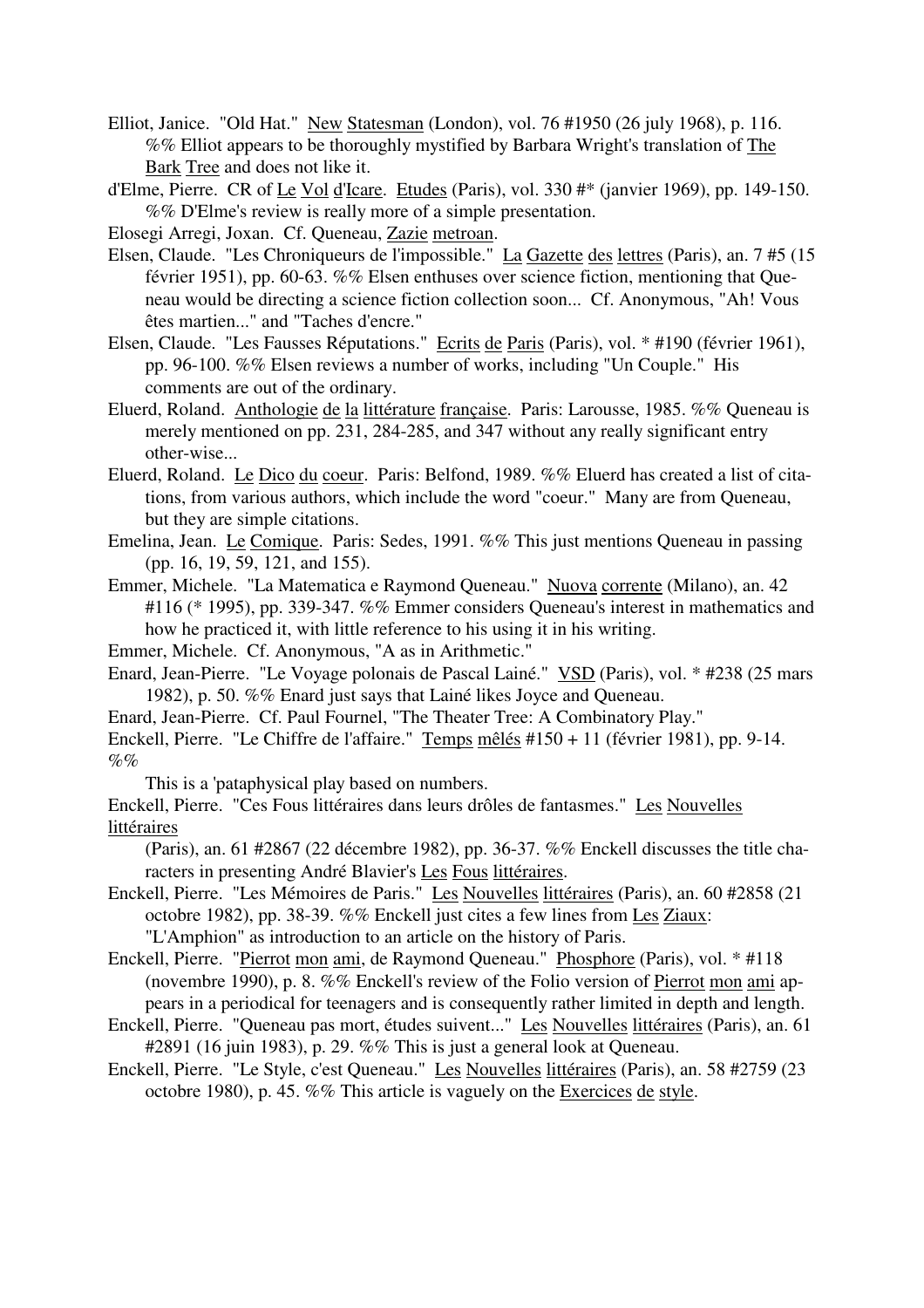Enckell, Pierre. "Des Textes inconnus d'auteurs célèbres." Les Nouvelles littéraires (Paris), an.

61 #2882 (14 avril 1983), pp. 43-45. %% Enckell includes the "prière d'insérer" to Queneau's Les Derniers Jours among similar textes by other authors.

- Enckell, Pierre, and Pierre Rézeau, ed. Le Dictionnaire des onomatopées. Paris: Presses universitaires de France, 2003. %% This is a dictionary of sounds, expletives, etc. which includes examples from many authors. Queneau is, of course, cited often.
- Eneman, Daniel Lawrence. "The Illusory World of Raymond Queneau." Master's at Ohio State University, 1958.
- Engel, Dulcie M. "L'Expression du temps et la variation linguistique." Revue romane (Kobnhaven), vol. 31 #2 (\* 1996), pp. 215-233. %% Engel looks at variations in the expression of tense, and she merely mentions the three past-tense "exercices de style" (p. 221).
- Englebert, Annick. "De la langue au discours: L'Exemple de 'non mais'." Revue belge de philologie et d'histoire (Bruxelles), vol. 63 #3 (\* 1985), pp. 564-581. %% The author uses Queneau here and there as an example.
- Engleberts, Matthijs. CR of La Lecture littéraire. Rapports (Pays-Bas), an. 58 #4 (december 1988), p. 167. %% This touches briefly on the Anne Clancier article in this collection, "Psycholecture des romans de Raymond Queneau: Le Chiendent et les problèmes d'identité."
- Engler, Winfried. "Der ruppige Queneau." Schwäbischen Zeitung (), an. #20 (6 märz 1965), p. %% Engler presents Die Haut der Träume, Eugen Helmlé's translation of Loin de Rueil.
- Engstrom, Alfred. CR of Yale French Studies #6. Comparative Literature (Eugene, Oregon), vol. 4 #1 (winter 1952), pp. 91-94. %% Engstrom just mentions Queneau on p. 3.
- Enright, Dennis Joseph. "Exercises in Style." In his A Mania for Sentences. London: Chatto & Windus, 1983, pp. 180-182. %% Enright considers the Exercices stylistically, especially as regards Barbara Wright's translation. This is a reworking of Enright's "Omnibus Edi-tion."
- Enright, Dennis Joseph. "Omnibus Edition." Listener (London), vol. 103 #2652 (6 march 1980), pp. 317-318. %% Enright's review of Barbara Wright's translation of Les Exercises de style is thorough but banal.
- Entenberg, Lucienne Claudette Mordo. "Raymond Queneau: The Poetics of Relativity." PhD at the University of Rochester (New York), 1974. Director Michel Rybalka. Dissertation Abstracts International, vol. 35 #4 (october 1974), pp. 2264-A. %% Entenberg's chapters are entitled "Wisdom as Modesty," "Knowledge as Experience," "Being as Re-creation," "Language as Exploration," and "Literature as Labor."
- Epting, Karl. "Die allzu berühmte Zazie." Christ und Welt (Stuttgart), an. 14 #2 (13 januar 1961), p. 21. %% This is a review of Zazie in der Metro, Eugen Helmlé's translation into German of Zazie dans le métro.
- Erdle, Birgit E. "Une Histoire modèle." In Kindlers Neues Literatur Lexikon, vol. 13. Ed. Rudolf Radler. München: Kindler Verlag, 1991, pp. 809-810.
- Erdle, Birgit E. "Le Vol d'Icare." In Kindlers Neues Literatur Lexikon, vol. 13. Ed. Rudolf Radler. München: Kindler Verlag, 1991, p. 811.
- Erdosi, Elizabeth. CR of Barbara Wright's translation of The Bark Tree. Publishers Weekly (New York), vol. 199 #7 (15 february 1971), p. 80. %% Erdosi's short review barely has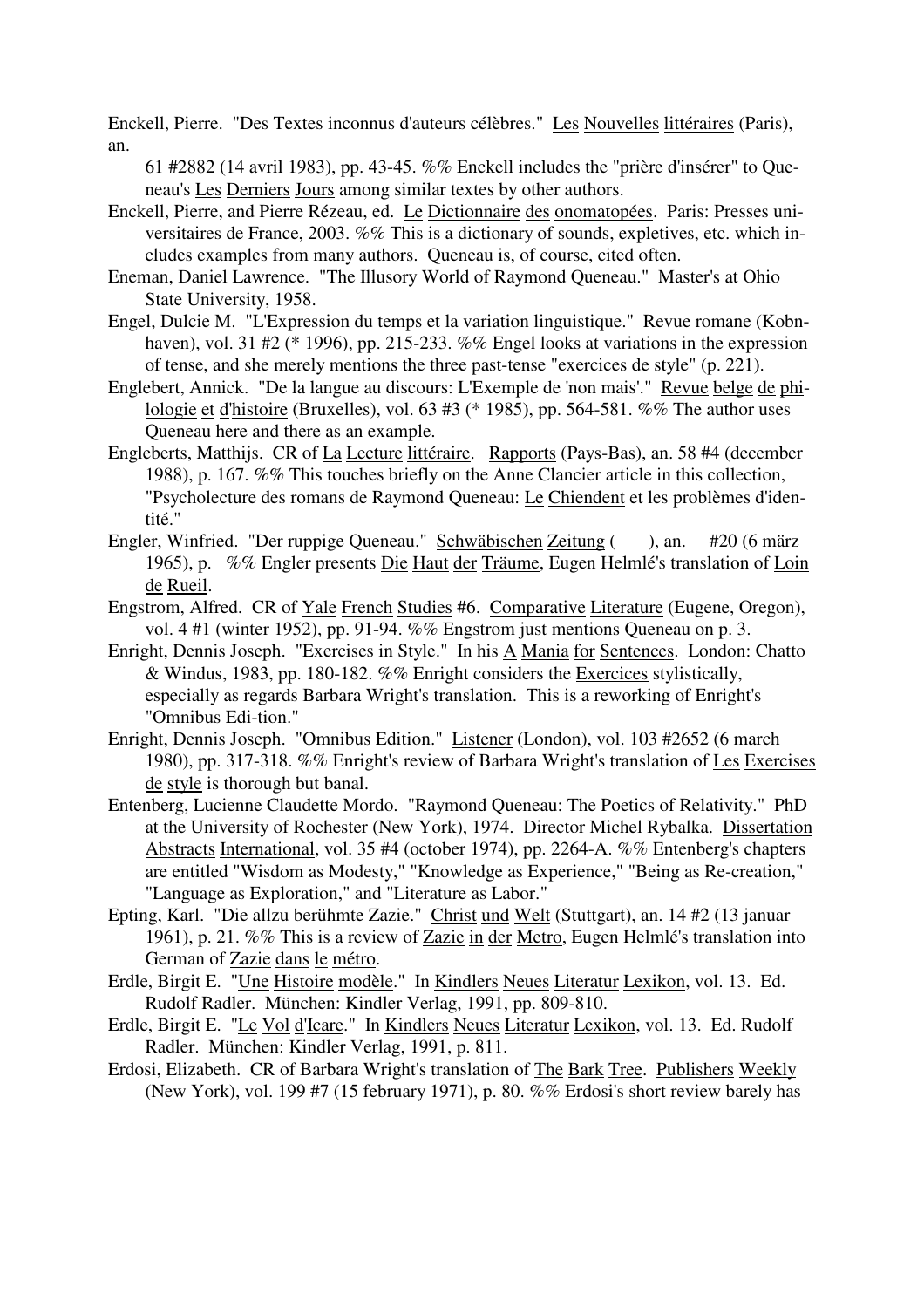time to cite Robbe-Grillet and Claude Simonnet.

- Eril, Dominique. "Un Petard signé Queneau." LIRE (Paris), vol. \* #138 (mars 1987), p. 48. %% Eril comments on the fact that there were 40 notebooks of Queneau's journals waiting to be published but that because of the contents this would be a demanding exercise of judgement and editing: "...tu causes, et tes héritiers ne savent plus quoi faire..."
- Ernoult, Claude. "Six Sots Sonnets (+ deux)." Temps mêlés #150 + 39/40 (printemps 1989), pp. 28-33. %% Ernoult claims to have been inspired by Cent Mille Milliards de poèmes.
- Ernst, Gerhard, and Josef Felixberger. Sprachwissenschaftliche Analysen neufranzösischer Texte. Romanistische Arbeitschefte #27. Tübingen: Niemeyer, 1987. %% Pages 1-12 include a passage from Zazie dans le métro (chapter 2), from "Tu sais, dit Gabriel avec calme," through "je vais aller me coucher," followed by a discussion.
- Ernst, Paul. "Graffiti et Fleurs bleues." Roneotyped tapuscrit. %% This adaptation of Les Fleurs bleues for the stage was presented on 20 mars 1989 by the "équipe théâtrale de l'athenée L. Lepage" in Brussels.

Ernst, Paul. Cf. Queneau, Zazie dans le métro.

- Ernst, Ulrich. "Permutation als Prinzip en der Lyrik." Poetica. Zeitschrift für Sprach- und literaturwissenschaft (München), vol. 24 #3-4 (\* 1992), pp. 225-269. %% Ernst seems to consider permutational poetry since the Middle Ages, and he describes Queneau's Cent Mille Milliards de poèmes on p. 247.
- Ernst, Ulrich. "Typen des experimentellen Romans in der europäischen und amerikanischen Gegenwartsliteratur." Arcadia. Zeitschrift für vergleichende Literaturwissenschaft (Berlin), vol. 27 #3 (\* 1992), pp. 225-320. %% Queneau and his works are mentioned on pp. 225, 228-231, 245, 247, 256-257, and 300.
- Eruli, Brunella. "Attenzione al potenziale!" In Attenzione al potenziale. Il Gioco della letturatura. Ed. Brunella Eruli. Firenze: Marco Nardi Editore, 1994, pp. 3-8. %% This is just a general introduction to the volume.

Eruli, Brunella. "L'Autobiographie impossible. Le Journal de Sally Mara ou la parodie de l'au-

tobiographie." Temps mêlés #150 + 65/68 (printemps 1996), pp. 131-147. %% Eruli looks at the creation of Le Journal intime de Sally Mara as a sort of second-hand autobiography of Queneau: she refers to Chêne et chien, two other autobiographies which Queneau mentioned in his preparatory notes, and psychology.

- Eruli, Brunella. "La Costruzione di 'Jules et Jim': Roché e Hessel." Rivista di letterature moderne e comparate (Firenze), vol. 50 fasc. 3 (luglio-settembre 1997), pp. 297-232. %% Eruli mentions Queneau (p. 300) as the secretary of the "Bureau de recherches surréalistes."
- Eruli, Brunella. "Le Dimanche de la vie. Valentin, Marie-Claire et Hegel: Un Voyage dans Paris." In her Dal futurismo alla patafisica. Percorsi dell'Avanguardia. Collection "Saggi critici," #31. Pisa: Pacini Editore, 1994, pp. 271-286. %% Eruli covers roughly the same ground and in the same order as in her "Valentin, Marie-Claire et Hegel: Un Voyage dans Paris," but neither article is a simple translation of any substantial part of the other.
- Eruli, Brunella. "La Letteratura patafisica: Scherzo, ironía e significato profondo." In Jarry e la patafisica. Ed. Enrico Baj, Vincenzo Accame, and Brunella Eruli. Milano: Gruppo Editoriale Fabbre, 1983, pp. 12-20. %% Eruli speaks of some aspects of Queneau's relations with pataphysics and the Oulipo on pp. 18-20.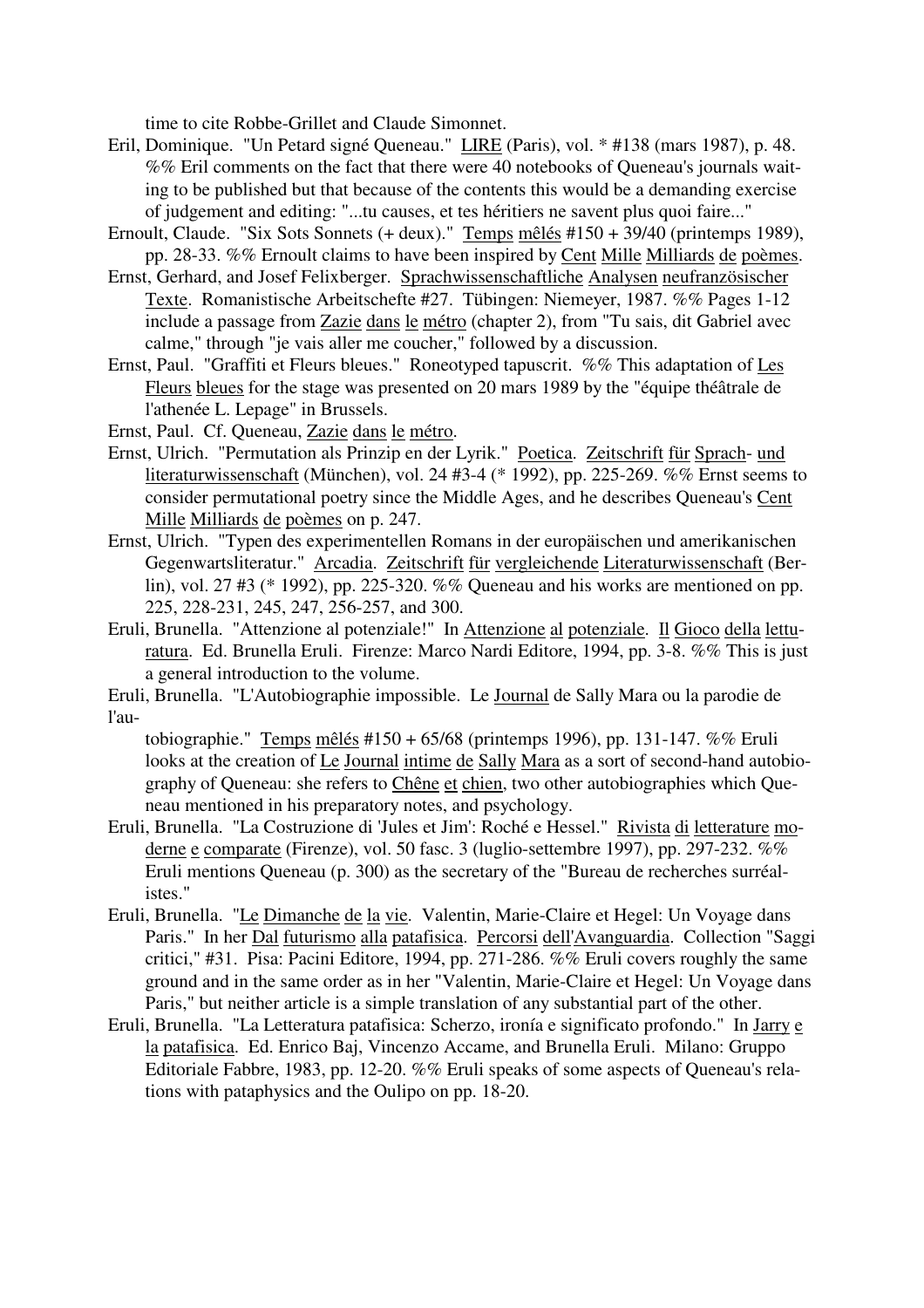- Eruli, Brunella. "Per una morale elementare. Gli Yi:King di Queneau." In her Dal futurismo alla patafisica. Percorsi dell'Avanguardia. Pisa: Pacini Editore, 1994, pp. 233-270. %% Eruli offers a most worthwhile and detailed presentation of Queneau's interest in oriental thought (including René Guénon) and how the Yi King is reflected in the Morale élémentaire.
- Eruli, Brunella. "Pour une morale élémentaire: Queneau et le 'Yi-King'." Lectures de Raymond Queneau (Limoges), vol. \* #1 (décembre 1987), pp. 35-66. %% Eruli considers how the Yi-King influenced Queneau, especially in regard to the Morale élémentaire.
- Eruli, Brunella. "Valentin, Marie-Claire et Hegel: Un Voyage dans Paris." Cahiers Raymond Queneau #17-19 (juin 1991), pp. 23-38. %% Eruli gives a highly interesting means of interpreting the events and direction of Dimanche de la vie.
- Eruli, Brunella, ed. Attenzione al potenziale. Il Gioco della letturatura. Firenze: Marco Nardi Editore, 1994. %% This work is a collection of the presentations made at a congress of people involved in the Oulipo and related groups. The congress took place in Firenze in may of 1991, and the authors involved were Paolo Albani, Guido Almansi, Raffaele Aragona, Tristan Bastit, Eric Beaumatin, Marcel Bénabou, Claude Berge, Ruggero Campagnoli, Jacques Carelman, Domenico D'Oria, Claude Debon, Jean Dewasne, Brunella Eruli, Thieri Foulc, Aline Gagnaire, Hans Hartje, Jacques Jouet, Wladimir Krysinski, François Le Lionnais, Philippe Lejeune, Marco Maiocchi, Daniele Marini, Harry Mathews, Georges Perec, Roberto Polillo, Arturo Schwarz, Aldo Spinelli, and Jack Vanarsky. Cf. Astrid Bouygues and Antonella Conti, "Queneau chez les Etrusques."
- Eruli, Brunella. Cf. Astrid Bouygues, "Attention au potentiel!"; Italo Calvino, "Introduction"; Lorenza Lupini, "Les Enfants du Limon di Raymond Queneau."
- Escarpit, Robert. "Le Monde où l'on cause." Le Monde (Paris), an. 34 #10219 (8 décembre 1977), p. 1. %% There is a single, slight reference to Zazie dans le métro.
- Escué, José. Cf. Queneau, Siempre somos demasiado buenos con las mujeres.
- Esculape. "Asthme et littérature." Médecine et hygiène (Genève), an. 42 #1561 (25 avril 1984), p. 1448. %% Esculape finds that François-Bernard Michel's Le Souffle coupé: Respirer et écrire is both interesting and instructive.
- Eskin, Stanley. Simenon: Une Biographie. Trans. Christian Mari. Paris: Presses de la Cité, 1990. %% Eskin mentions (p. 199) Queneau's pamphlet on Simenon, "Simenon: ses débuts, ses projets, son oeuvre."
- Espinasse, Magali. Etude sur Raymond Queneau, "Les Fleurs bleues." Collection "Resonances." Paris: Ellipses Marketing, 1999. %% There are apparently a great number of factual errors in this work. Cf. Ursule Becquet, "A Propos des Fleurs bleues"; Astrid Bouygues, "Queneau à l'école."
- Esposito, Edoardo. Cf. Alessandra Mascoli, "Il Gioco dell'intraducible: I Fiori blu."
- Esquilat, André Antoine. "Folio ou Gallipoche?" Le Monde (Paris), an. 62 #19184 (29 septembre 2006), "Le Monde des livres," p. 2. %% Esquilat explains, in a letter to Le Monde, the origin of the name "Folio" for the new Gallimard paperback series, mentioning the fact that Queneau had advanced the suggestion that "Gallipoche" might be used.
- Es-Sette, Bouchta. "La Dénomination comme fondement relationnel entre le personnage et le récit dans les romans de Raymond Queneau." In Le Personnage dans l'oeuvre de Queneau. Ed. Daniel Delbreil. Paris: Presses de la Sorbonne nouvelle, 2000, pp. 222- 228. %% Es-Sette stresses the importance of the names which Queneau gives to his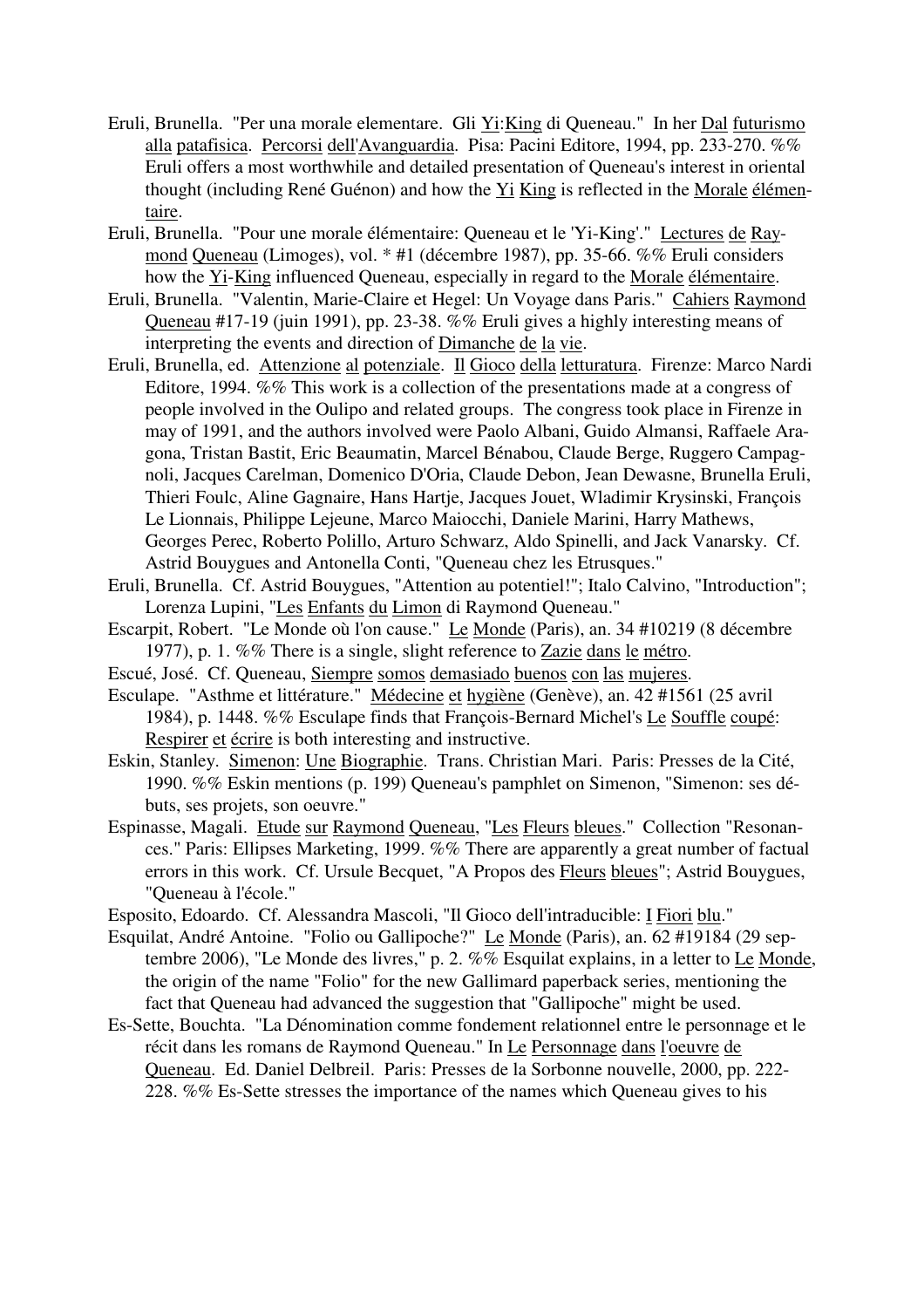characters as being revelatory of their place and role in his novels, and he concentrates on des Cigales and Théodore and Jacques l'Aumône from Loin de Rueil.

- Es-Sette, Bouchta. "Raymond Queneau: Spectacle de l'écriture, écriture du spectacle." Amis de Valentin Brû #28-31 (juillet 2003), pp. 118-136. %% Es-Sette ranges widely in this presentation, showing how for Queneau the concept of "spectacle" includes various sorts of seeing and showing, all taken in a very hegelian manner.
- Esslin, Martin. "Raymond Queneau." In The Novelist as Philosopher: Studies in French Fiction, 1935-1960. Ed. John Cruickshank. London: Oxford University Press, 1962, pp. 79- 101. %% This presentation of Queneau was fairly well written for this date. Cf. R.-M. Albérès, "J. Cruickshank: The Novelist as Philosopher"; Raymond Giraud, CR of John Cruickshank's Novelist as Philosopher.
- Esslin, Martin. Theater of the Absurd. New York: Anchor Doubleday, 1961. %% Esslin touches on some of Queneau's history with Ionesco (pp. 101 and 111-112), Tardieu (p. 169), and Picasso's "Le Désir attrapé par la queue" (pp. 285-286).
- Estang, Luc. "A Travers la presse littéraire." Poésie 44 (Paris), an. 5 #21 (novembre-décembre 1944), pp. 119-125. %% Estang discusses contemporary French literary criticism as the war ends, and he mentions Queneau's "La Vie des livres" in Front national in this regard.
- Estang, Luc. "Actualité littéraire. Le Choix dans l'abondance." La Croix (Paris), an. 64 #18613 (3 octobre 1943), p. 3. %% Estang reviews a number of volumes of poetry, with just a nod to Les Ziaux.
- Estang, Luc. "Actualité littéraire. D'une Pile de romans." La Croix (Limoges), an. 64 #18625 (17 octobre 1943), p. 3. %% Estang is quite clear about why he does not like Pierrot mon ami.
- Estang, Luc. "La Cosmogonie de Raymond Queneau." Revue de la pensée française (New York/Montréal), an. 10 #5 (mai 1951), pp. 41-44. %% Estang compares Queneau to Prévert, cites several of the "exercices de style," and quotes a number of verses from the Petite Cosmogonie portative without really discussing this latter work, in spite of the title...
- Estang, Luc. "L'Exercice du langage." La Croix (Paris), an. 68 #19318 (18 mai 1947), p. 3. %% This is basically a review of Les Exercices de style.
- Estang, Luc. "La Poésie." In Almanach des lettres 1952. Ed. Jean Paulhan. Paris: Pierre Horay -- Les Editions de Flore and la Gazette des lettres, 1952, pp. 27-38. %% Estang reviews the totality of the previous year's French poetry. He has an interesting paragraph on the Petite Cosmogonie portative, then mentions Queneau in the following paragraph as he touches on Rabiniaux's Honneur de Pédonzigue (p. 32). He also mentions, without comment, Janine Queneau's Adieu Chansons (p. 36).
- Estang, Luc. "Le Prix des critiques." La Croix (Paris), an. 70 #20173 (26 juin 1949), p. 3. %% Estang discusses this prize, how and why prizes should be awarded, the relative merits of Queneau and Jules Supervielle (who won the prize this year), and various other aspects of current literature. A thoughtful and worthwhile reflection.
- Estang, Luc. "Raymond Queneau -- Toursky -- Léopold Sédar Senghor." Revue de la pensée française (New York/Montréal), an. 6 #4 (avril 1947), pp. 56-63. %% Estang touches on Queneau's poetry, and most particularly on Chêne et chien, on pp. 57-59.
- Estang, Luc. Cf. Arnaud Laster, "Raymond Queneau, ami et admirateur de Jacques Prévert"; S. de Sacy, "Monelle, Zazie, Lolita."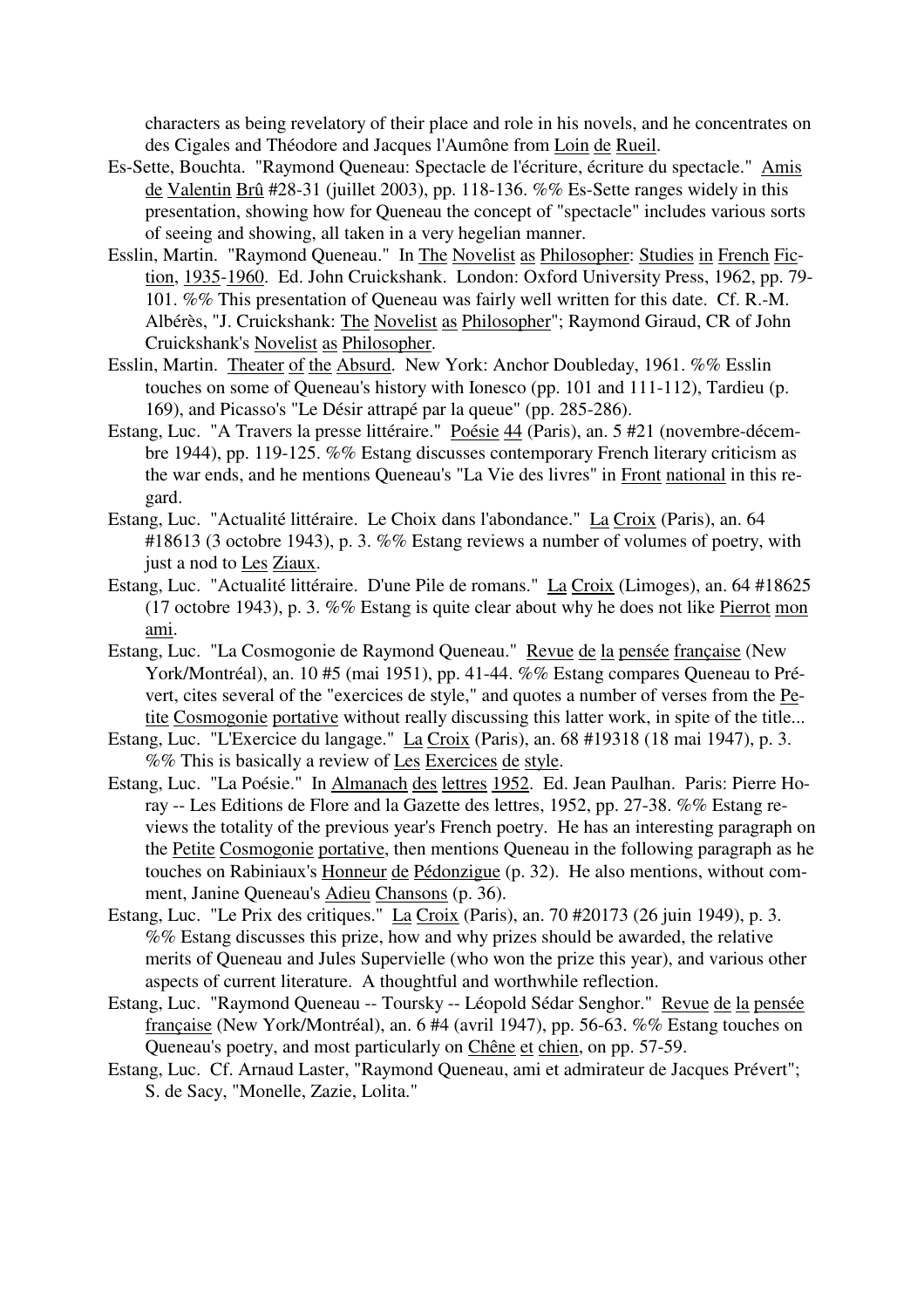- Estienne, Charles. "Le 'Cheval troyen' de Raymond Queneau a pris le départ Quai des orfèvres." Combat (Paris), an. 7 #1391 (25 décembre 1948), p. 2. %% Estienne offers some details about the book and the book-signing ceremonies.
- Estienne, Charles. "Quand Raymond Queneau organise sa rétrospective." Combat (Paris), an. 8 #1433 (12-13 février 1949), p. 2. %% Estienne speaks of Queneau showing some of his gouaches in Paris. Cf. Anonymous, "Le Dompteur de tire-bouchons"; Pierre Descargues, "Raymond Queneau, artiste peintre."
- Etaix, Pierre. "A propos de Raymond Queneau." In Raymond Queneau. Belle Collection de gouaches originales de R. Queneau. Editions originales de R. Queneau. Ouvrages dédicacés à R. Queneau par ses amis. Ed. Jean-Luc Devaux and Gérard Oberlé. Moulins: Librairie J.-L. Devauz, 1988, p. 5. %% This preface is a well-written spoof.
- Ethier-Blais, Jean. "Le Dernier Queneau." Le Devoir (Montréal), vol. 44 #225 (29 septembre 1973), p. 15. %% In reviewing Le Voyage en Grèce, Ethier-Blais talks around Queneau's ideas and yet reaches closer to his essence than many who address him directly. Etiemble, René. "Le Chien tibétain." Nouvelle Revue française (Paris), an. 12 #144

(décembre

1964), pp. 1133-1140. %% Etiemble traces his intellectual history and mentions how Odile affected his view of the surrealists.

- Etiemble, René. "D'une prétendue crise de nos romans." Temps modernes (Paris), vol. 5 #50 (décembre 1949), pp. 1089-1097. %% This is on Le Chiendent, Gueule de Pierre, and Les Derniers Jours. The Volontés reference is to Queneau's "Technique du roman."
- Etiemble, René. "De la sinophilie à la sinophobie." Corps écrit (Paris), vol. \* #25 (\* 1988), pp. 135-144. %% Queneau is only used as an epigraph: "De la service à café chinois époque Ming, il ne restait plus que des miettes" (Les Fleurs bleues).
- Etiemble, René. Essais de littérature (vraiment) générale. Paris: Gallimard, 1974. %% Pages 22-25 barely mention Les Ecrivains célèbres and Pour une bibliothèque idéale.
- Etiemble, René. Parlez-vous franglais? Edition revisée et augmentée. Paris: Gallimard, 1973. %% There is just a mention of Queneau on p. 310.
- Etiemble, René. "Quelques Mots sur Queneau et le taoïsme." In Essais de littérature (vraiment) générale. Paris: Gallimard, 1975, pp. 310-317. %% Etiemble considers the taoist influences in Les Fleurs bleues. This is not the same edition as that of 1974, which did not include this essay.
- Etiemble, René. "The Tibetan Dog." Yale French Studies (New Haven, Connecticut), vol. \* #31 (\* 1964), pp. 127-134. %% Etiemble simply names Queneau's Odile (p. 129).
- Etiemble, René. "Trois Exercices de style." Temps modernes (Paris), vol. 3 #23-24 (août-septembre 1947), pp. 519-532. %% Etiemble reviews Exercices de style and works by two other authors.
- Etiemble, René. "Trois Exercices de style." In C'est le bouquet! Vol. 5 of his Hygiène des lettres. Paris: Gallimard, 1967, pp. 77-97. %% This is a reprint of Etiemble's original arti-cle.
- Etiemble, René. Cf. Edouard Duperray, "L'Encyclopédie de la Pléiade"; Lucien Guissard, "L'Encyclopédie de la Pléiade"; Queneau, Entretiens avec Georges Charbonnier, p. 80; Queneau and André Blavier, Lettres croisées 1949-1976, pp. 52, 132, and 275; André Rousseaux, "L'Encyclopédie de la Pléiade"; Marc Soriano, "Du Charme à la littérature"; Henri Stierlin, "Naissance d'une encyclopédie."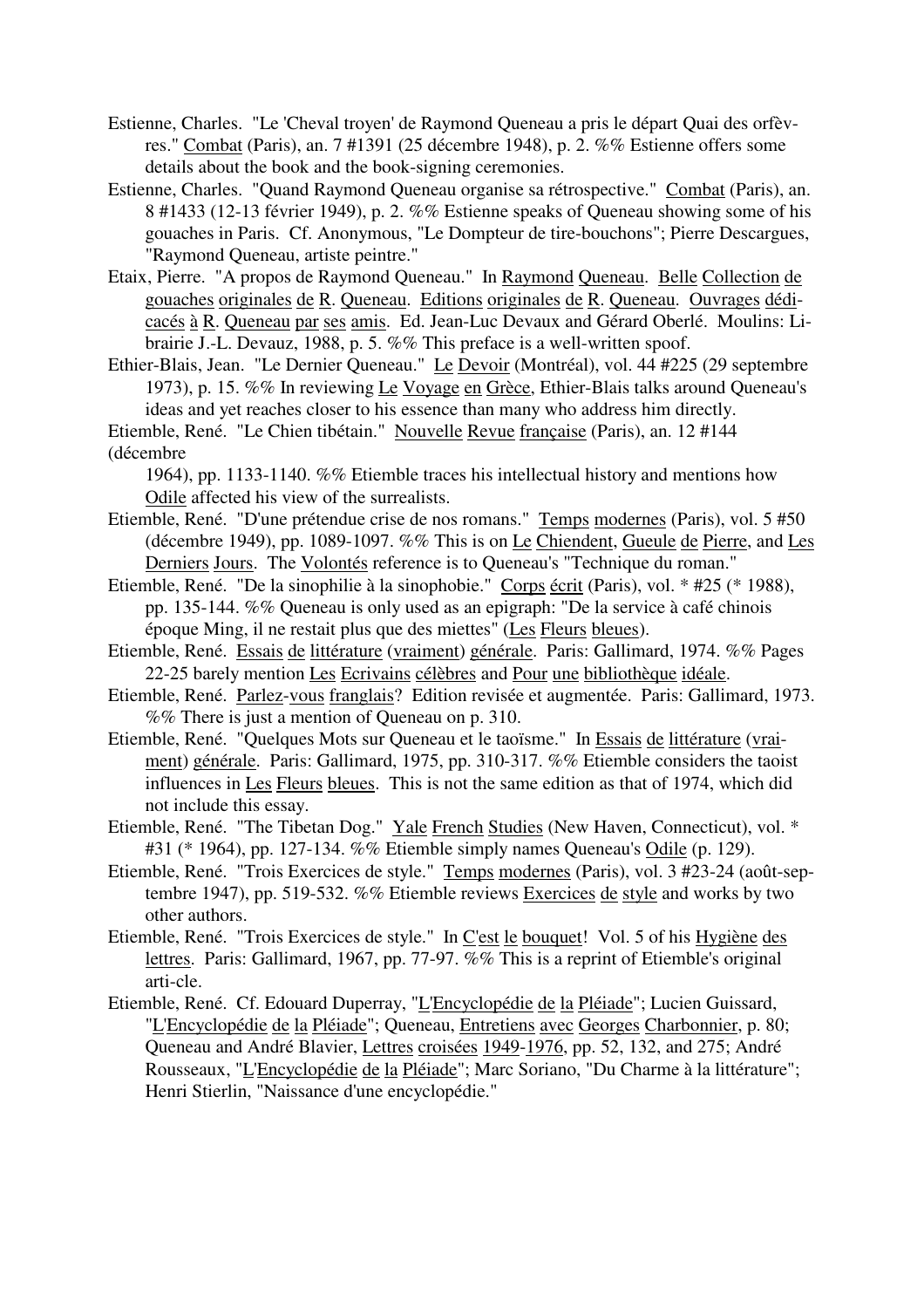Etienne, Luc. "L'Art du palindrome phonétique." In La Bibliothèque oulipienne. Ed. Jacques Roubaud. Vol. 2. Paris: Ramsay, 1987, pp. 161-183. %% Etienne gives a number of considerations on and examples of this subject. This was reprinted in the 3-vol. Seghers edition, vol. 2, pp. 161-183. Cf. Queneau and André Blavier, Lettres croisées 1949-1976, p. 329.

Etienne, Luc. "Combien de sonnets dans les Cent Mille Milliards de poèmes?" Amis de Valen-

tin Brû #13-14 (novembre 1980), pp. 22-23. %% Etienne has some technical reflections on the actual size of Cent Mille Milliards de poèmes, and he makes reference to his sonnet and comments in Jacques Roubaud, ed., La Bibliothèque oulipienne, #4. Cf. Paul Braf-fort, "Pour un filtre à sonnets."

Etienne, Luc. "La Voie aux chapitres. Queneau par Paul Gayot." Canard enchaîné (Paris), an. 52 #2452 (18 octobre 1967), p. 7. %% Etienne barely does more than mention Queneau's work and approve of it.

Etienne, Luc. Cf. Queneau, "Le Porc."

Etkinda, E. Cf. Samar Velikosky, Preface.

Eustis, Alvin. "The Paradoxes of Language: Jean Paulhan." In Modern French Criticism: From

Proust and Valery to Structuralism. Ed. John K. Simon. Chicago: University of Chicago Press, 1972. pp. 109-122. %% Eustis merely mentions Queneau (p. 109) as being published in the Nouvelle Revue française.

Evans, Arthur B. Cf. Roger Bozzetto, "Intercultural Interplay: Science Fiction in France and the United States (As Viewed from the French Shore)."

Evans, Stuart. CR of Barbara Wright's translation of We Always Treat Women Too Well. The

Times (London), vol. \* #60844 (5 february 1981), p. 9. %% Evans doesn't say anything different or better than other reviewers. This concerns the 1981 John Calder edition.

- Everman, Welch D. "Harry Mathews's Selected Declarations of Dependence: Proverbs and the Forms of Authority." Review of Contemporary Fiction (Elmwood Park, Illinois), vol. 7 #3 (fall 1987), pp. 146-153. %% Everman looks at Mathews' "perverb" book, mentioning Queneau only incidentally in relation to the Oulipo.
- Everman, Welch D. "Harry Mathews' Selected Declarations of Dependence: Proverbs and the Forms of Authority." In his Who Says This? The Authority of the Author, the Discourse, and the Reader. Carbondale, Illinois: Southern Illinois University Press, 1988, pp. 65-77.
- Everman, Welch D. "Long Talking: The Infinite Text." PhD at State University of New York at Buffalo, 1988. Dissertation Abstracts International, vol. 49 #5 (november 1988), p. 1138-A. %% Everman considers Exercices de style in a section devoted to "open texts which can be added to indefinitely by the author or others."

Evola, Julius. Cf. Noël Arnaud, "L'Oecuménisme de Raymond Queneau."

- Evrard, Franck. "Histoire de l'Oulipo: Des Origines du roman au roman original." Amis de Valentin Brû #34 (mai 1986), pp. 30-48. %% This is a rather playful phonetic essay pretending to offer the "real" history of the Oulipo.
- Evrard, Franck. "Le Paradoxe du cadre dans Le Dimanche de la vie de R. Queneau." Cahiers Raymond Queneau #8-9 (18 juin 1988), pp. 49-54. %% The point raised by Evrard is interesting but not central to understanding the novel.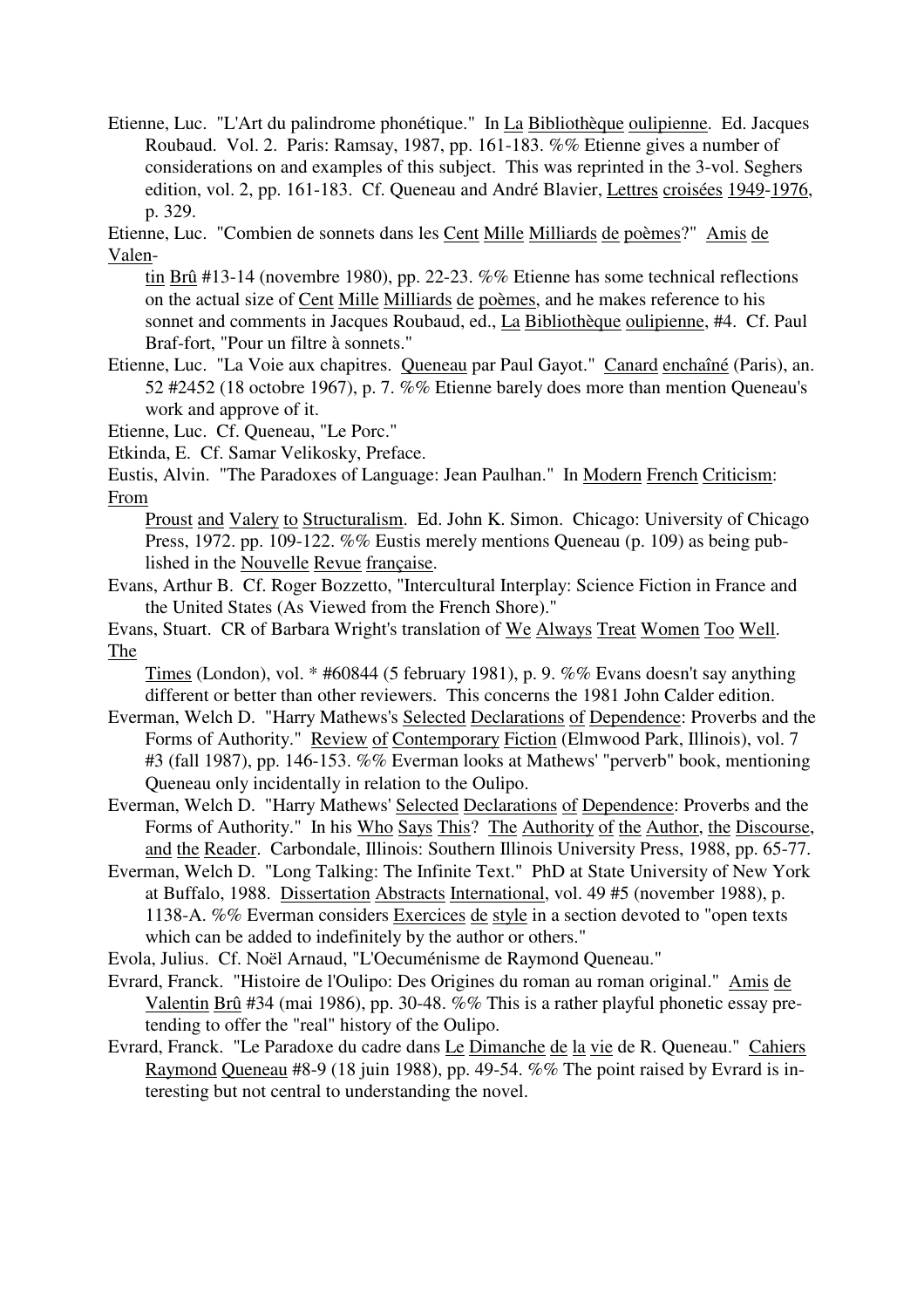- Evrard, Franck, and Jean-Pierre Henry. "Comment vous placez-vous sur l'échiquier politique?" Double Face (Amiens), vol.  $*$  #4 (printemps 1987), pp. 18-19. %% This is an "exercice de style."
- Evrard, Franck, and Jean-Pierre Henry. "En revenant de chez Queneau." Amis de Valentin Brû #32-33 (décembre 1985), pp. 51-52. %% This is the introduction to their "Extraits de Style d'exercice."
- Evrard, Franck, and Jean-Pierre Henry. "Extraits de Style d'exercice." Amis de Valentin Brû #32-33 (décembre 1985), pp. 53-60. %% The authors present nine of their "exercices" plus a list of all those contained in their book, Style d'exercice.
- Evrard, Franck, and Jean-Pierre Henry. "Styles d'exercice." Double Face (Amiens), vol. \* #2 (automne 1986), pp. 2-5. %% These are "exercices de style" entitled "ethnologique," "érotique," and "information." Cf. Queneau, "Les Candidats."
- Evrard, Franck. Cf. Queneau, Le Dimanche de la vie.
- Ewart, Gavin. "French or Italian." London Magazine (London), vol. 13 #4 (october-november 1973), pp. 151-154. %% This is a review of Barbara Wright's translation of The Flight of Icarus.
- Ezine, Jean-Louis. "Queneau? Que oui!" Le Nouvel Observateur (Paris), an. \* #1304 (2 novembre 1989), p. 76. %% This is just a very general review of Queneau on the appearance of vol. I of his Oeuvres complètes.
- Ezine, Jean Louis. "Le Ska est mort, vive le sca." Les Nouvelles littéraires (Paris), an. 58 #2730(27 mars 1980), p. 3. %% This is a pointless comparison of Zazie with Serge Gains-bourg.
- F. "Un Personnage tragique." La Relève (Bruxelles), vol. \* #\* (2 mai 1959), p. 15. %% This is an insipid commentary on Zazie dans le métro ranging from literary to social commentary.
- F. "Repères." Fontaine (Paris), vol. 9 #52 (mai 1946), p. 866. %% The author, quite possibly Max-Pol Fouchet, devotes a paragraph or so to discussing the ideas in Queneau's "Langage académique."
- F., E. J. CR of Robert Scipion's Prête-moi ta plume. Les Etoiles (Paris), an. 4 #50 (23 avril 1946), p. 4. %% Scipion's work is a book of pastiches, including one based on Pierrot mon ami.
- F., F. "Queneau déchiffré par Claude Simonnet." Le Figaro littéraire (Paris), an. 17 #831 (24 mars 1962), p. 5. %% The author reviews Claude Simonnet's Queneau déchiffré with some intelligence.
- F., J. "Cinq Minutes avec Raymond Queneau." Le Figaro (Paris), an. 117 #203 (25 août 1942), p. 4. %% The author presents Pierrot mon ami well, with a fairly good consideration of Queneau's style and previous works.
- F., J. "Hors Goncourt." Le Figaro (Paris), an. 145 #8234 (5 mars 1971) p. 22. %% From various sources the author has collected statements by the Goncourt members involved in the election quarrel. Queneau has no citation.
- F., M. "Petite Cosmogonie portative en italien." Le Monde (Paris), an. 39 #11646 (9 juillet 1982), p. 14. %% The author speaks of the quality of Sergio Solmi's translation and of Italo Calvino's "Piccola guida alla Piccola Cosmogonia."
- F., Max. "La Bibliothèque idéale." La Flandre libérale (Gand), an. 82 #154 (2 juin 1956), p. 4.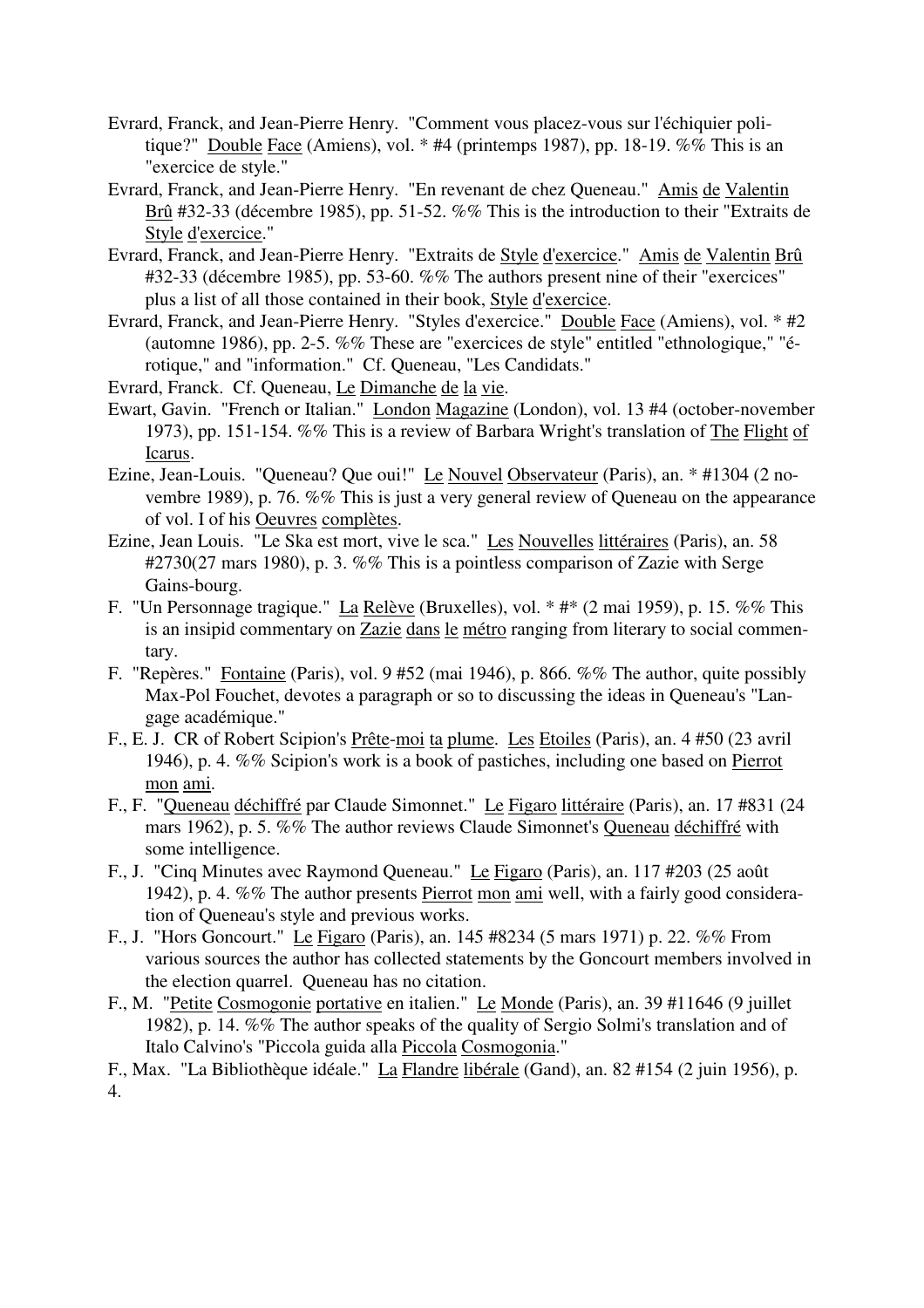$\%$ %

- Fabbri, Jacques. "Jacques Fabbri chante Raymond Queneau." Accompanied by Gérard Calvi and his orchestra. 45 rpm record. Disques Vogue EPL 7340. %% Fabbri sings "Maigrir," "La Pendule," "Pauvre type," and "Le Repas ridicule." The music for the first song is by Popp; the others are by Calvi. Queneau wrote the jacket blurb, which is indexed under "Jacques Fabbri."
- Fabbri, Jacques. "Jacques Fabbri dit Raymond Queneau." "Eléments musicaux" by Lou Gamme. Collection "Poésie vivante." 33 rpm record in 45 size. Vega P 4503 (17 BVG 1208). %% Side A: "L'Herbe," Chêne et chien, "Averse," "Tous les droits," "Le Bon usage des maladies," and "Maigrir; side B: "Vieillir," "Les Joueurs de manille," "St Ouen's blues," Je crains pas ça tellment," and "Bon dieu bon dieu" (sic).
- Fabre, Dominique. "Zazie s'en tape." Le Journal de Genève (Genève), vol. \* #8 (14-15 février 1959), p. 5. %% This is on the spelling in Zazie dans le métro, with a reference to Marcel Aymé.
- Fabre, Jacqueline. "Il n'y a plus de metteurs en scène." Libération (Paris), an. 17 #4832 (18 mars 1960), p. 2. %% Fabre interviews Jean-Pierre Mocky about "Un Couple."
- Fabre, Marc-André. "L'Aube nouvelle." Le Rouergue (Paris), an.  $\#$  (11 février 1939), p. %% Fabre writes of various current reforms and renovations and cites Queneau's "Les Horizons perdus" on the need to reform poetry.
- Facetti, Germano. "Massin." Typographica (London), vol. \* #11 (june 1965), pp. 22-33. %% While Facetti has a page of information directly on Robert Massin, this article consists mainly of examples of Massin's work. Cf. Queneau, Preface to La Lettre et l'image and "La S.P.A."

Fadiman, Clifton. Cf. Queneau, "Three Mathematical Diversions."

- Fahmy, Hanna. A l'Enseigne de la contestation: Quand Hugo rencontre Diderot et Queneau parodie une tranche des "Misérables." Cairo: Les Livres de France, 1983. %% Fahmy compares Diderot's "Neveu de Rameau" with Hugo's Les Misérables (especially the Gavroche section) and Queneau's Zazie dans le métro. While she concentrates on the similarity of characters and situations between the last two, she also discusses the three authors' outlooks and ideas on language.
- Failly, Gérard. Cf. Queneau, Le Dimanche de la vie.
- Fairlie, Alison. Cf. Dorothy Gabe Coleman, "Polyphonic Poets: Rabelais and Queneau."
- Fajardo, José Manuel. "La Alegría de vivir." La Gaceta del libro (Madrid), vol. \* #12-13 (12 diciembre 1984), p. 36. %% Fajardo reviews La Alegría de la vida; the note specifying the work's title, publisher, etc. is incorrect.
- Falardeau, M. Cf. Agnès David, "Raymond Queneau, le diplomitif et la méthode."
- Falcou, Jean-Noël. "Exercice non stylé." Amis de Valentin Brû #34-35 (juillet 2004), pp. 83- 85. %% Falcou has written a short poem under oulipian constraints and, as he says, his commentary/analysis is of more interest than the poem itself.
- Falicki, Jerzy. "Amplification du code poétique dans Courir les rues de Raymond Queneau." Romanica wratislaviensa (Warszawa), vol. 9 #193 (\* 1973), Acta universitatis wratislaviensis, pp. 45-53. %% In spite of the title, this is just a general consideration of Courir les rues.
- Falicki, Jerzy. "Organisation de la temporalité dans Les Fleurs bleues de Raymond Queneau."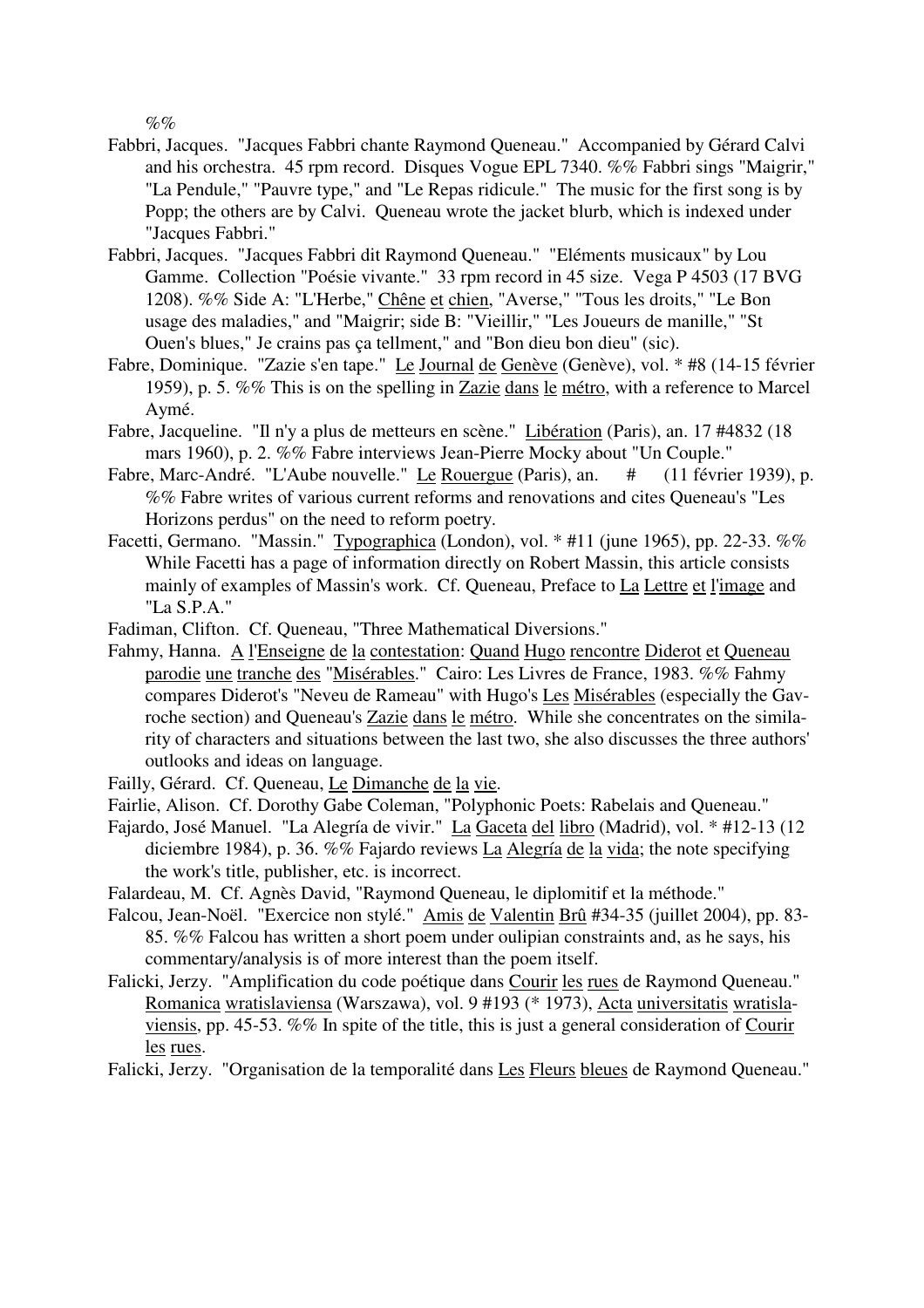Romanica wratislaviensa (Warszawa), vol. 10 #264 (\* 1975), Acta universitatis wratislaviensis, pp. 143-151. %% This is just what the title indicates.

- Fallet, René. "Remonkeno." Le Canard enchaîné (Paris), an. 34 #1642 (9 avril 1952), p. 4. %% Fallet sees Queneau's Si tu t'imagines as surmounting the stereotypes associated with this genre of poetry.
- de Fallois, Bernard. "Les Lettres en 1959." Les Nouvelles littéraires (Paris), an. \* #1688 (7 janvier 1960), p. 7. %% De Fallois does not like Zazie dans le métro at all and dismisses it in three lines.
- de Fallois, Bernard. "Que n'eau, que n'eau..." Opéra (Paris), vol. \* #350 (26 mars 1952), p. 3. %% De Fallois finds Le Dimanche de la vie boring and pointless and prefers the varied poems of Si tu t'imagines.

Fantasio. "Ce Mois qui court." La Revue générale belge (Bruxelles), vol. 87 #\* (février 1952),

pp. 656-662. %% Although Fantasio mentions Queneau's participation in a Brussels poetry reading, this article doesn't really have much to do with him. Cf. Jean de Beucken, "Raymond Queneau à Bruxelles" and "Raymond Queneau, poète"; Adrien Jans, "Un Quart d'heure avec... Raymond Queneau: Du Be-bop au coeur de l'homme" and "Raymond Que-neau à Bruxelles."

Faracovi, Ornella Pompeo. "Il primo Sartre e la filosofia francese." Rivista di Storia della filo-

sofia (Milano), an. 50 #2 (\* 1995), pp. 401-419. %% Faracovi just refers to Queneau's Introduction à la lecture de Hegel (p. 415).

Farcy, Gérard-Denis. "Le Cinéma de Pierrot." Amis de Valentin Brû #28-31 (juillet 2003), pp.

255-262. %% Farcy considers in great detail the passage from Queneau's novel to the film, not only noting the facts but evaluating the problems and the resultant work.

Fargue, Léon-Paul. Cf. Jeanyves Guérin, Postface.

Farras, Gilbert. "Une Heure avec... Raymond Queneau 'graphomane' et académicien." Paris-Normandie (Rouen), an. \* #2313 (7 mars 1952), p. 6. %% This is a general interview touching on surrealism, Joyce, the theater, and cinema.

Farrelly, John. CR of H. J. Kaplan's translation of The Skin of Dreams. New Republic (Wash-

ington, DC), vol. 119 #26 (= #1778) (27 december 1948), p. 27. %% Farrelly is not quite sure what to make of this novel, but he suspects that it is of value.

- Farwagi, André. René Clément. Collection "Cinéma d'aujourd'hui," #48. Paris: Editions Seghers, 1967. %% Farwagi says (p. 33) that Queneau suggested to Clément that he read Louis Hémon's Monsieur Ripois.
- Fasola, Pierre, and Jean-Charles Lyant. Grammaire turbulente du français contemporain. Paris: Ramsay, 1984. %% The authors offer several slight references to Queneau: p. 44 (a text from the third part of Morale élémentaire), p. 47 (the "surjonctif"), pp. 64-65 (the "surjonctif" again, both from Queneau's "Du verbe [Sur quelques aspects relativement peu connus de la conjugaison en français, à l'indicatif présent --- le surjonctif]"), p. 200, and pp. 224-225 (an unusual brief biography of Queneau).
- Fasquelle, Denise. "Un Bonheur contagieux." Le Matin (Paris), vol. \* #1164 (22 novembre 1980), p. 25. %% Fasquelle interviews the producer of the Le Vol d'Icare telefilm, Daniel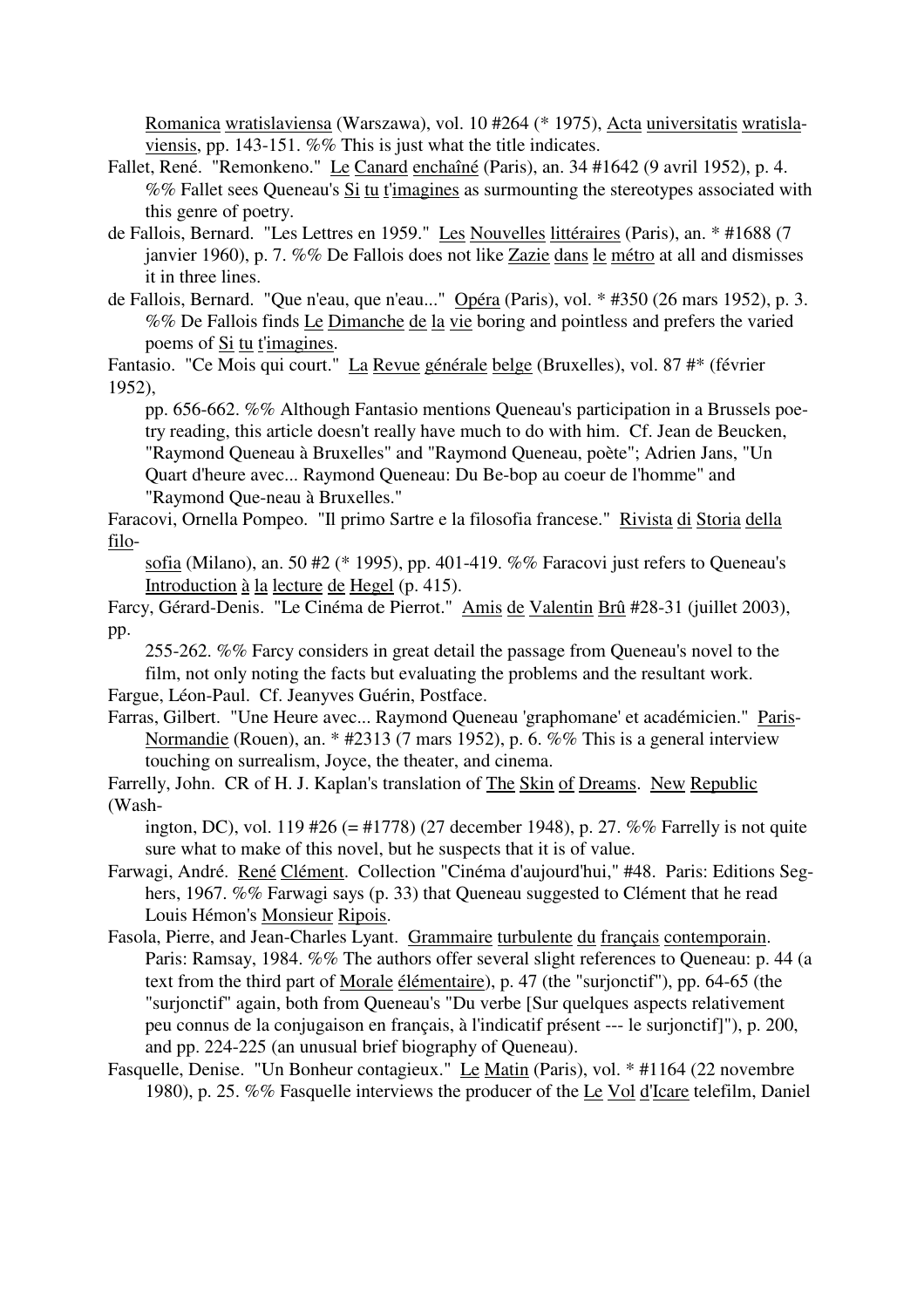Ceccaldi. She also has a warm and enthusiastic presentation of the show on p. 26. Fataud, M. Cf. Gerlind Vief, "Das Argot und seine stilistische Funktion in Pierrot mon ami von

Raymond Queneau."

- Fauchereau, Serge. Peintures et dessins d'écrivains. Paris: Belfond, 1991. %% Fauchereau presents Queneau's paintings "Coin de table et danseur tyrolien" (p. 9) and "Autoportrait" (p. 200). Cf. Anonymous, "Pierre Belfond expose des dessins d'écrivains."
- Fauchery, Pierre. "Flaubert, bourgeois malgré lui." Action (Paris), an. \* #181 (17 mars 1948), pp. 10-11. %% Fauchery considers Bouvard et Pécuchet in the new Point du jour edition and gives some attention to Queneau's Preface.
- Fauchery, Pierre. "Vieillesse du roman." Action (Paris), an. \* #54 (14 septembre 1945), p. 10. %% Fauchery gives Loin de Rueil just a few lines describing the plot.
- Faucheux, Pierre. Cf. Luc Hengesch, "Pierre Faucheux maquettiste et ses réalisations au sein du Club des libraires de France (1953-1964): Essai de bibliographie matérielle"; Marie-Christine Marquat, Pierre Faucheux, le magicien du livre; Queneau, Exercices de style, 1956 edition; Alain Salles, "Pierre Faucheux."
- Faucon, Guy. Cf. Claude Debon, "'Oulipo-Prévert' et le 'Grand Cabaret anniversaire': Théâtre d'aujourd'hui."
- de Faucon, Monique. Cf. Monique, "Latest from Paris."
- Faure, Georges. CR of Renée Baligand's Les Poèmes de Raymond Queneau: Une Etude phonostylistique. French Review (Baltimore), vol. 47 #1 (octobre 1973), pp. 270-272. %% Faure gives a positive and somewhat technical review of Baligand's effort.
- Fauré, Michel. Histoire du surréalisme sous l'Occupation. Paris: La Table ronde, 1982. %% Pages 124-125, 130-135, 154-155, 198-199, and 200-203 have some insights into Queneau's status during the war as well as a very good description of what Messages was all about.
- Fauré, Michel. Les Vies posthumes de Boris Vian. Paris: Union générale d'édition, 1975. %% Fauré writes (pp. 192-194) on the origin of the "Arquevit" collaboration which produced Zoneilles. Cf. Queneau, Michel Arnaud, and Boris Vian, Zoneilles.
- Fauré, Michel. Cf. Boris Vian, "Exercices de style de Raymond Queneau" and "Rapport du Brigadier cycliste Zéphyrin Hanvélo."
- Favalelli, Max. "Au Palais de Chaillot. Loin de Rueil." Aux Ecoutes (Paris), an. 43 #1948 (17

novembre 1961), p. 42. %% Favalelli liked Queneau's novel but finds the TNP adaptation weak in every way.

- Favalelli, Max. "...et les indiscrétions chroniques de Max Favalelli." Ici Paris (Paris), an. 7 #288 (8 janvier 1951), p. 2. %% Favalelli mentions Queneau vaguely in relation to the Prix Tabou.
- Favalelli, Max. "La Guerre des 'Tabou' se déroule en terrain neutre: A Montmartre." Parispresse (Paris), an. 5 #993 (27 février 1948), p. 2. %% Favalelli consecrates a few stylized paragraphs to the choice of the "Prix du Tabou," which went to On est toujours trop bon avec les femmes.
- Favalelli, Max. "'L'Honorable Monsieur Pepys', 'La Vie que je t'ai donnée', Edith et Giles." La Dépêche de Paris (Paris), an. 3 #530 (11 avril 1947), p. 2. %% Favalelli finds "En passant" "charmant."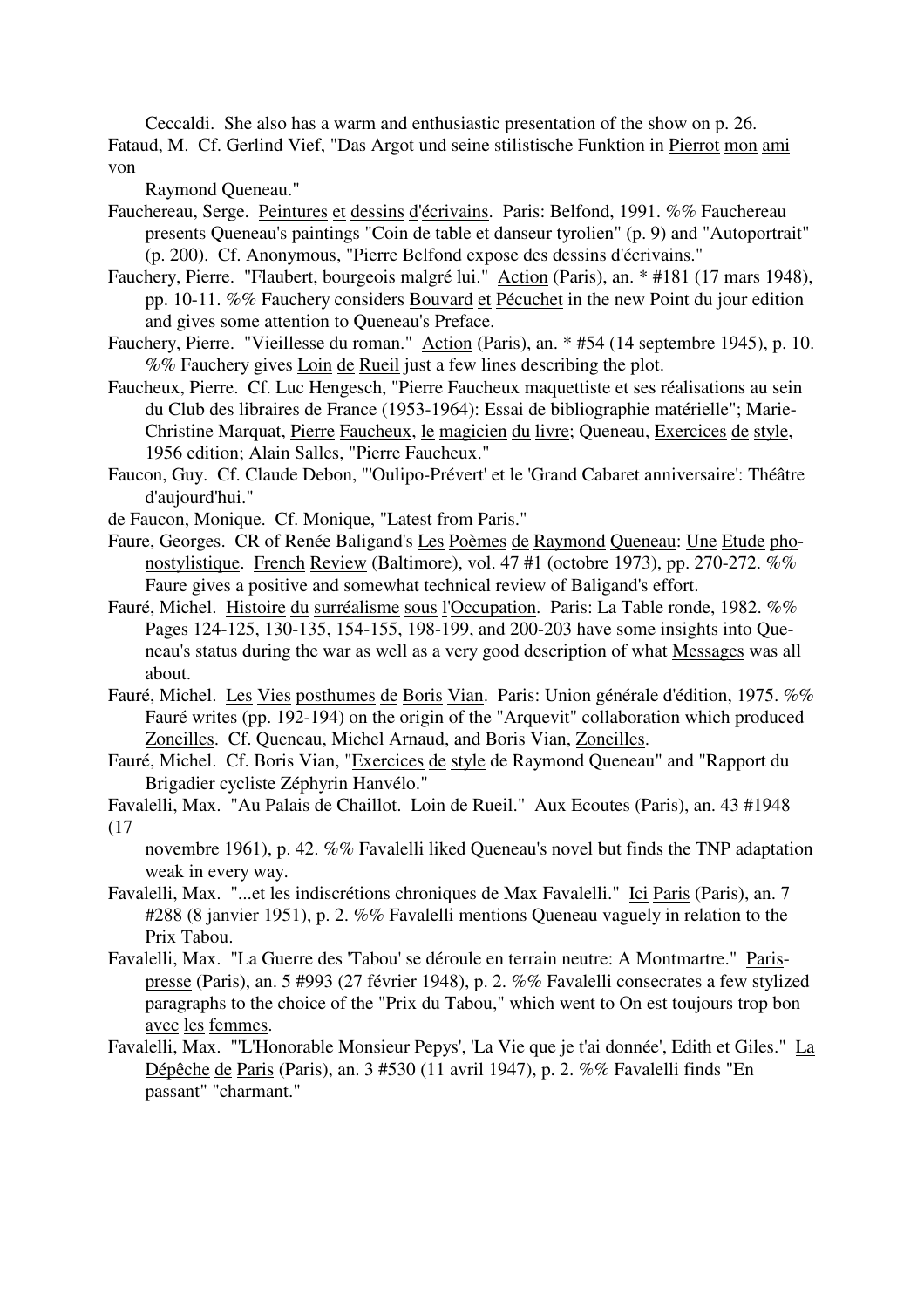- Favalelli, Max. "Monsieur Ripois." Paris-presse (Paris), an. \* #\* (20 mai 1954), p. 7. %% Favalelli finds the film to be quite good.
- Favalelli, Max. "Queneau." Le Midi libre (Montpellier), an. \* #12223 (14 janvier 1979), p. I-2. %% Favalelli's column is more of a letter home concerning his visit to Paris, and in it he mentions a pleasant visit to Eve Griliquez's "Omajakeno." He also mentions running into the Queneaus once in Souillac, where the author passed him a message in a restaurant: "Commandez un melon, il est ovale et prenez des coquettes, elles sont au veau."
- Favalelli, Max. "Queneau a décroché les gros tirages et gagné ses galons d'académicien Goncourt en faisant de cruels crocs-en-jambe à la grammaire." Le Curieux (Genève), an. 17 #13 (26 mars 1952), p. 9. %% While Favalelli notes that Le Dimanche de la vie has just appeared, he says nothing else about it and simply reviews Queneau's life, works, and style at some length.
- Favalelli, Max. "Tout en rêvant à son prochain film, Pagnol prend les escargots géants à la course..." Le Curieux (Genève), an. 17 #19 (7 mai 1952), pp. 1 and 7. %% Queneau is quoted as saying "on dit que les starlets sont de allumeuses. Ce n'est pas vrai. Il serait plus exact d'affirmer, après avoir contemplé ces personnes d'une minceur excessive: les starleuses sont toutes des allumettes!" Same story in Anonymous, "Les Potins du jour" and "Potins du jour"; Yvan Audouard, "Le Paris stupide"; Carmen Tessier, "Les Potins de la commère" (13 mai 1952) and Bibliothèque rosse.
- Favalelli, Max. "'La Vie que je t'ai donnée'." Fantasia (Paris), an. 2 #19 (17 avril 1947), p. 4. %% Favalelli really likes this production of En passant.
- Favard, Jérôme. "La Mort de Raymond Queneau." L'Humanité (Paris), vol. \* #10009 (26 octobre 1976), p. 8. %% This is a short but detailed bio-bibliography.
- Favard, M. J. Cf. Queneau, "Littérature potentielle."
- Favier, Annie. "L'OuLiPo trouve sa bibliothèque." Livres-hebdo (Paris), vol. 9 #38 (14 septembre 1987), pp. 97-98. %% Favier reviews the 2-volume Ramsay Bibliothèque oulipienne as well as mentioning translations of other oulipian works. Cf. Claude Combet, "Treize OuLiPiens et leurs livres."
- Favre, François. Dictionnaire des idées non reçues. Paris: Bordas, 1994. %% Favre includes citations from Queneau eight times (pp. 15, 202, 208, 327, 330, 367, 376, and 422).
- Favre, Robert. Le Rire dans tous ses éclats. Lyon: Presses universitaires de Lyon, 1995. %% Favre considers the nature of the comic and some of the ways in which it is created. He reprints Queneau's 'exercice de style" "Réactionnaire" (pp. 170-171) and comments superficially on "La Redondance chez Phane Armé" and Cent Mille Milliards de poèmes (p. 86) in addition to making several mere mentions or citations of Queneau.
- Favre, Yves-Alain. "Le Retour des Grands Rhétoriqueurs: Queneau." In La Littérature et ses avatars. Discrédits, déformations et réhabilitations dans l'histoire de la littérature. Actes des cinquièmes journées rémoises, 23-27 novembre 1989. Ed. Yvonne Bellenger. Paris: Aux Amateurs de livres, 1991, pp. 359-369. %% Favre concentrates on the rhetorical aspects of Queneau's poetry and his resonances with "les grands rhétoriqueurs." Cf. Françoise Canter, "The Oulipo and Its 'Anticipatory Plagiarists' of the Renaissance."
- Fayard, Jean. CR of the film Zazie dans le métro. Revue de Paris (Paris), an. 67 #\* (décembre 1960), pp. 168-169. %% Fayard believes that Malle was totally unsuccessful in his attempt to transpose the novel into a movie.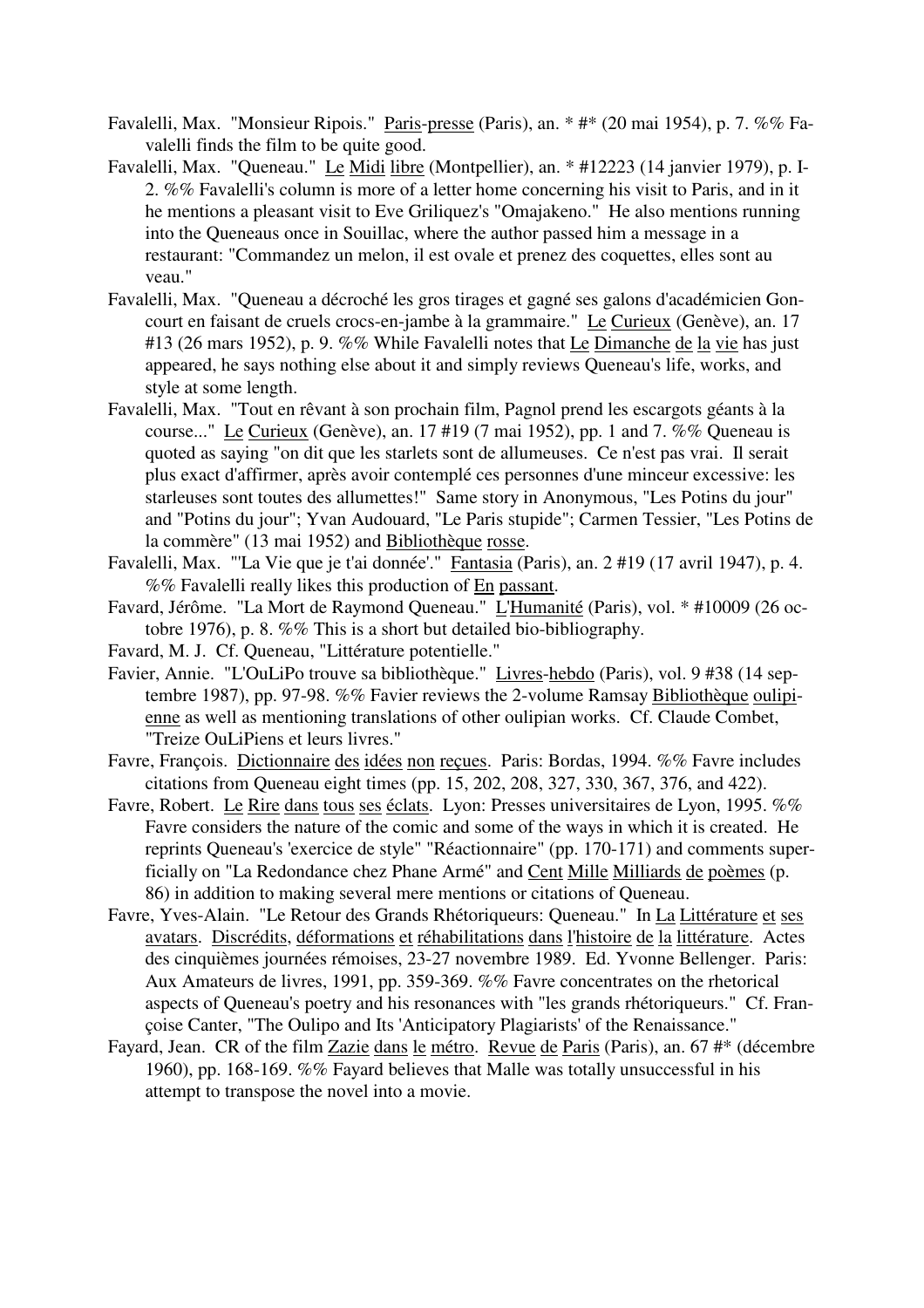- Fayard, Jean. "Gézétéchézazi." Le Figaro (Paris), an. 133 #14677 (19 septembre 1959), p. 15. %% Fayard comments on a reception given by Maurice Girodias to launch his Olympia Press translation of Zazie dans le métro into English. Fayard does not find the translation especially well done. He also describes the Sallebert / Lorène fashion show which took place in the basement; cf. Anonymous, "A faire rêver Zazie," "Ces 3 Jolies Filles ont présenté le style 'Zazie dans le métro'," "Le Plan secret de l'opération 'Zazie'," "La Robe Zazie en faille écossaise: Désinvolte," "Le Style Zazie?"; Marcel Mithois, "Chez Monique Salle-bat. Zazie reçoit le tout-Paris."
- Fayard, Jean. "Icare n'est pas le fils de Zazie." Le Figaro (Paris), an. 142 #7557 (16 décembre 1968), p. 15. %% Fayard likes Le Vol d'Icare but doesn't think that it is anywhere near as successful as Zazie dans le métro.
- Fayard, Jean. "Le Petit Exégète." Le Figaro (Paris), an. 136 #5470 (4 avril 1962), p. 20. %% On the basis of a very brief mention of Claude Simonnet's Queneau déchiffré, Fayard offers a humorous "exegesis" of "tu ... yau de poêle."
- Fayard, Jean. "Plaisirs d'heure en heure --- et règles du savoir-vivre." Le Figaro (Paris), an. 133 #4639 (6 août 1959), p. 8. %% Caught in a bar in St-Tropez at one am while on his vacation, Queneau quips that he is going to write Zazie à Saint-Tropez...
- Fayard, Robert. "Lettre ouverte à Raymond Queneau." (Revue?)  $\underline{H}$  (Lausanne), an. #1 (avril 1971), p. 61. %% Fayard ponders how the author of Zazie dans le métro can be part of such a reactionary group as the Académie Goncourt and participate in their conservative choices.
- Faye, Jean-Pierre. "Cidrolin sursautant." L'Arc (Aix-en-Provence), vol. \* #28 (\* 1966), pp. 11-13. %% Faye discusses Les Fleurs bleues in a rather general manner. Cf. Anne-Marie Jaton, "Les Fleurs bleues, bilan provisoire"; Queneau and André Blavier, Lettres croisées 1949-1976, p. 298.
- Faye, Jean-Pierre. "Quelques Enfants du Limon." Le Monde (Paris), an. 25 #7398 (26 octobre 1968), p. iv. %% This is just a rather general article on Queneau.
- Faye, Patrice. Cf. Mathieu Rasoli, "Zazie par l'Epi d'or."
- Fayolle, Roger. Cf. Fouad Balboul, "Recherches rhétoriques d'hier et d'aujourd'hui."
- Febel, Gisela. Cf. Astrid Poier-Bernhard, "Oulipotische Rekurse auf das Sonett."
- Febvre, Lucien. Cf. Jacques Birnberg, "Battre la campagne: Est-ce le fait de Queneau ou de ses exégètes?"
- Feeley, Gregory. "The Devil's Trill." Washington Post (Washington, DC), an. 121 #289 (20 september 1998), "Book World," p. 9. %% Feeley reviews Madeleine Velguth's translation of The Children of Clay. He describes Queneau's encyclopedic and taxonomic tendencies and finds that Les Enfants du Limon, which Feeley describes fairly thoroughly, is quite a success.
- Feigenbaum, Susanne. "Le SE-moyen -- Une Approche sémiotique." Semiotica (The Hague), vol. 80 #1-2 (\* 1990), pp. 109-119. %% Feigenbaum quotes the passage from Zazie dans le métro where Zazie and the "type" sit in a café-restaurant and she looks longingly at the jeans (chapter 4). Feigenbaum uses this as an example of a usage of "se."
- Felgine, Odile. Roger Caillois. Paris: Stock, 1994. %% Felgine just notes Queneau and Caillois as being together in the Kojève seminar (p. 87) and as both being involved, Caillois far less than Queneau, in the "Cercle communiste démocratique" (p. 111). Felgine also just mentions Queneau in passing a few other times.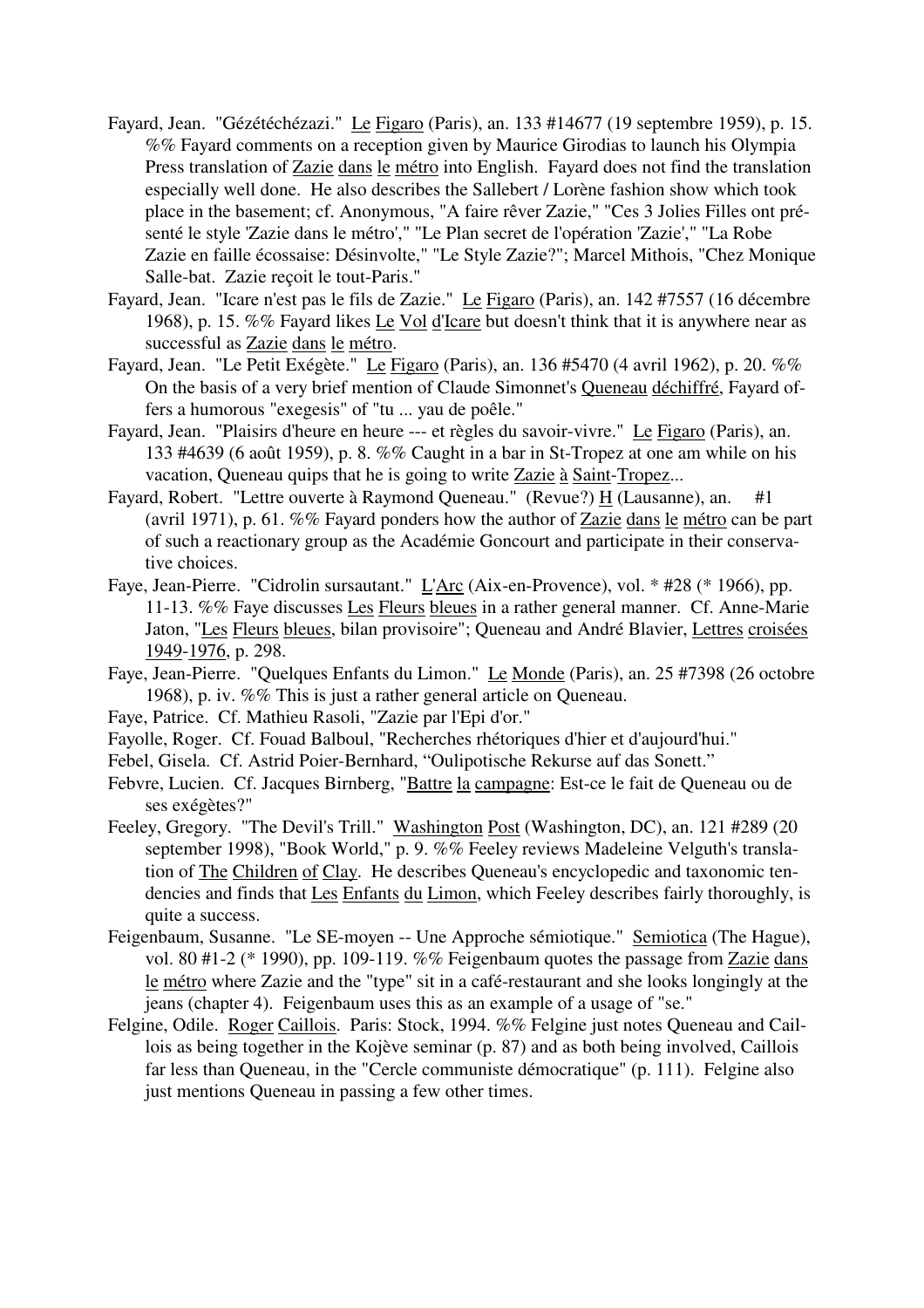Felixberger, Josef. Cf. Gerhard Ernst and Josef Felixberger, Sprachwissenschaftliche Analysen

neufranzösischer Texte.

Fella Postiga, Birgitta. "Psychoanalyse und literarische Schöpfung. Eine Untersuchung der Romanen Raymond Queneaus." Mémoire de maîtrise. Director René Andrianne. Mainz: Johannes-Gutenberg-Universität, 1988.

Fellemann, Karine. "Actes de naissance." Amis de Valentin Brû #34-35 (juillet 2004), pp. 118-

119. %% Fellemann reviews Michel Kneubühler and Thierry Renard, Actes de naissance: Sur "Je Naquis au Havre..," de Raymond Queneau. Cf. Amis de Valentin Brû #34-35 (juillet 2004), p. 29.

Fellemann, Karine. CR of Stéphane Tufféry's Le Style mode d'emploi (2002 edition). Amis de

Valentin Brû #28-31 (juillet 2003), pp. 371-372. %% Fellemann details some of the aspects of this work, about which she is most enthusiastic.

- Fellemann, Karine. "Le Personnage de l'écrivain dans l'oeuvre romanesque de Raymond Queneau." Mémoire de maîtrise. Directeur Daniel Delbreil. Paris: Université de Paris III (Sorbonne nouvelle), 1998. %% Fellemann discusses declared and potential authors (and narrators) under "sociologie de l'écrivain," "l'activité littéraire: le 'travail' de l'écriture," "pourquoi écrire?," "physiopathologie: les maux de la création," "un rapport à la création aliénant," and "critique du 'littérateur'." [This work is available at the Centre de recherches "L'Esprit nouveau en poésie"; Institut de littérature française; université de Paris III; 13, rue de Santeuil, 75005. It will be necessary to contact Professeur Daniel Delbreil beforehand in order to receive authorization.]
- Fellini, Federico. La Strada. French dialogues by Queneau. L'Avant-scène du cinéma (Paris), vol. \* #102 (avril 1970), pp. 7-51. %% Cf. Anonymous, "Nane Germon sera Gelsomina"; Queneau, Journaux (1914-1965), p. 892; Jean Queval, "Queneau chez les anars de Dieu plus différents autres souvenirs." There is a manuscript of the scenario available at the CDRQ under "Strada."
- Fellini, Federico. La Strada. French dialogues by Queneau. L'Avant-scène du cinéma (Paris), vol. \* #381 (mai 1989), pp. 1-121.
- Fendt, Kurt. "Leser auf Abwegen. Hypertext und seine literarisch-ästhetischen Vorbilder." Text + Kritik (Aachen), vol. \* #152 (oktober 2001), pp. 87-98. %% The German title means "Readers Off the Beaten Path: Hypertext and its Literary-aesthetic Models." Fendt includes references to the Oulipo, to Claude Berge's "Pour une analyse potentielle de la littérature combinatoire," to Cent Mille Milliards de poèmes, and to "Un Conte à votre facon."

Fequet-Boudier. Cf. Queneau, Les Ziaux.

- Ferber, Christian. "Zum Tode des Schriftstellers Raymond Queneau. Das lange Training im großen Wörterspiel." Die Welt (Hamburg), an. \* #254 (30 oktobre 1976), p. 33. %% This seems to be a general article on the occasion of Queneau's death.
- Ferdière, Gaston. "Mes Mots-maux-bile." Bizarre (Paris), vol. \* #32-33 (premier trimestre 1964), entitled Littérature illettrée ou la littérature à la lettre, pp. 138-146. %% This article barely mentions Queneau.
- Ferdière, Gaston. Message au Premier Colloque. Temps mêlés #150 + 17/19 (avril 1983), p.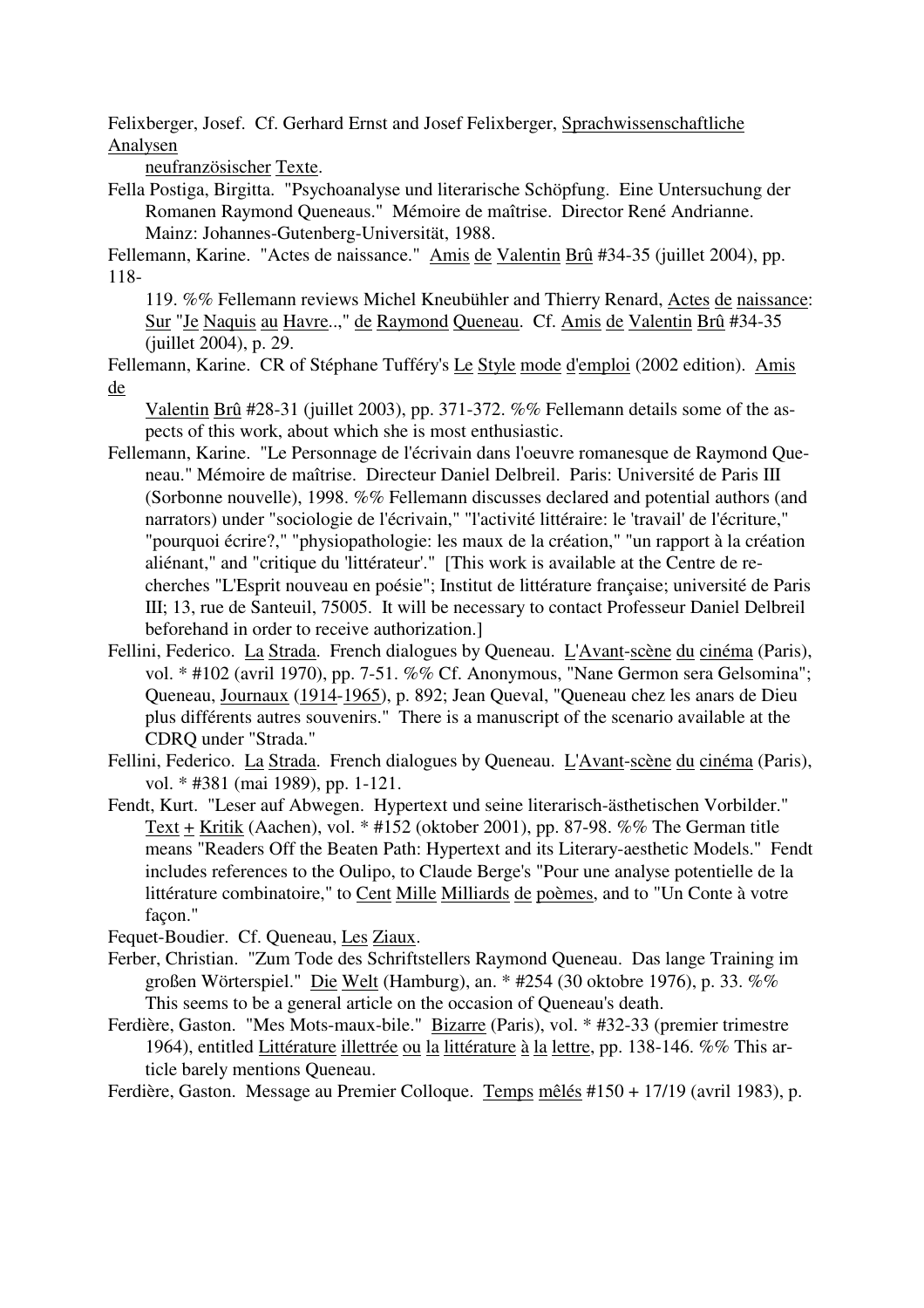11. %% This is just four lines of good wishes.

- Ferdière, Gaston. Cf. Queneau and André Blavier, Lettres croisées 1949-1976, pp. 61, 62, 69, 200, 214, 284-285, 349 (note 51), 366 (note 234), and 381 (note 353); Amis de Valentin Brû #16-17 (septembre 1981), p. 54.
- Ferenczi, Thomas. "Vivre le temps qui passe." Le Monde (Paris), an. 36 #10580 (4 février 1979), p. 11. %% Ferenczi comments on Pierrot mon ami itself more than on the television adaptation, which he finds to be moderately good. He also makes reference to a stare version by François Leterrier. His comments on the novel are rather refreshing.
- Ferentschik, Klaus. "Des Occurences bistrotières dans les romans de Queneau." Temps mêlés  $\text{\#150 + 33/36}$  (juillet 1987), pp. 238-242. %% Ferentschik looks at bistrots/restaurants in general and almost entirely ignores Queneau. A bit more than a page of discussion follows his presentation (at the third Verviers colloquium).
- Ferguson, William. CR of Queneau's Children of Clay. New York Times (New York), vol. 147 #51237 (2 august 1998), "Book Review," p. 16. %% Ferguson concentrates on the creation and structure of Les Enfants du Limon but gives Madeleine Velguth high marks for the quality of her translation.
- Fernandez, Ramon. CR of Les Derniers Jours. Marianne (Paris), an. 4 #186 (13 mai 1936), p. 4. %% Fernandez has a strong but rather ordinary review.
- Fernández Ferrer, Antonio. "Fragmento de Ejercicios de estilo de Raymond Queneau." Cuento en red: Estudios sobre la ficción breve ( ), vol. \* #11 (primavera 2005), no pp. %% Fernández Ferrer offers a Spanish translation of the introduction which Queneau wrote for the 1963 Massin/Carelman edition of Les Exercices de style (Cf. Queneau, Preface to Exercices de style); this is about the first 75% of that introduction, with the first lines altered somewhat. Fernández Ferrer adds various "exercices" which he names "nota-ciones," "relato," "vacilaciones," "retrógrado," "punto de vista subjetivo," "otro punto de vista subjetivo," 'propaganda editorial," "ignorancia," "versos libres," "amanerado," "filosó-fico," "modern style," "injurioso," and "distingo." This is an electronic journal and hence has no real publication location; it can be found at http//:curentoenred.org. The subtitle of the magazine is "Revista electrónica de teoría de la ficción breve."
- Fernández Ferrer, Antonio. "Introducción." In Queneau, Ejercicios de estilo. Madrid: Editorial Catedra, 1987, pp. 11-41.
- Fernández Ferrer, Antonio. Cf. Roger Arilla, "La Traduction oblique: Analyse des Exercices de style de Queneau, traduits par Antonio Fernández Ferrer"; Catherine Desprès, "La Traduction calque. Analyse des Exercices de style de Queneau, traduits par Fernández Ferrer"; Gianpiero Pelegi, "Alcuni Esercizi di Raymond Queneau"; Queneau, Ejercicios de estilo: Selections; María Teresa Ramos Gómez, "La Transtylisation: Analyse des Exercices de style de Queneau, traduits par A. Fernández Ferrer."
- Fernez, Michel. "Le Dimanche de la vie." Le Phare dimanche (Bruxelles), an. 7 #323 (9 mars 1952), p. 5. %% Fernez gives several relatively long extracts from the novel; this is otherwise just an average review.

Fernez, Michel. "Raymond Queneau académicien." Le Phare dimanche (Bruxelles), an. 6 #273

(25 mars 1951), p. 9. %% Fernez is happy to see Queneau a member of the Académie Goncourt and gives a pastiche of some of Queneau's own poetry to celebrate the acces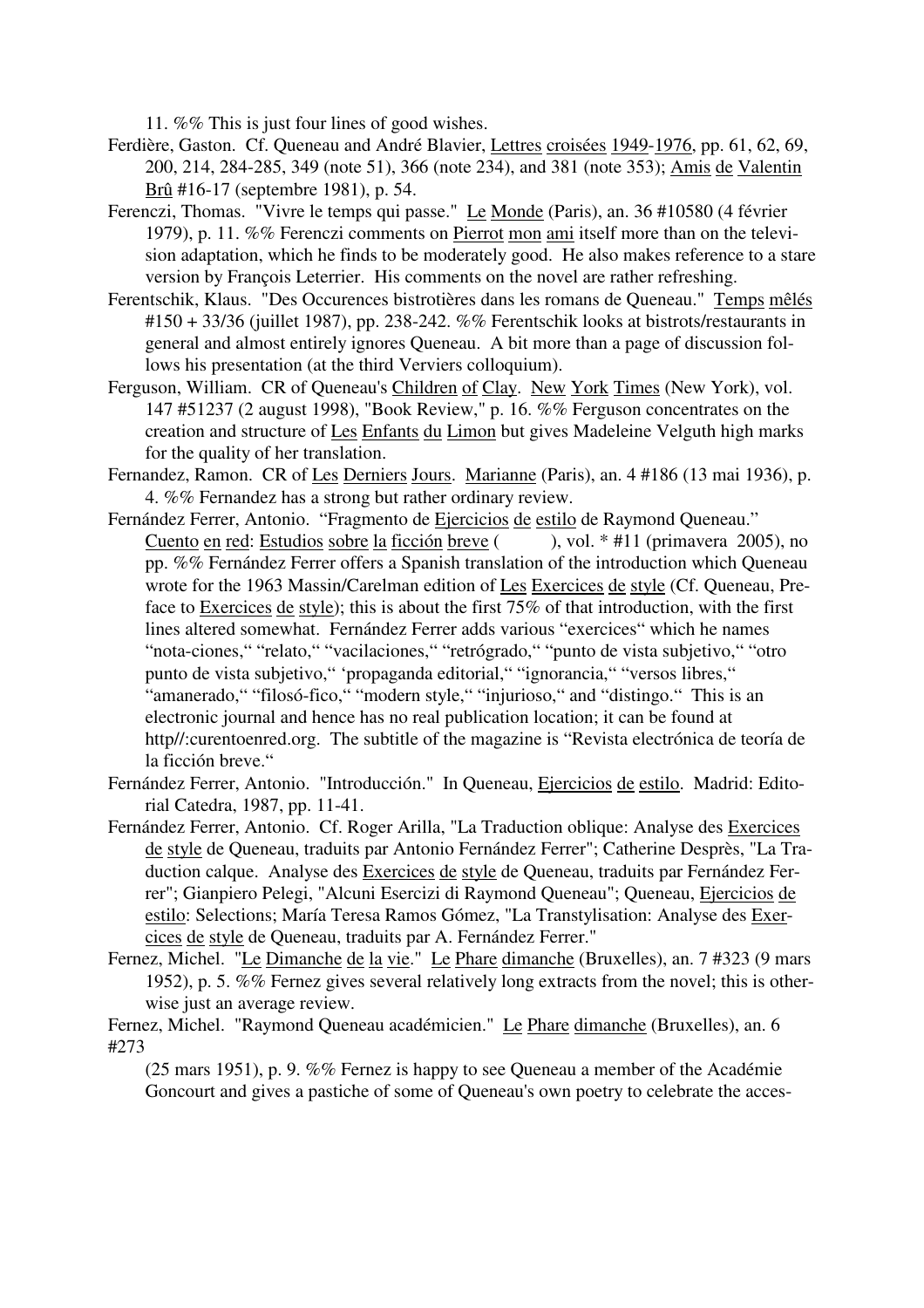sion. He also refers to an interview which Queneau had given to Louis Philippe Kammans on Belgian radio.

- Ferraro, Alessandra. "«Intime,» le journal de Raymond Queneau?" La Faute à Rousseau (Ambérieu-en-Bugey, Ain), vol. \* #38 (février 2005), pp. 65-66. %% Ferraro gives a relatively brief but forceful description of Queneau's ambivalence about keeping a journal and how he envisaged different ways of doing (or not doing) it.
- Ferraro, Alessandra. "Odile de Raymond Queneau: Structures narratives et technique romanesque." Mémoire de maîtrise. Directrice Emma Stojkovic Mazzariol. Venezia: Università degli studi di Venezia Cà Foscari, 1985. %% Ferraro considers Odile just as the title suggests, but the conclusion she arrives at is that Queneau constructed his novel as a sort of anti-Nadja, a response to Breton's conception of art and life.
- Ferraro, Alessandra. "L''Oeuvre en progrès' de Raymond Queneau." Mémoire de maîtrise. Directrice Anne Roche. Aix/Marseille: Université de Provence, 1986. %% Ferraro traces a certain development of Queneau's relationship to his reader, concentrating on Queneau's work at Critique sociale and on Pierrot mon ami.
- Ferraro, Alessandra. "Queneau et l'Italie." Cahiers Raymond Queneau #10 (décembre 1988), pp. 23-28. %% Ferraro offers a fairly good summary of Queneau's involvement with Italy, Italo Calvino, and Umberto Eco.
- Ferraro, Alessandra. "Queneau et la Critique sociale." Temps mêlés #150 + 33/36 (juillet 1987), pp. 115-121. %% As brief as it is, Ferraro's contribution throws much light on Queneau's contribution to this magazine. Almost two pages of discussion follow her presentation at the third colloquium in Verviers.
- Ferraro, Alessandra. "Queneau, Raymond (1903-1976)." In Boris Souvarine et "La Critique sociale." Ed. Anne Roche. Pref. Maurice Nadeau. Paris: La Découverte, 1990, pp. 246- 247. %% Ferraro's biography centers on Queneau's political and activist side, especially in regard to his work with La Critique sociale.
- Ferraro, Alessandra. Raymond Queneau: L'Autobiografia impossible. Collection "Testi e saggi," #8. Udine, Italy: Forum (Editrice universitaria udinese), 2001. %% The first section of Ferraro's work is a rich blend of biography and background on a number of Queneau's shorter works. Her central exposition concentrates on Journaux (1914-1965), Les Derniers Jours, Odile, Chêne et chien, and his interviews. While her research indicated that Queneau's rejection of surrealist literary theory and practice was at first instinctive and later a considered stance, further work showed her how Queneau, starting from a difficulty of a personal order, systematically avoided self-reference in his post-surrealist works. She concludes, still working on Journaux (1914-1965) entries and unpublished manuscripts, by showing a tension between Queneau's lyricism and artistic objectivity. I can only say that Ferraro is far more detailed, concrete, nuanced, and clear than such a summary can sug-gest: L'Autobiografia impossible should be required reading for Queneau scholars. Cf. Anonymous, CR of Alessandra Ferraro's Raymond Queneau: L'Autobiografia impossible; Alessandra Arrigoni, CR of Alessandra Ferraro's Raymond Queneau: L'Autobiografia impossible; Antonella Conti, CR of Alessandra Ferraro's Raymond Queneau: L'Autobio- grafia impossible; Alessandra Marangoni, CR of Alessandra Ferraro's Raymond Queneau: L'Autobiografia impossible; Heinrich Merkl, CR of Alessandra Ferraro's Raymond Que- neau: L'Autobiografia impossible; Olaf Müller, CR of Alessandra Ferraro's Raymond Que- neau: L'Autobiografia impossible;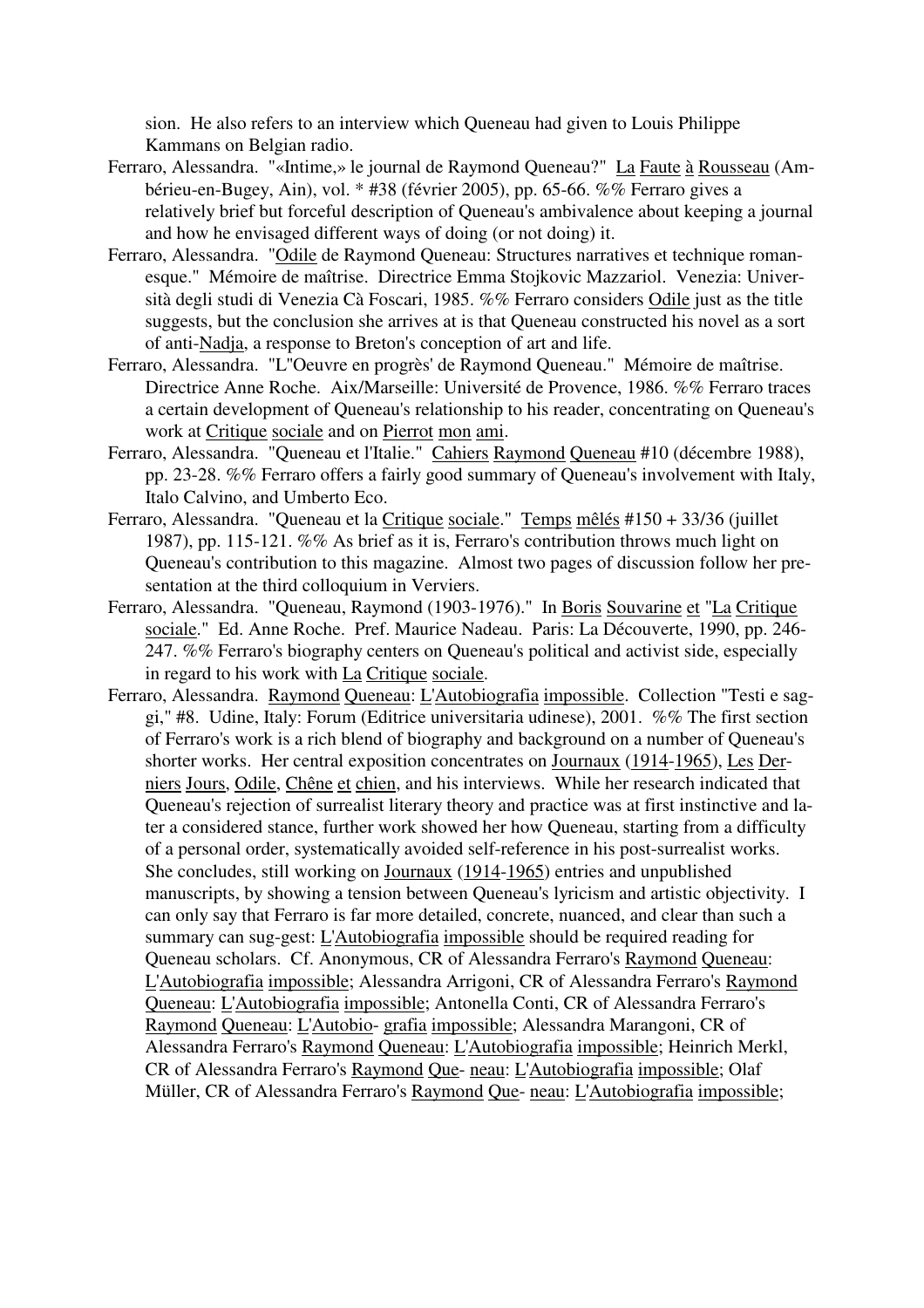Cristina Noacco, CR of Alessandra Ferraro's Raymond Queneau: L'Autobiografia impossible.

- Ferraro, Alessandra. "Raymond Queneau ou la guerre aux portes du récit." In L'Expérience des limites dans les récits de guerre (1914-1945). Ed. Pierre Glaudes et Helmut Meter. Genève: Slatkine, 2001, pp. 121-131. %% Ferraro considers how Queneau looks at history differently in Un Rude Hiver, Une Histoire modèle, and Le Dimanche de la vie, three works in which the idea of war is a dominant presence.
- Ferraro, Alessandra. "Scrittura e matematica nell'opera di Raymond Queneau." Lettera Matematica Pristem (Milano), vol. \* #50-51 (dicembre 2003 -- marzo 2004), pp. 52-55. %% Ferraro briefly reviews Queneau's interest in mathematics and how mathematics were pre-sent in his works. She manages to avoid the usual topics and give a breath of fresh air to this subject, including an indication that Queneau collaborated on Georg Kreisel's Eléments de logique mathématique, théorie des modèles. This issue of Lettera Matematica Pristem is subtitled "Grandi Matematici del Novecento."
- Ferraro, Alessandra. "Technique romanesque et suggestions oulipistes dans Le Vol d'Icare de Raymond Queneau." Mémoire de DEA. Directrice Anne Roche. Université de Provence, automne 1987. %% Ferraro attempts to evaluate the point to which Queneau's work with the Oulipo affected his last novel.
- Ferreira, Marina Maia. Cf. Queneau, Exercícios de estilo.
- Ferrero, Gugliermo. Cf. Queneau, "Gugliermo Ferrero: La Fin des aventures. Guerre et paix."
- Ferrey, René. "Le Visage d'une voix." Le Canard enchaîné (Paris), an. 35 #1698 (1<sup>ier</sup> avril 1953), p. 4. %% Ferrey felt very deceived in hearing Queneau on the radio, both as to his voice and as to what he had to say.
- Ferrier, Karelle. "L'Enfance dans les romans de Raymond Queneau." Mémoire de maîtrise (lettres modernes). Université de Bourgogne: Dijon, 2000.
- Fertig, Stanley Barton. "Une Ecriture encyclopoétique: Formation et transformation chez Raymond Queneau." PhD at Harvard (Cambridge, Massachusetts), 1982. Dissertation Abstracts International, vol. 43 #5 (november 1982), p. 1564-A. %% Fertig considers Queneau's philosophical training and early experiences and how they formed him to look at reality; he continues from there to look at how Queneau's novels work out this view via specific procedures (such as the application of the senses, "phenomenology," "translation," intertextuality, etc.) and what the significance of their results is. He adds an appendix en-titled "Le Problème de la représentation et de la répétition dans Saint-Glinglin."
- Fertig, Stanley. "Pour une narratologie quenienne." In The French Novel, Theory and Practice. Pref. Buford Norman. Collection "French Literature Series," #11. Columbia, South Carolina: University of South Carolina, 1984, pp. 77-88. %% This is a complex article which actually centers more on circularity.
- Fertig, Stanley. "Raymond Queneau et l'art de la défamiliarisation." Temps mêlés #150 + 17/19 (avril 1983), pp. 43-54. %% It would be hard to summarize this article any better than the title does; it is very similar to passages from his dissertation.
- Fessard, Gaston, SJ. "Deux Interprètes de la phénomenologie de Hegel: Jean Hippolyte et Alexandre Kojève." Etudes (Paris), an. 80 vol. 255 #\* (décembre 1947), pp. 368-373. %% Fessard refers to Queneau's edition of Kojève's notes (p. 369, note) and lists the membership of the Kojève seminar (p. 372).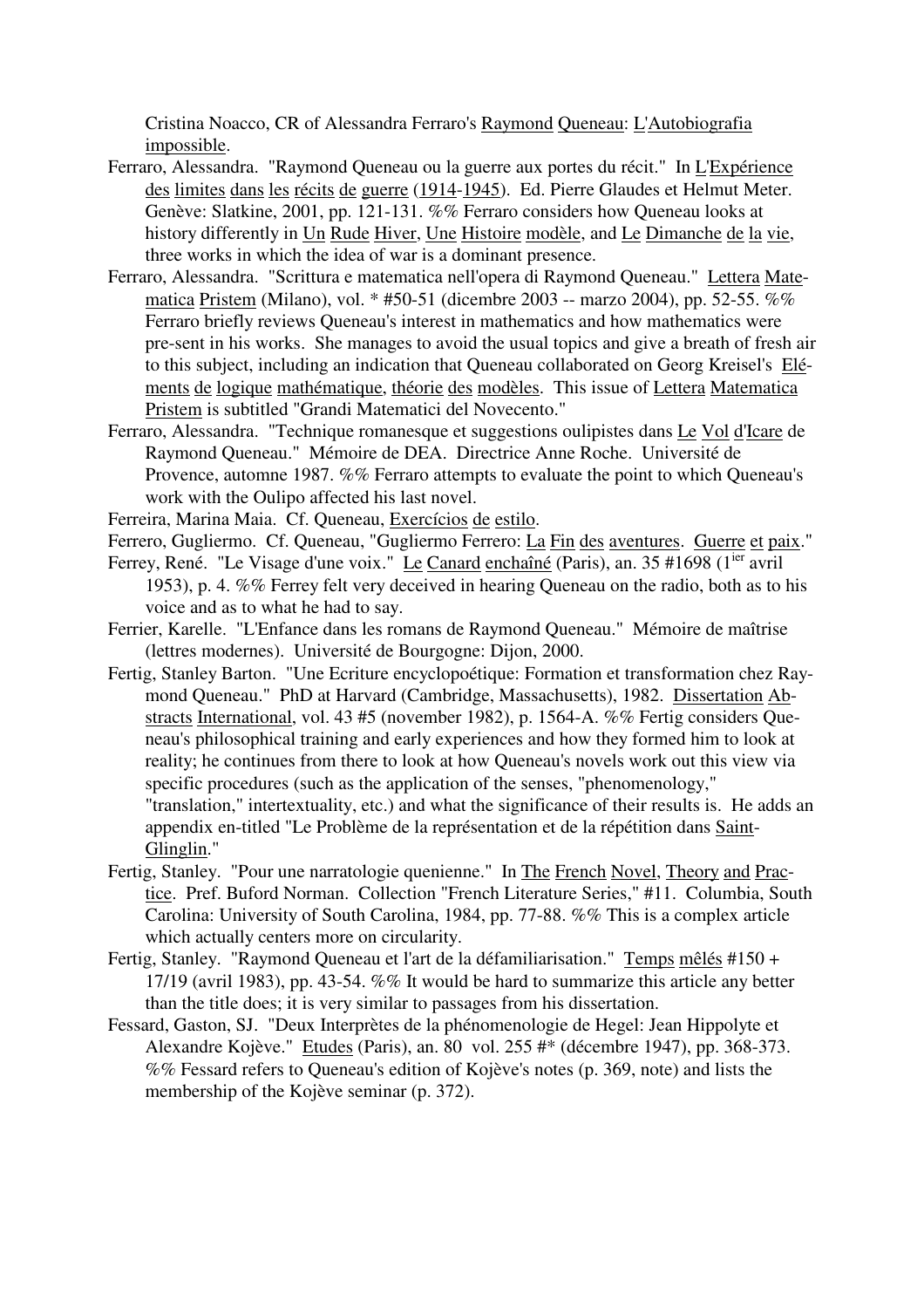- Fessard, Gaston, SJ. "Lettre à Raymond Queneau (10 septembre 1944)." In his Au Temps du prince-esclave. Limoges: Critérion, 1989, pp. 225-226. %% Fessard writes Queneau to explain why he prefers not to serve on the "commission d'épuration" of the "Comité national des écrivains," even though he is not against what it is that they are doing. He offers to defend one of the accused writers.
- Festa, Egidio. Cf. Paolo Albani and Berlinghiero Buonarroti, Dictionnaire des langues imaginaires.
- Feuvrier, Gilles. Cf. Astrid Bouygues, "Queneau dans les spectacles."
- Fiace, Padraic. "Four Novels." Hibernia (Dublin), vol. 32 #11 (18 october 1968), p. 15. %% Fiace considers Barbara Wright's translation of Le Chiendent into The Bark Tree and finds it well done; he also respects the original novel.
- Fialová, Jarmila. "Queneau prozaik." In Queneau's Muj pritel Pierrot. Praha: Státni nakladatelstvi krásné litteratury a uméni, 1965, pp. 151-157.
- Fialová, Jarmila. Cf. Queneau, Korení Zivota, Odile, and Svaty Bimbas.
- Field, Trevor. Form and Function in the Diary Novel. Basingstoke: MacMillan, 1989. %% Field discusses several interesting aspects of both major Sally Mara works on pp. 133- 138.
- Fière, Rémy. "L'Ecole des Michel-Ange numériques." Libération (Paris), an. \* #5188 (23 janvier 1998), "Multimédia," p. i. %% Fière makes a vague reference to Queneau in this presentation of a school for video animators in Valenciennes.
- Figueras, André. "L'Actualité littéraire et théâtrale." Saint-Cyr (Saint-Cyr), vol. \* #13 (juillet 1952), pp. 71-74. %% Figueras is rather superficial where he reviews Le Dimanche de la vie (pp. 71-72).
- Figueras, André. "La 'Maison pour tous' est l'Abbaye de Thélème des jeunes de la rue Mouffetard." Combat (Paris), an. 9 #2004 (13 décembre 1950), p. 4. %% Figueras indicates that Queneau had given a talk at a youth center.
- Filippovskaia, A. "Limba francez\_ popular\_ în proza lui Raymond Queneau." Analele tiin i-

fice ale Universita\_ii "A. I. Cuza" din Iasi (= Jassy, Romania), serie noua. Sectiunea 3 (Stiinte sociale): Limba si literatura. Tomul 14 (1968), pp. 61-72. %% The title means "French popular language in the prose of Raymond Queneau."

Fily, Marie-Luce. CR of Le Voyage en Grèce. Le Point (Paris), vol. \* #31 (23 avril 1973), p. 13. %% Fily is brief, to the point, and positive.

Finch, Steven R. "Are 0-Additive Sequences Always Regular?" American Mathematical Mon-

thly (Washington, DC), vol. 99 #7 (august-september 1992), pp. 671-673.  $\%$ % Finch looks at the possibility of regularity in regard to Queneau's "Sur les suites s-additives."

- Finch, Steven R. "Conjectures About S-Additive Sequences." The Fibonacci Quarterly (Santa Clara, California), vol. 29 #3 (august 1991), pp. 209-214. %% Finch describes some of the problems raised by Queneau in his "Sur les suites s-additives." Cf. James Schmerl and Eugene Spiegel, "The Regularity of Some 1-Additive Sequences."
- Finch, Steven R. "On the Regularity of Certain 1-Additive Sequences." Journal of Combinatorial Theory, series A (New York), vol. 60 #1 (may 1992), pp. 123-130. %% Finch elaborates on certain aspects of Queneau's "Sur les suites s-additives." Cf. James Schmerl and Eugene Spiegel, "The Regularity of Some 1-Additive Sequences."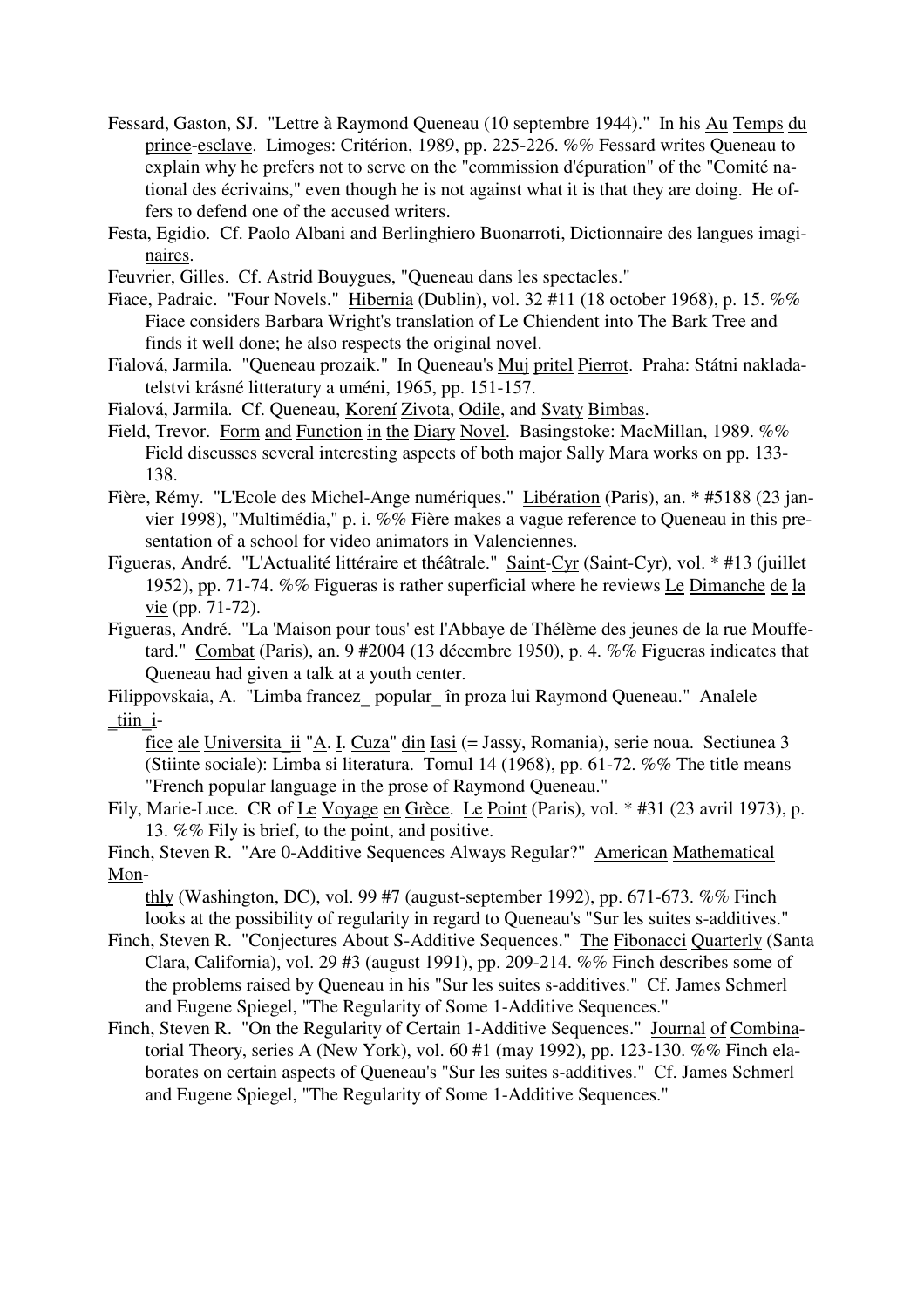- Finch, Steven R. "Patterns in 1-Additive Sequences." Experimental Mathematics (Boston), vol. 1 #1 (\* 1992), pp. 57-63. %% Finch "extends" his work on Queneau's "Sur les suites s-additives."
- Finch, Steven. "Ulam's s-Additive Sequences." This appeared at http://www.mathsoft.com/asolve/sadd/sadd.html in may 1999. %% Finch presents three problems related to these sequences.
- Finch, Steven R., and Julien Cassaigne. "A Class of 1-Additive Sequences and Quadratic Recurrences." Experimental Mathematics (Boston), vol. 4 #1 (\* 1995), pp. 49-60. %% The authors mention Queneau on p. 49 and in the bibliography.
- Finch, Steven R., and Neil J. Calkin. "Conditions on Periodicity for Sum-Free Sets." Experimental Mathematics (Boston), vol. 5 #2 (\* 1996), pp. 131-137. %% The authors mention Queneau on pp. 136 and 137.
- Finch, Steven. Cf. Christian Mauduit, "Problem Session Dedicated to Gérard Rauzy."
- Fink, Guido. Cf. Guido Almansi and Guido Fink, "Esercizi di stile."
- Fischer, Walther L. "Lächelnde Mathematik. Essays von Raymond Queneau." Frankfurter Allgemeine Zeitung (Frankfurt-am-Main), an. \* #187 (15 august 1967), p. 17. %% Fischer reviews the German translation of Mathematik von morgen done by Hans Neumann and Alexander von Platen. He says that they did a poor job in regards to the mathematical expressions.
- Fischera, Jana O., ed. Dejiny Francouszské Literatury 19. a 20. Stol. Praha: Nakladatelstvi ceskoslovenské akademie ved, 1979. %% Beyond a personal treatment on pp. 339-342, Queneau is mentioned about 10 other times.
- Flacon, Michel. "Série noire." Le Point (Paris), vol. \* #411 (4 août 1980), p. 52. %% Flacon presents an "exercice de style" in the San Antonio manner.
- Flagothier, Fr. CR of Les Fleurs bleues. Revue des langues vivantes (Bruxelles), an. 38 #5 (\* 1972), pp. 553-554. %% Flagothier devotes a paragraph to discussing the use of the introduction in a review of the Methuen edition of Les Fleurs bleues and other books.
- Le Flâneur des deux rives. "Les Cacouacs." La Gazette de Lausanne (Lausanne), an. 153 #83 (8 avril 1950), p. 8. %% The author gives two sentences to describe a very little of Queneau's "Muses et lézards" as produced before Saint-Sulpice.
- Le Flâneur des deux rives. CR of Bâtons, chiffres et lettres. Gazette de Lausanne (Lausanne), an. 153 #274 (18 novembre 1950), "Gazette littéraire," p. 10. %% This author's brief review centers on Queneau's interest in spoken language.
- Le Flâneur des deux rives. "D'une Rive à l'autre." Les Nouvelles littéraires (Paris), an. \* #1120 (17 février 1949), p. 6. %% The author says that "les gouaches de Raymond Queneau à la Galerie 'Artiste et artisan' son enfantiles quand au dessin et aux couleurs, et complexes quand à l'esprit."
- Le Flâneur des deux rives. "Miss Sally Mara." La Gazette de Lausanne (Lausanne), an. 153 #83 (8 avril 1950), p. 8. %% The author has a few details about the creation of On est toujours trop bon avec les femmes, but they are not novel.
- Le Flâneur des deux rives. "Rive gauche, rive droite." Gazette de Lausanne (Lausanne), an. 154 #65 (17 mars 1951), "Gazette littéraire," p. 11. %% The author gives a sort of report on the results of the election that chose Queneau to replace Léo Larguier in the Académie Goncourt.

Flanner, Janet. Paris Journal. New York: Athenaeum, 1965. %% Pp. 101-102 offer an altered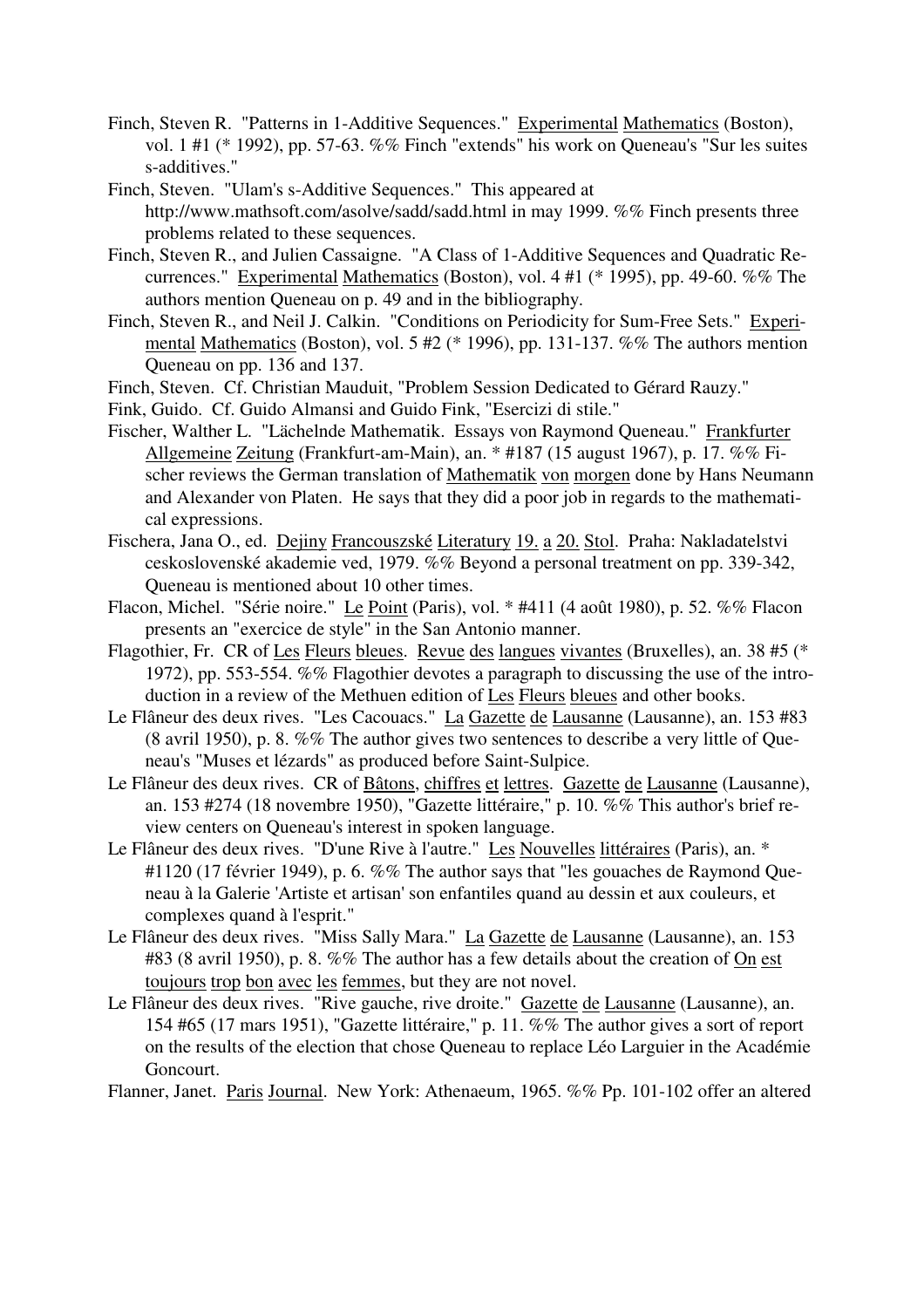and abbreviated version of what Flanner had written as "Paris Letter" in the New Yorker on 21 may 1949. In this later version, she speaks of the Frères Jacques and their interpretation of Queneau's Exercices de style.

Flanner, Janet. "Paris Letter." New Yorker (New York), vol. 25 #13 (21 may 1949), pp. 96- 99. %% The article itself is dated 11 may 1949. It is not quite what appeared later in Paris Journal: this is much longer, and this original passage does not mention Queneau by name. She signed this article "Genêt."

Fleischmann, Wolfgang Bernard. Cf. Charles G. Hill, "Queneau, Raymond."

- Fléouter, Claude. "Un Soir avec Queneau." Le Monde (Paris), an. 23 #6557 (11 février 1966), p. 14. %% Fléouter reviews an evening of mixed Queneau pieces in the theater, apparently including poetry, songs (from the "Croqueuse de diamants"), and a "Zazie" of some sort.
- Fletcher, John. "Reading Beckett with Iris Murdoch's Eyes." AUMLA (Townsville,

Australia),

an. \* #55 (may 1981), pp. 7-14. %% Actually, Fletcher looks both at Beckett's Murphy and at Queneau's Pierrot mon ami.

Fleury, Daniel. "La Bibliothèque Raymond Queneau du Mont-Gaillard." Le Havre libre (Le Havre), an. \* #10381 (15 juin 1978), p. 3. %% This concerns the dedication of a new library in Le Havre named for Queneau. Cf. also Amis de Valentin Brû #16-17 (septembre 1981), pp. 55-56.

Fleury, Daniel. "Queneau triomphe, ses interprètes jubilent." Le Havre libre, an. \* #11516  $(1<sup>ier</sup>)$ 

mars 1982), p. 3. %% Fleury reviews a stage presentation of Les Exercices de style. Fleury, Daniel. Cf. Thieri Foulc, Les Très Riches Heures du Collège de 'pataphysique. Fleury, Stéphane. A Propos des fous littéraires. Paris: Editions des Cendres, 2001. %% This is

the text of a conversation Fleury had with André Blavier, whence the subtitle Entretien avec André Blavier. The two cover a great of ground and bring up many ideas not covered elsewhere. Cf. Shuichiro Shiotsuka, CR of Charles Nodier's Bibliographie des fous: De quelques livres excentriques; Queneau's Comprendre la folie; Stéphane Fleury's A Propos des fous littéraires; André Blavier's Les Fous littéraires; and Queneau's Aux Confins des ténèbres: Les Fous littéraires français du XIX<sup>e</sup> siècle.

- Fleury, Stéphane. "Cinq Cent Mille Milliards de poèmes sur le net." Amis de Valentin Brû #34-35 (juillet 2004), pp. 86-88, %% Fleury does not like the physical form of the Gallimard edition of this work and presents five versions of it which appear on the net. He makes no mention of possible legal or intellectual property concerns. One of the sites is Swedish, with the poems available in French, English, or Swedish. Another, done by Serge Archimbaud, seems to be a class project. A German site, housed at the University of Mannheim, is constructed in a slightly unusual manner. Another French site generates random poems automatically rather than allowing the user to choose which verses will appear. And a final site is in Italian. And... Fleury points to an additional site which is not quite directly on Queneau's work.
- Fleury, Stéphane. "Odette. *Petite Ode*." Amis de Valentin Brû #34-35 (juillet 2004), pp. 179- 180. %% Fleury gives a warm and personal souvenir of Odette Blavier, André's wife.

Fleury, Stéphane. "Samedi 23 mars 2003." Amis de Valentin Brû #34-35 (juillet 2004), pp.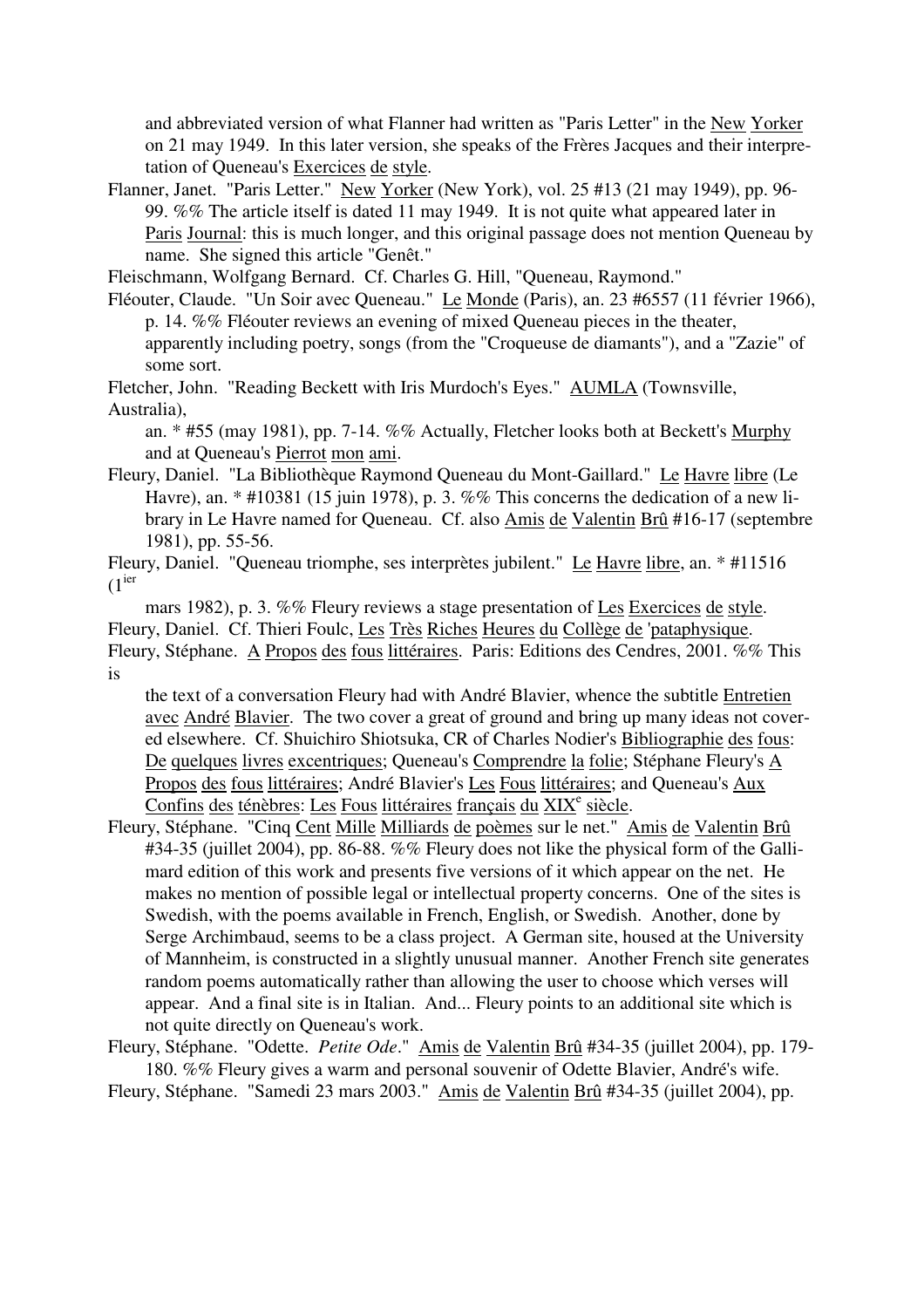142-143. %% Fleury gives a les than enthusiastic review of an exhibition named "Fous de langage, langages des fous" (23 mars 203, Watermael). This took place in the "bibliothèque adulte de l'Espace Delvaux."

Flieger, Jerry Aline. "Implications of the Comic Mode in Contemporary French Literature." PhD at the University of California at Berkeley, 1976. Dissertation Abstracts International, vol. 38 #2 (august 1977), pp. 824-825-A. %% Flieger looks at Les Fleurs bleues as an oneiric novel on pp. 179-204 of this dissertation.

Flieger, Jerry Aline. "Postmodern Perspective: The Paranoid Eye." New Literary History (Bal-

- timore), vol. 28 #1 (winter 1997), pp. 87-109. %% Flieger discusses various theoretical aspects of post-modern writing, and he points to Queneau's Les Fleurs bleues (pp. 107- 108) as exemplifying some of his considerations.
- Flieger, Jerry Aline. The Purloined Punch Line: Freud's Comic Theory and the Postmodern Text. Baltimore: Johns Hopkins University Press, 1991. %% There are merely incidental references to Queneau on pp. 20, 21, 52, 159, and 182.
- Flocon, Albert. Cf. Queneau, "Avant-propos."
- Florenne, Yves. "La Bibliothèque du naufragé au cent livres de vivres." Demain (Paris), vol. 1

#12 ( $1^{ier}$  mars 1956), p. 12. %% Florenne gives a somewhat serious consideration of Pour une bibliothèque idéale in a somewhat comic manner.

- Florenne, Yves. "Exercices de style: Un Livre de grand style." Le Monde (Paris), an. 20 #5878 (10 décembre 1963), p. 13. %% Florenne praises the new Carelman-Massin edition, a "beautiful and engaging book."
- Florkin, Marcel. Cf. Queneau and André Blavier, Lettres croisées 1949-1976, pp. 77, 196, 208, 210, 215, 216, 223, 229, 318, 351 (note 73), 368 (note 246), and 370 (note 267).
- Florkin, Robert. "Un Copain d'abord." Amis de Valentin Brû #24-25 (janvier 2002), pp. 21- 22. %% This issue was dedicated to André Blavier, who had died on 9 juin 2001. Florkin describes the origin and nature of the Institut Limburgeois de hautes études pataphysiques, as well as its devolution.
- Florkin, Robert. Cf. Paul Gayot, "Lectures de Raymond Queneau."
- Flory, Albert. "Poèmes en prose." La Croix (Paris), an. 87 #25671 (28-29 mai 1967), second section, p. 2. %% Flory glances only briefly at Courir les rues.
- Flory, Albert. "Poètes de l'Académie Goncourt: A. Lanoux, R. Queneau." La Croix (Paris), an. 89 #26420 (16-17 novembre 1969), p. 8. %% Flory just has a short mention of Fendre les flots.
- Floupe, Clara. "Imité de quelques poètes." Les Lettres nouvelles (Paris), an. 2 #14 (avril 1954), pp. 631-633. %% Floupe imitates Queneau in a short poem.
- Fofi, Goffredo. "Nota introduttiva." In Queneau, Odile. Collection "Universale economica," #732. Milano: Feltrinelli Editore, 1976, pp. 5-11. %% This is not quite the same as his "Postfazione" in the 1989 edition.
- Fofi, Goffredo. "Postfazione." In Queneau, Odile. Milano: Feltrinelli, 1989, pp. 133-139.  $\%$ %

This is not quite the same as his "Nota introduttiva" in the 1976 edition.

Fokkema, Douwe. Cf. Jean Bessière, "Délégitimer les espaces de la fiction: Topologie romanesque et topique de l'écriture. Queneau, Perec, Calvino"; Mihály Szegedy-Maszák, "Te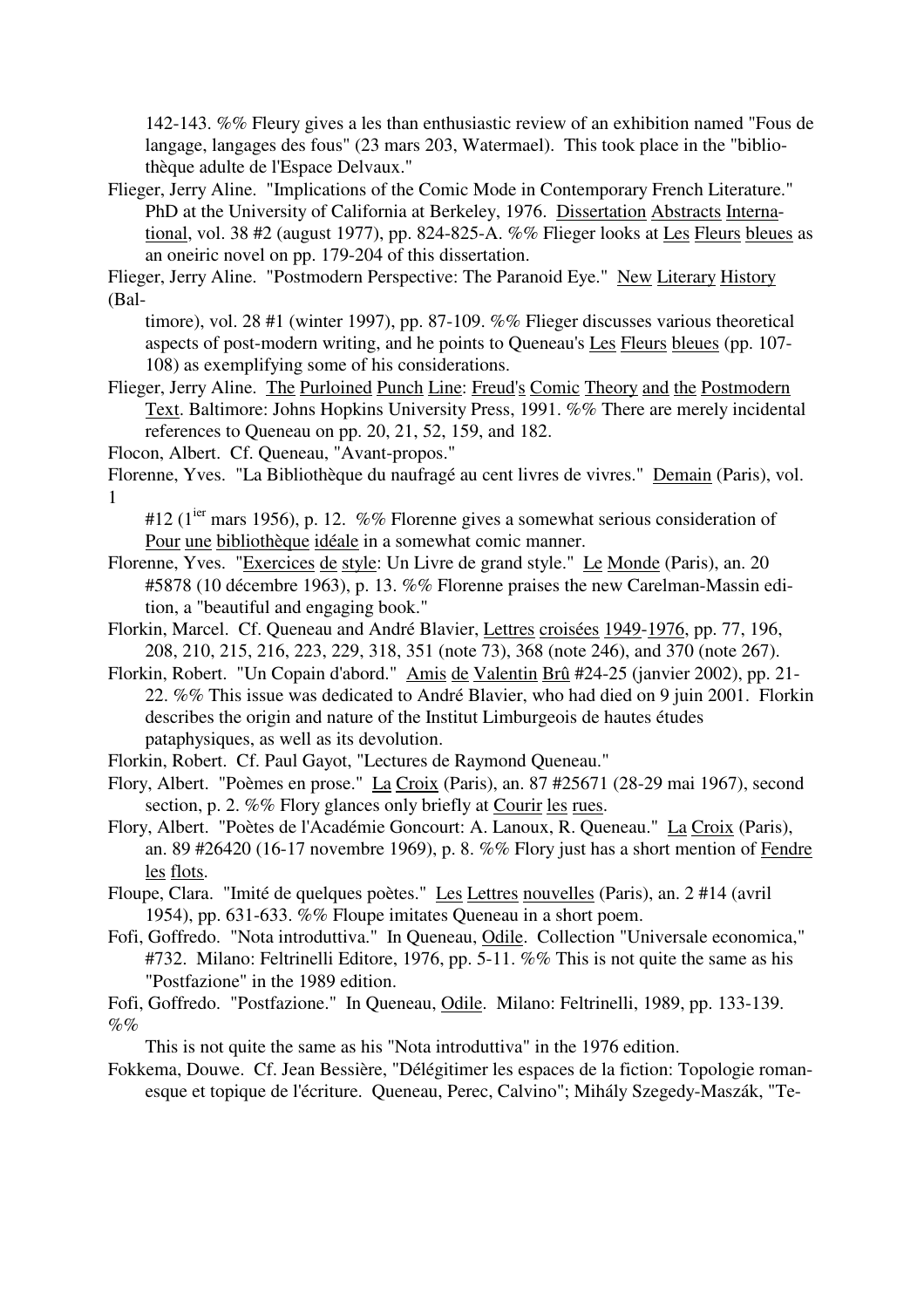leology in Postmodern Fiction."

Folkenflik, Vivian. Cf. Jacqueline Chénieux-Gendron, Surrealism.

Follain, Jean. Agendas 1926-1971. Collection "Pour mémoire." Paris: Seghers, 1993. %% Queneau appears some ten times in these journal notes, especially between august 1959 and august 1968; his opinions and comments are of interest but not of great importance.

Follain, Jean. CR of Les Temps mêlés. Nouvelle Revue française (Paris), vol. 56 #337 (mars 1942), pp. 357-359. %% Follain gives a sort of summary of the forms involved in this novel and how it might be situated in current literary history, but he doesn't really look at the novel itself and it is not clear whether he likes it.

Follain, Jean. CR of Pierrot mon ami. Nouvelle Revue française (Paris), vol. 57 #344 (octobre

1942), pp. 507-508. %% Follain concentrates on the fact that Pierrot and the other characters in the novel are from a low class and draws some weak conclusions from this.

Follain, Jean. Cf. Anonymous, "Potins de Paris"; Bernard Mazo, "Jean Follain. Un Mystérieux

Pouvoir d'éterniser"; Queneau, "Ainsi c'était"; Queneau and André Blavier, Lettres croisées 1949-1976, p. 161.

- Fombeure, Maurice. Cf. Maurice Nadeau, Grâces leur soient rendues; Raphaël Sorin, "La Petite Cuisine de Maurice Fombeure."
- Fondane, Benjamin. CR of Les Derniers jours. Cahiers du Sud (Marseille), an. 23 #188 (novembre 1936), pp. 850-851. %% Fondane compares this novel with Queneau's Le Chiendent and Gueule de Pierre, treating Les Derniers Jours as a sort of realist novel.
- Fonkoua, Romuald-Blaise. Cf. Jean Bessière, "A Propos de villes bien singulières. Représentation et désymbolisation de la ville chez Queneau, Gracq, Sabato et Calvino."
- Fontaine, André. "Zazie dans le film." Les Lettres françaises (Paris), vol. \* #847 (27 octobre 1960), p. 12. %% This is an interview which Fontaine conducted with Louis Malle.
- Fontaine, Augustin. "Littérature." Les Lettres françaises (Paris), an. 6 #108 (17 mai 1946), p. 4. %% Fontaine cites Queneau's ideas concerning the existence of two literatures (he says) in order to begin his own discussion of the topic.
- Ford, Mark. "Red Makes Wrong." London Review of Books (London), vol. 25 #6 (20 march 2003), pp. 23-24. %% Ford is writing primarily about Harry Mathews, but along the way he does a fine job of presenting the Oulipo and how Mathews creates in an oulipian manner. Ford only mentions Queneau in the first paragraph, explaining the Cent Mille Milliards de poèmes and how it functions.
- Ford, Mark. Cf. Nicholas Jenkins, "In the Anti-World"; Judith Shulevitz, "Gazing into a Penholder."
- Ford, Philip. Cf. Carol Sanders, "'La Fin approche.' A Reading of the Last Prose Poem of Queneau's Morale élémentaire."
- Forestier. "Les Poux." Poésie 45 (Paris), an. 6 #24 (avril-mai 1945), p. 127. %% Forestier reflects rather philosophically on Queneau's Loin de Rueil.
- Forestier, Anne. "Succube par Roger Trubert." Paru (Paris / Monaco), vol. \* #36 (novembre 1947), p. 30. %% The only reference Forestier makes to Queneau is "disons que l'auteur de Succube a médité la leçon de Raymond Queneau." It is interesting to note that Queneau was in charge of the "La Plume au vent" collection; cf. Queneau, "La Plume au vent."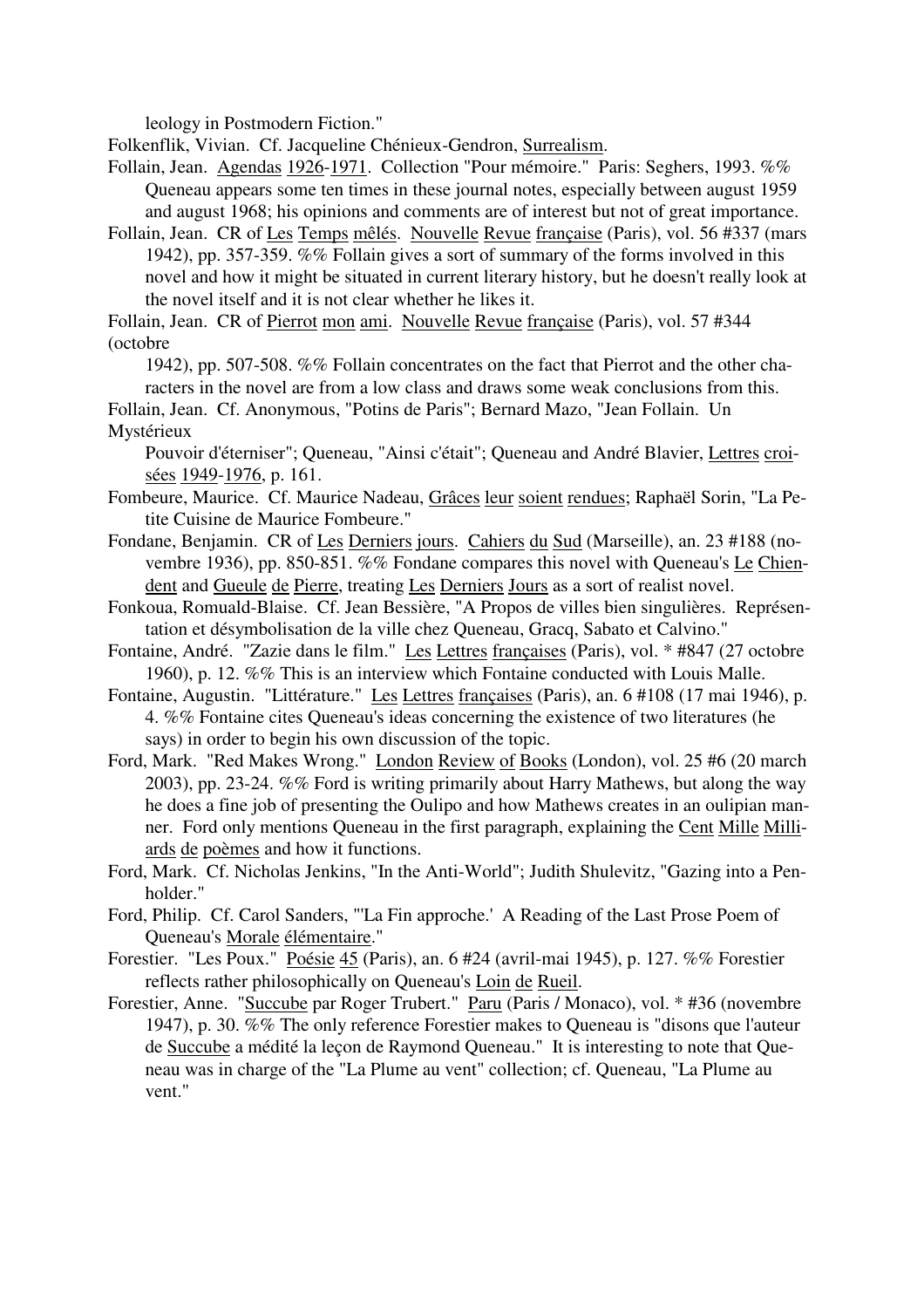Forestier, Louis. Cf. Claude Debon, "M. D.... ou le bel inconnu."

- des Forêts, Louis-René. Cf. Les Alguazils, "Aux Quatre Vents"; Anonymous, "Les Grands Prix nationaux"; Antoine de Gaudemar, "'Je n'avance que dans l'obscurité'"; Patrick Kéchi-chian, Patrick Kéchichian, "Bruno Gay-Lussac" and "Louis-René des Forêts, silences et échos"; Michel Lécureur, Raymond Queneau, p. 451; Michel Mohrt, Ma Vie à la NRF; Queneau, Cher Monsieur-Jean-Marie-mon fils: Lettres 1938-1971.
- Fornasiero, F. J. "Sociology and the Writer in La Dentellière." Australian Journal of French Studies (Clayton, Victoria), vol. 27 #1 (\* 1990), pp. 83-100. %% Fornasiero makes direct reference to Queneau twice (pp. 91 and 99) in an article on a novel by Pascal Lainé.

Fortassié, Rose. Cf. Henri Coulet and Rose Fortassié, ed., "Raymond Queneau."

- Fortier, Denis. "Les Passions de mygaliens." Le Monde (Paris), an. 53 #16163 (12 janvier 1997), "Télévision - Radio -Multimédia," p. 34. %% Fortier writes about a popular French website and how it includes a version of Cent Mille Milliards de poèmes adapted for the web by Christine Leroy.
- Fortini, Franco. Il Movimento surrealista. Milano: Garzanti, 1959. %% Fortini merely mentions Queneau here and there in the text but adds, in an appendix, Queneau's Si tu t'imagines: "L'Explication des métaphores" and a passage on Saturnin from Le Chiendent, both in Italian.
- Fortini, Franco. O Movimento surrealista. Trans. Antonio Ramos Roza. Collection "Biblioteca universal presença," #7. Lisboa: Editorial Presença, 1980. %% This book just includes a translation of "Explication des métaphores" into Portuguese (pp. 201-203).
- Fortini, Franco. "Nota del traduttore." In Queneau's Zazie nel metró. Torino: Einaudi, 1960, p. 203.
- Fortini, Franco. Cf. Anna Botta, "Calvino and the Oulipo: An Italian Ghost in the
- Combinatory

Machine?"; Queneau, Romanzi and Zazie nel metró.

- Forton, Louis. La Bande des Pieds Nickelés. Pref. Alphonse Boudard. Paris: Editions Azur, c1965. %% Cf. Gabriel d'Aubarède, "Raymond Queneau, l'ami des fous et des mots"; Georges Bataille, "Les Pieds nickelés"; François Caradec, "Lectures d'une enfance" and Histoire de la littérature enfantine; Queneau, "Ecrit en 1937"; Claude Rameil, La TSF de Raymond Queneau, p. 63.
- de Fortuny, Jacques and Anne. "La Critique littéraire." Maroc demain (Casablanca), an. 4 #121 (12 avril 1952), p. 3. %% This is a fairly average review of Le Dimanche de la vie.
- Foucart, Claude. Cf. Muriel Girard, "Le Mythe de Faust revu et corrigé par: Raymond Queneau" and "Le Réalisme magique dans les oeuvres de Raymond Queneau et Italo Calvino."
- Fouché, Pascal, ed. L'Edition française depuis 1945. Paris: Cercle de la librairie, 1998. %% There are a number of mentions of Queneau's name, but nothing of real importance.
- Fouchet, Max-Pol. "Drôle de rire, drôle de drame." Carrefour (Paris), an. 7 #390 (5 mars 1952), p. 7. %% Fouchet reviews Le Dimanche de la vie with references to just about all of Queneau's other major works up to this date.
- Fouchet, Max-Pol. "Loin de Rueil par Raymond Queneau." Fontaine (Paris), an. 6 #8 (= #41) (avril 1945), pp. 155-157. %% Fouchet gives a most interesting review of Loin de Rueil. Note that this article is not in the Paris edition, only in the Algiers edition.
- Fouchet, Max-Pol. Les Poètes dans la guerre. Les Poètes de la revue 'Fontaine.' Poésie 1 (Pa-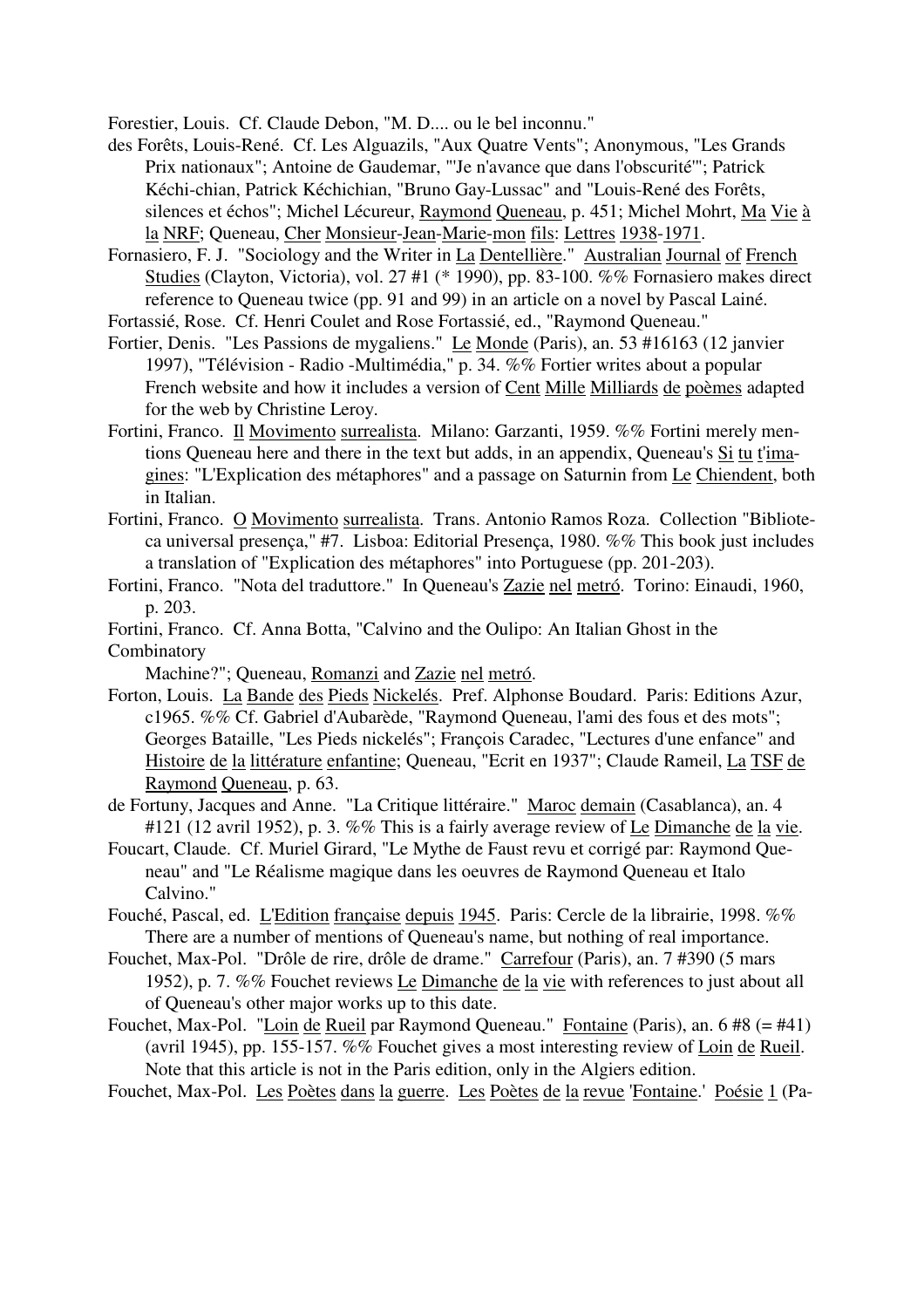ris), vol. \* #55-61 (septembre-novembre 1978). %% Fouchet mentions (p. 223) Queneau's participation in Fontaine #31 (1943); cites 8 Queneau poems (pp. 261-264) from Fontaine #36 (1944); reproduces a photo of Queneau, T. S. Eliot, Jean Tardieu, and himself (p. 324); and mentions (p. 361) Queneau's contribution to Fontaine #64 (this would have been Queneau's L'Instant fatal: "Un Enfant a dit," but this issue never appeared).

- Fouchet, Max-Pol. "Un Rire terrible." Les Lettres françaises (Paris), vol. 5 #43 (17 février 1945), p. 3. %% Fouchet concentrates on the plot in a rather average review of Loin de Rueil.
- Fouchet, Max-Pol. "La Vérité poétique se trouve dans le vin (de palme)." Carrefour (Paris), an. 10 #460 (8 juillet 1953), p. 10. %% Fouchet's review of Amos Tutuola's L'Ivrogne dans la brousse concentrates on its exoticism and its marvelous side.
- Fouchet, Max-Pol, ed. De l'amour au voyage. Paris: Seghers, 1958. %% Fouchet merely reproduces Chêne et chien: "Je naquis au Havre" to "En se curant le nez" (pp. 216-218). This is not the same book as his Poésie française.
- Fouchet, Max-Pol, ed. Poésie française. Paris: Editions Seghers, 1958. %% Fouchet again merely reprints Chêne et chien: "Je naquis au Havre" to "En se curant le nez" (pp. 198- 200). This is not the same book as his De l'amour au voyage.

Fouchet, Max-Pol. Cf. F., "Repères."

- Foucrier, Chantal. Cf. Christine Baron, "Calvino / Queneau: De la traduction à l'écriture de la transhistoricité."
- Foulc, Thierry. "Blavier maltraite-t-il l'alternance des rimes?" Amis de Valentin Brû #24-25 (janvier 2002), pp. 61-63. %% This issue was dedicated to André Blavier, who had died on 9 juin 2001. Foulc considers how Blavier used rhyme in his Mal du pays.
- Foulc, Thieri. "Queneau peintre." Temps mêlés #150 + 57/60 (automne 1993), pp. 216-223. %% Foulc presents a good overview of Queneau's interest in art, especially as regards his own ambitions and contributions. The article includes a number of illustrations. Cf. also Suzanne Allen, "Sans titre ou à titre de témoin."
- Foulc, Thieri. Les Très Riches Heures du Collège de 'pataphysique. Pref. Frank Ténot. Intro. Ruy Launoir. Paris: Arthème Fayard, 2000. %% Raymond Fleury and Paul Gayot helped with this work, which is more of a coffee-table book, filled with pictures, than a scholarly work. It does have a useful chronology of the Collège de 'pataphysique. There are numerous references to Queneau throughout this book; cf. Amis de Valentin Brû #19-20 (juillet 2000), pp. 53-54 for a summary. Cf. also Harry Bellet, "Interloques de tous les pays..."
- Foulc, Thieri. "Vingt Ans de peinture potentielle." Magazine littéraire (Paris), vol. \* #398 (mai 2001), pp. 66-70. %% Foulc provides a history of the Oupeinpo, some of its techniques, and a good bibliography.
- Foulc, Thieri. Cf. Tristan Bastit, Jacques Carelman, Jean Dewasne, Thieri Foulc, Aline Gagnaire, Aldo Spinelli, and Jack Vanarsky, "La Pittura potenziale (lavori in corso)"; Astrid Bouygues, "Attention au potentiel!"; Astrid Bouygues and Lotto Brillemiche, "Le Chiendent envahit la Normandie"; Christine Méry, "En Sortant de l'école."

Foulon, Albert. Cf. Jacqueline Dang Tran, "La Référence latine dans Les Fleurs bleues de Ray-

mond Queneau."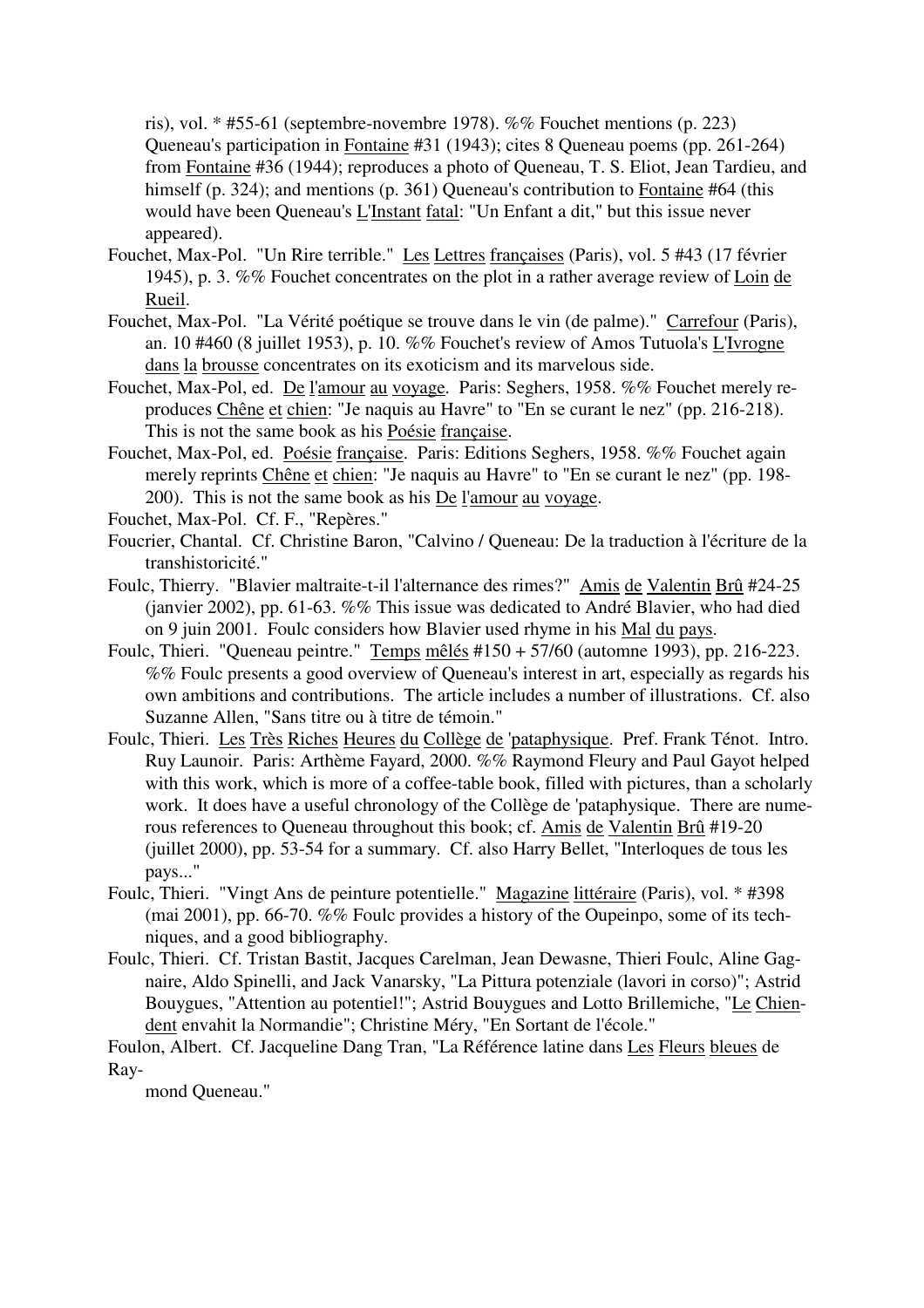- Founau, Pierre-Jean. "Bande dessinée et littérature fantastique." Nouvelle Revue française (Paris), vol. 38 #226 (octobre 1971), pp. 173-178. %% Founau only has a reference (p. 174) to the fact that Carelman transmogrified Zazie dans le métro into a comic strip.
- Fouras, Hugues. CR of La Petite Cosmogonie portative. Le Figaro littéraire (Paris), an. 6 #25 (3 février 1951), p. 8. %% Fouras is generally positive but not at all profound.
- Fouras, Hugues. "Faut-il supprimer les poètes ou aider les revues qui les accueilleront?" Le Figaro littéraire (Paris), an. 5 #222 (22 juillet 1950), p. 3. %% This includes only a bare mention of Queneau.
- Fouras, Hugues. "Notes sur quelques livres." La Bouteille à la mer (Paris), vol. \* #61 (second trimestre 1949), pp. 44-48. %% Fouras concentrates on Queneau's language in this review of Instant fatal.
- Fouras, Hugues. "Nouveautés chez les poètes." Le Figaro littéraire (Paris), an. 4 #162 (28 mai 1949), p. 7. %% Fouras offers a very positive but standard view of L'Instant fatal.
- Fourcaut, Laurent. Le Commentaire composé. Collection "128," #14. Paris: Editions Nathan, 1992, pp. 61-70. %% This consists of a passage from Pierrot mon ami (the "Accoudé..." paragraph a few pages from the end of the first chapter) plus a commentary on the text serving as a model for students' work in this genre.
- Fourier, Charles. Cf. Italo Calvino, The Literature Machine; Roger Pillaudin, "Gros Plan sur Raymond Queneau"; Queneau, "Dialectique hégélienne et séries de Fourier," "Ennemis de la lune," and "Poésie et mathématiques." There are some sort of manuscript notes avail-able at the CDRQ under the title "Fourier (Charles)."
- Fournel, Paul. "Les Ateliers de l'Oulipo: Ecrire ici et maintenant." Magazine littéraire (Paris), vol. \* #398 (mai 2001), pp. 26-28. %% Fournel explains how the primary goal of the Oulipo is to affect the act of writing in a practical manner. He gives examples of how members of the Oulipo have worked towards this goal with various groups.
- Fournel, Paul. "Autrement dit. Raymond Queneau: 'Errata'." Les Cahiers du chemin (Paris), vol. \* #14 (15 janvier 1972), pp. 173-181. %% Fournel looks at Queneau's ideas on "néofrançais" in the light of Queneau's "Errata." Cf. Michel Lécureur, Raymond Queneau, p. 511.
- Fournel, Paul. "Banlieue." In La Bibliothèque oulipienne. Ed. Jacques Roubaud. Vol. 3. Paris: Seghers, 1990, pp. 183-214. %% Fournel's text includes every sort of apparatus imaginable for a text which does not itself exist, the space usually accorded it being left totally blank.
- Fournel, Paul. "Bébé-Queneau." In Queneau, Dormi pleuré. Paris: Castor Astral, 1996, pp. 35-36. %% Fournel has some words about Queneau's continued creative youthfulness, his readiness to always begin something new.
- Fournel, Paul. Clefs pour la littérature potentielle. Paris: Editions Denöel, 1972. %% Fournel gives a short history of the Oulipo, looks at its principles, and then gives most of his short book over to specific oulipian practices and results. Cf. Anonymous, CR of Paul Fournel's Clefs pour la littérature potentielle.
- Fournel, Paul. "Computer and Writer: The Centre Pompidou Experiment." In Oulipo: A Primer of Potential Literature. Ed. and trans. Warren F. Motte. Lincoln: University of Nebraska Press, 1986, pp. 140-142. %% This was translated from his "L'Ordinateur et l'écrivain."
- Fournel, Paul. "De Joyeux Travailleurs du texte." Quinzaine littéraire (Paris), vol. \* #341 (1<sup>ier</sup>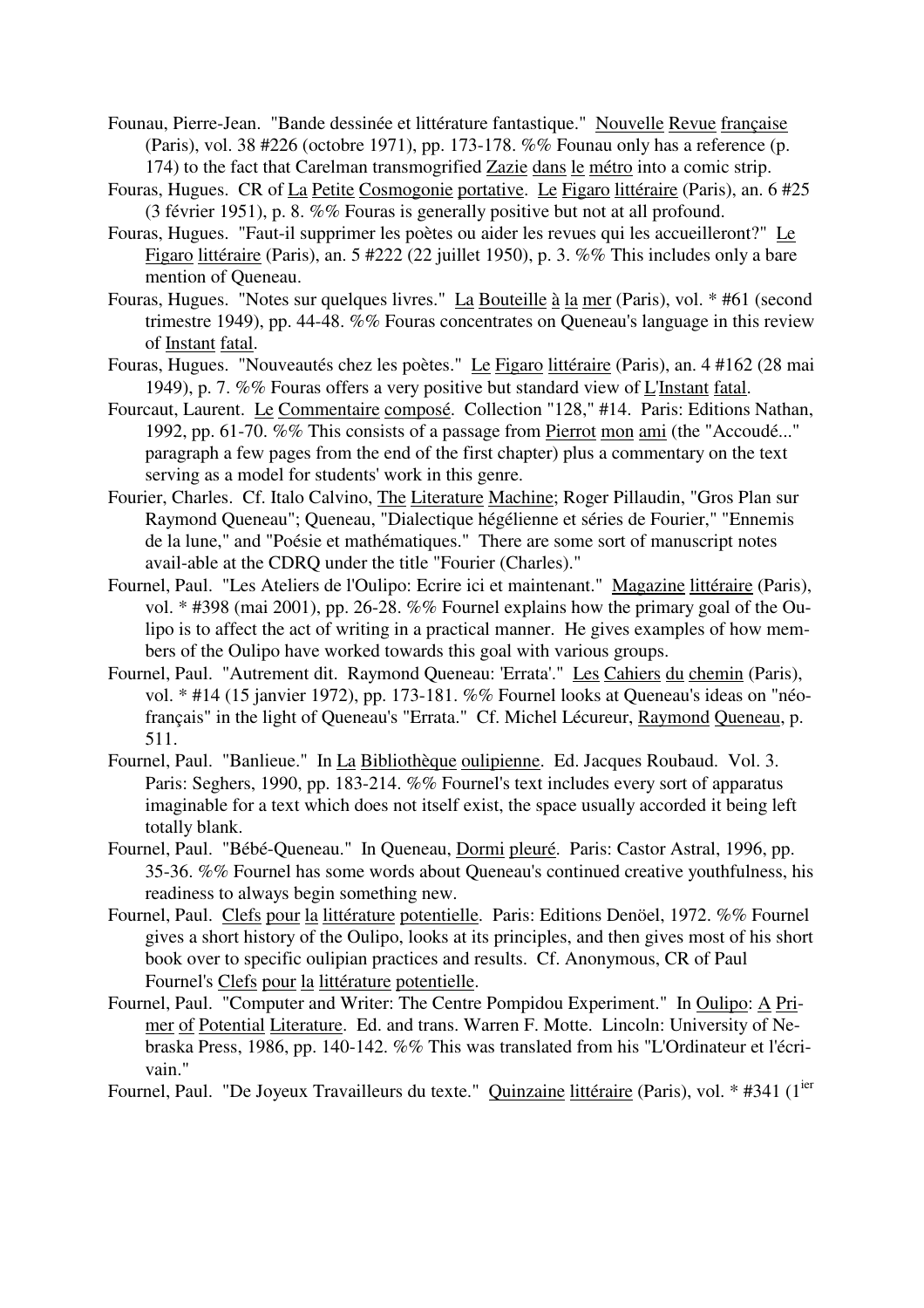février 1981), p. 14. %% Fournel gives a simple but interesting review of Jacques Bens' OuLiPo: 1960-1963; he includes Queneau's "Le liège, le titane et le sel..."

- Fournel, Paul. "Elémentaire moral." In La Bibliothèque oulipienne. Ed. Jacques Roubaud. Paris: Slatkine, 1981, pp. 155-183. %% Fournel offers 21 poems of the "Morale élémentaire" or "quennet" type based on the vocabulary of artificially chosen passages in 19 works by Queneau. Note that this is an anthologisation of the work described in Hillen, entry 999. It was reprinted in the 2-vol. Ramsay edition, vol. 1, pp. 139-163, and in the 3 vol. Seghers edition, vol. 1, pp. 139-163. The text on p. 163 appears in an English translation in Harry Mathews and Alastair Brotchie, ed., Oulipo Compendium, on p. 67.
- Fournel, Paul. "Un Modèle d'écrivain." Magazine littéraire (Paris), vol. \* #228 (mars 1986), pp. 24-25. %% This is a general description of Queneau.
- Fournel, Paul. "Morales élémentaires." Nouvelle Revue française (Paris), vol. \* #455 (décembre 1990), pp. 40-62. %% This consists of 18 poems in the style of the first section of Queneau's work, with an introduction and postface. The notes indicate that these poems were the work of Marcel Bénabou, Jacques Jouet, and Jacques Roubaud.
- Fournel, Paul. "L'Ordinateur et l'écrivain." Les Nouvelles littéraires (Paris), an. 55 #2601 (15 septembre 1977), p. 17. %% Fournel writes of the interaction between the reader/writer and the computer in the elaboration of certain sorts of texts. He cites works by Queneau and Jacques Roubaud. Fournel presented this paper at the june 1977 "Writer - Computer" meetings, which was probably the same as the "Ecrivains, Ordinateur, Algorithme" day at the Centre Pompidou (cf. Warren Motte, Oulipo: A Primer of Potential Literature, pp. 170 and 196). This was translated into English as "Computer and Writer: The Centre Pompi-dou Experiment."
- Fournel, Paul. "Puisqu'il faut soutenir." Amis de Valentin Brû #23 (juillet 2001), pp. 66-68. %% Fournel describes the dissertation defense of Marie-Noëlle Campana, whose dissertation was entitled "L'Ecriture de l'érotisme dans l'oeuvre de Raymond Queneau."
- Fournel, Paul. "Queneau en quelques chiffres." In Queneau aujourd'hui. Ed. Mary-Lise Billot and Marc Bruimaud. Actes du colloque Raymond Queneau (Université de Limoges, mars 1984). Paris: Clancier-Guénaud, 1985, pp. 225-232. %% This concerns the numbers of Queneau's works published here and there.
- Fournel, Paul. "Queneau et l'Oulipo." Europe (Paris), an. 81 #888 (avril 2003), pp. 177-179. %% Fournel reminisces about Queneau's attitude toward the Oulipo and tells several anec-dotes. Very worth reading. This has nothing to do with his other article of a similar name.
- Fournel, Paul. "Queneau et la Lipo." In Raymond Queneau. Cahier de l'Herne #29. Ed. Andrée Bergens. Paris: Editions de l'Herne, 1975, pp. 257-262. %% Fournel traces Queneau's attitude towards structured and free literature and how this lead him to the Oulipo. This article reappeared in the 1999 edition.
- Fournel, Paul. "Raymond Queneau." Les Plus Beaux Manuscrits des romanciers français. Paris: Laffont, 1994, pp. 390-393. %% Besides a page of general presentation of Queneau by Fournel there is a photo of Queneau, a page from an early manuscript of Zazie dans le métro, and a copy of the passage which finally incorporated some of these lines.
- Fournel, Paul. "Raymond Queneau romancier et le problème du néo-français." Mémoire de maîtrise. Directeur Pierre Kuentz. Paris: Université de Paris VIII (Vincennes), 1970. %% Fournel offers a very good description of Queneau's multiple uses of language. Cf.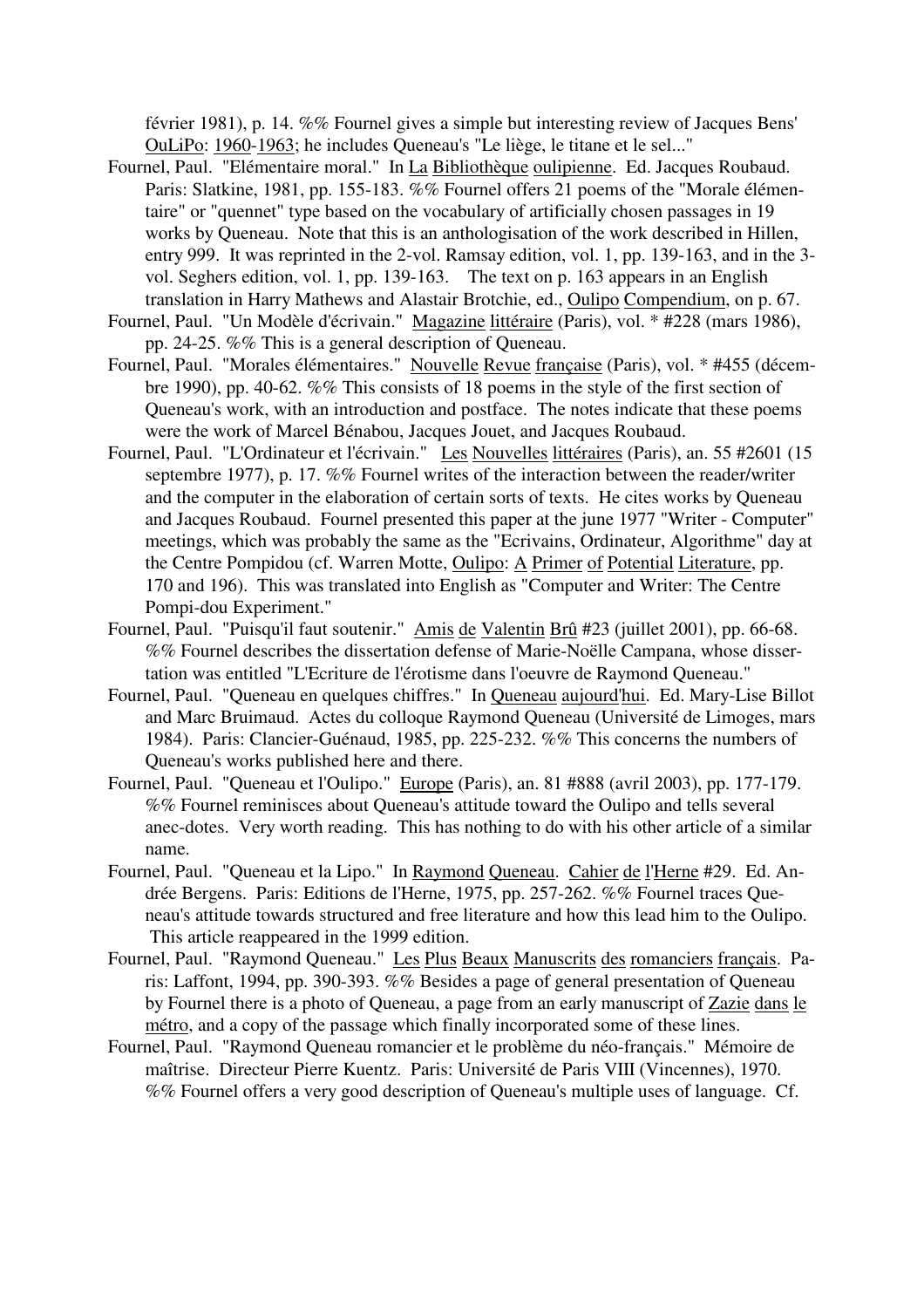Jean-Paul Bordufour, "La Révolution langagière erratée."

- Fournel, Paul. "Le Retour en prose." Amis de Valentin Brû #13-14 (novembre 1980), pp. 38- 41.%% Fournel rewrites three of Morale élémentaire's poems (part 1: "Nuit froide," "Loup hivernal," "Soleil roux") into prose and adds one other short text.
- Fournel, Paul. "The Theater Tree: A Combinatory Play." In Oulipo: A Primer of Potential Literature. Ed. and trans. Warren F. Motte. Lincoln: University of Nebraska Press, 1986, pp. 159-162. %% This is similar to Queneau's "Un Conte à votre façon." Jean-Pierre Enard collaborated on this work.
- Fournel, Paul. (No title). Magazine littéraire (Paris), vol. \* #228 (mars 1986), pp. 14-15. %% This is only a very general article.
- Fournel, Paul, and Jacques Jouet. "L'Ecrivain oulipien." Magazine littéraire (Paris), vol. \* #245 (septembre 1987), pp. 90-94. %% The authors present a rather good description/ discussion of what it means to be an oulipian writer on the occasion of the appearance of the 2-volume Ramsay edition of the Bibliothèque oulipienne.
- Fournel, Paul, and Jacques Roubaud. "L'Hôtel de Sens." In La Bibliothèque oulipienne. Ed. Jacques Roubaud. Paris: Slatkine, 1981, pp. 215-241. %% This is a sort of detective story based on "sentences" generated by a series of letters arranged in a circle. This was reprinted in the 2-vol. Ramsay edition, vol. 1, pp. 193-218, and in the 3-vol. Seghers edition, vol. 1, pp. 193-218.

- banne, "Queneau et la linguistique," p. 54. Cf. also Anonymous, ed., Oulipo Laboratory; Astrid Bouygues and Daniel Delbreil, "Claude Simonnet face à l'homme Raymond Queneau," p. 51; Jacques Bens et al., "La Cantatrice sauve"; Oulipo, Atlas de littérature potentielle and "Autres morales élémentaires"; Queneau, "Dormi pleuré"; Queneau and André Blavier, Lettres croisées 1949-1976, p. 327; Bertrand Tassou, "Les Enfants de Raymond"; Amis de Valentin Brû #18 (décembre 1980), pp. 20-21 and 53-55.
- Fournel, Pierre. Cf. Camille Bloomfield, "Présentation des archives de l'Oulipo 1975-1976"; Jacques Jaubert and Gonzague Saint-Bris, "Le Goncourt à Jean Carrière pour L'Epervier de Mahieux."
- Fournier, Louis. "Trois Lecteurs de Bouvard et Pécuchet: Maupassant, Thibaudet, Sabatier." French Studies (Oxford, England), vol. 49 #1 (january 1995), pp. 29-48. %% Fournier only cites Queneau (pp. 29 and 34) as considering Bouvard et Pécuchet as a most important work in Western literature and as being the very essence of Flaubert.
- Fournier, Pierre. CR of Le Dimanche de la vie. France-soir (Paris), an. 11 #2353 (22 février 1952), p. 6. %% This is just a positive and pleasant presentation of the plot.
- Fournier, Pierre. "Lu pour vous." Elle (Paris), vol. \* #329 (17 mars 1952), p. 9. %% Fournier summarizes the plot of Le Dimanche de la vie more than giving an analysis or evaluation; this is not the same as his other review.
- Fournier, Pierre. "En élisant, lundi, le remplaçant de Léo Larguier, l'Académie Goncourt veut s'injecter un sang nouveau." France-soir (Paris), an. 10 #1056 (9 mars 1951), p. 2. %% Fournier discusses the possible electees with a certain amount of intelligence.
- Fouskoudis, Pastis. "Le Crépuscule des pieux." Revue nègre (Apt, Vaucluse), vol. \* #3 (décembre 1979), p. 30. %% This is a "traitement" worked on Le Chien à la mandoline: "Le Crépuscule de l'aube." "Fouskoudis" adds another poem on p. 31.

Fournel, Paul. "Paul Fournel" is the pseudonym of Jean-Paul Bordufour; cf. Jean-Charles Cha-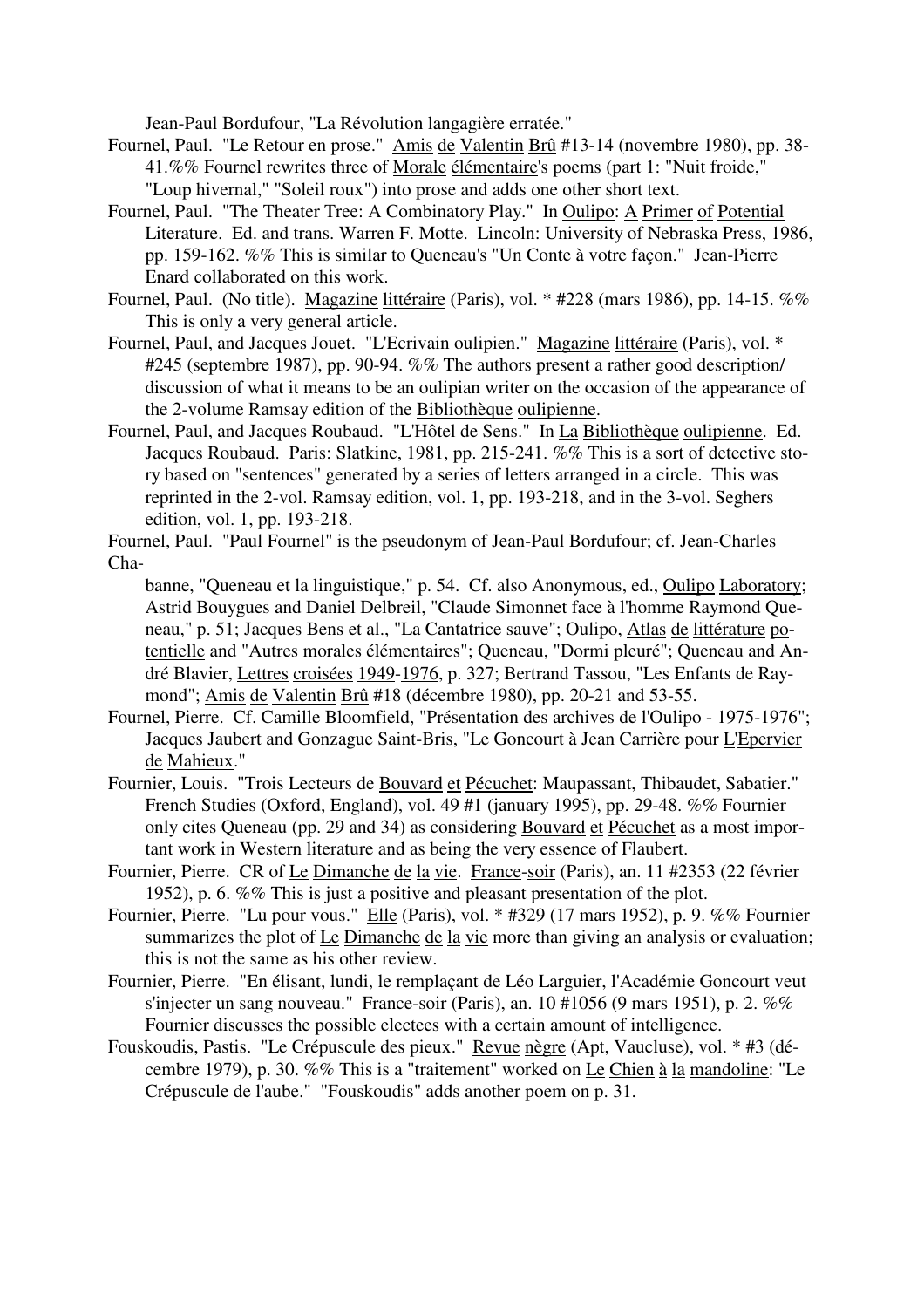- Fowlie, Wallace. A Guide to Contemporary French Literature. New York: Meridian, 1957. %% Fowlie just has a few very general comments on Queneau.
- Fowlie, Wallace. "The Novelist of 'le petit peuple'." New York Times (New York), vol. 126 #43632 (10 july 1977), "Book Review," p. 33. %% Fowlie's review of Barbara Wright's translation of The Sunday of Life seems at first to be rather standard, but it surpasses the usual reviews without getting into any great depth.

Fraigneau, André. Cf. Anonymous, "Le Fonds Queneau de la Bibliothèque du Havre."

- Fraisse, Emmanuel, and Bernard Mouralis. Questions générales de littérature. Collection "Points Essais." Paris: Seuil, 2001. %% The authors cite and discuss the Petite Cosmogonie portative (and, to a much lesser extent, the "Chant du styrène") in presenting the history of didactic poetry and the general attitude of authors towards science in modern times (pp. 143-146). They also mention Zazie dans le métro in passing (p. 46).
- France, Anatole. Cf. Mary-Lise Billot, "Les Fleurs bleues de Sylvestre Bonnard"; Jérôme Meizoz, "Raymond Queneau le désenchanteur: Exercices d'ironie sur Céline et les idéaux prolétariens"; Queneau, "Avant-propos" and "Dédé."

France, Peter. Cf. Ian Revie, "The Banality of Modernism. Order and Adventure in Twentieth-

Century Poetry."

- France, Sylvain. "Les Arts de Montmartre à Montparnasse." L'Acropole (Paris), an. 1 #2 (avril-mai 1949), pp. 41-44. %% The author considers Le Cheval troyen (p. 43) but speaks exclusively of Christiane Alanore's illustrations.
- François, André. Cf. Queneau, Si tu t'imagines.
- François, Annie. Bouquiner. Paris: Seuil, 2000. %% François mentions (p. 48) remembering the smell of a copy of Un Rude Hiver when she was hiding in the Corsican "maquis."
- François, Corinne. Raymond Queneau. Les Fleurs bleues. Collection "Connaissance d'une oeuvre," #41. Rosny: Editions Bréal, 1999. %% A fairly standard sort of aid to help students prepare for the literature question on the baccalaureate exam. Cf. Astrid Bouygues, "Queneau à l'école (suite)"; Christine Méry, "En Sortant de l'école."
- Frank, André. "On demande des règles..." L'Intransigeant (Paris), an. 59 #\* (14 janvier 1938), p. 2. %% Frank presents Queneau's "Technique du roman" with only a little discussion.
- Frank, Bernard. "Avec mes regrets." Le Nouvel observateur (Paris), vol. \* #1959 (23 mai 2002), p. 114. %% Frank speaks of meeting Queneau at one of the Gallimard cocktail par-ties, of having his book accepted by Gallimard, and of his finally maybe getting around to reading Queneau now that his novels are coming out in the Pléiade edition.
- Frank, Bernard. "Deux Mauvaises Histoires." Cahiers des saisons (Paris), vol. \* #17 (été 1959), pp. 197-201. %% This article was refused by Arts, which had requested it. Frank severely criticizes Pierre de Boisdeffre and his Histoire de la littérature vivante d'aujourd'hui and then lights into Queneau's Histoire des littératures.
- Frank, Bernard. "Deux Mauvaises Histoires." Nouvelle Revue française (Paris), an. 7 #80 (août 1959), pp. 349-351. %% This is an abbreviated version of his other article of the same name. The comments at the end are probably by "Jean Guérin" (q.v.). Cf. André Blavier, "De l'humour (?) à la sagesse"; Pierre de Boisdeffre, Histoire vivante de la littérature d'aujourd'hui; Queneau and André Blavier, Lettres croisées 1949-1976, pp. 144- 145 and 359 (note 159).

Frank, Bernard. "Deux Mauvaises Histoires." In his Mon Siècle: Chroniques 1952-1960. Pa-